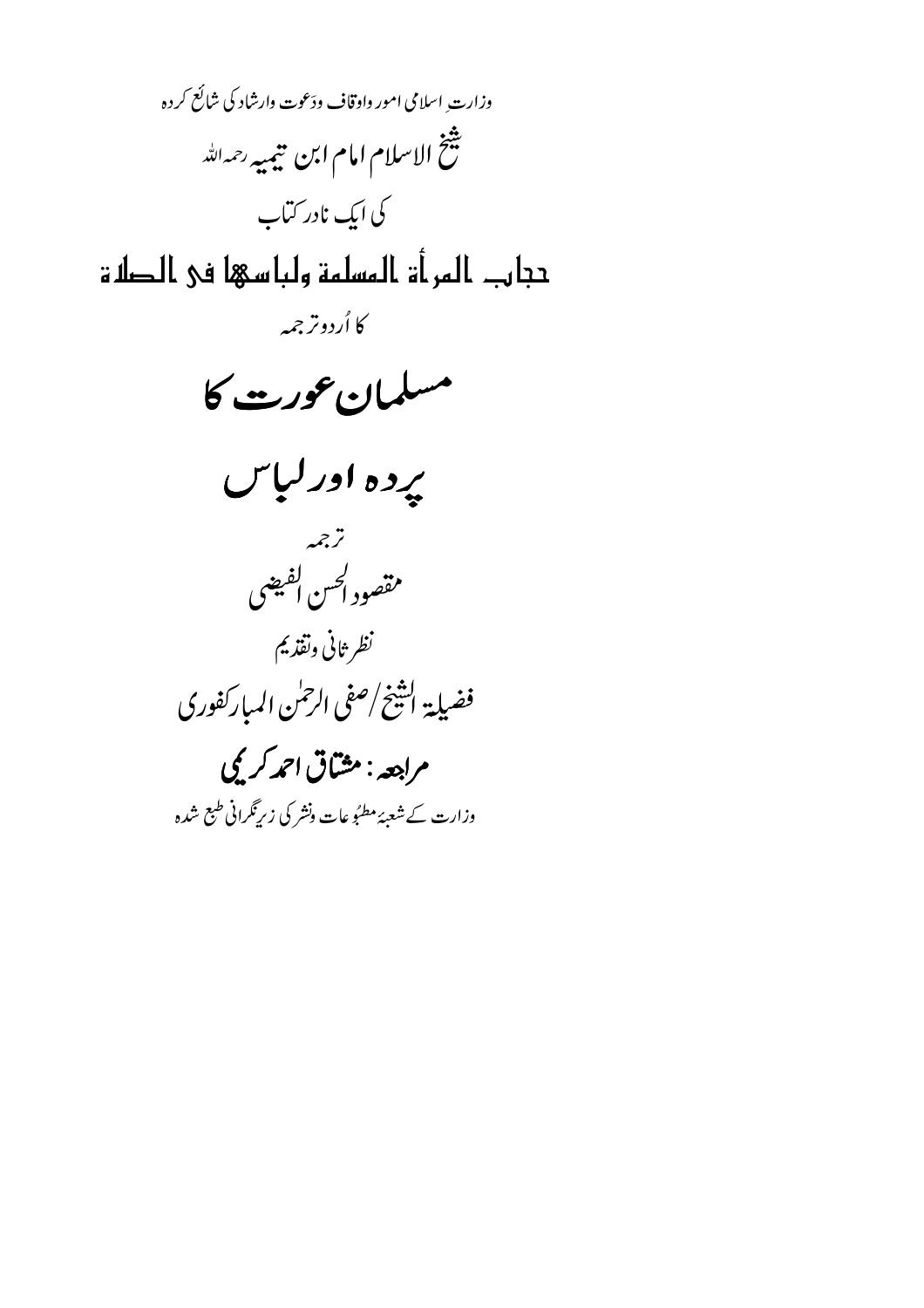يبش لفظ بقلم الشخ صفى الرحمٰن المباركفوري

الـحـمد لله ، والصلاة والسلام على عبده ورسوله المصطفى، وعلى آله وصحبه ومن والاه ، أما بعد: عورت کے لئے یردہ اسلامی شریعت کا ایک واضح حکم ہے– اور اس کا مقصد بھی بالکل واضح ہے- اسلام نے انسانی فطرت کے عین مطابق بہِ فیصلہ کیا ہے کہ عورت اورمرد کے تعلقات پا کیز گی، صفائی اور ذیبہ داری کی بنیادوں پر استوار ہوں– اور اس میں کہیں کوئی خلل در نہ آنے پائے– اس لئے اس نے زنا اور اس کے اسباب ودواعی برِمکمل قدغن لگائی ہے۔ کیونکہ یہ پھیل خواہشات کا خالص حیوانی ذریعہ ہے۔ جس میں طہارت اور ذمہ داری کی ادنیٰ سی بھی جھلک موجود نہیں۔ بلکہ یہ جسمانی اور روحانی آفات کا سرچشمہ ہے۔ اسلام نے زنا کی اس برائی کے سدّ باب کے لئے تین تذبیریں اختیار کی ہیں۔ ا– ربانی ارشاد و مدایت اور نبوی وعظ وتذ کیر، اس کا بیان کتاب الله کی آیات اورسنت رسول ﷺ کے مختلف ابواب میں نہایت موثر اور بلبغ انداز سے موجود ہے۔ <sup>کہ</sup>بیں عفت وعصمت پر بہترین اجر وانعام کا ذکر ہے تو کہیں کخش کاری پر وعید شدید۔ ۲– حدود اور سزائنیں جس کے تحت غیر شادی شدہ زانی کوسوکوڑے مارنے اور

شادی شدہ زانی کوسنگسار کرنے کا انتہائی شدیدِ ترین حکم ہے۔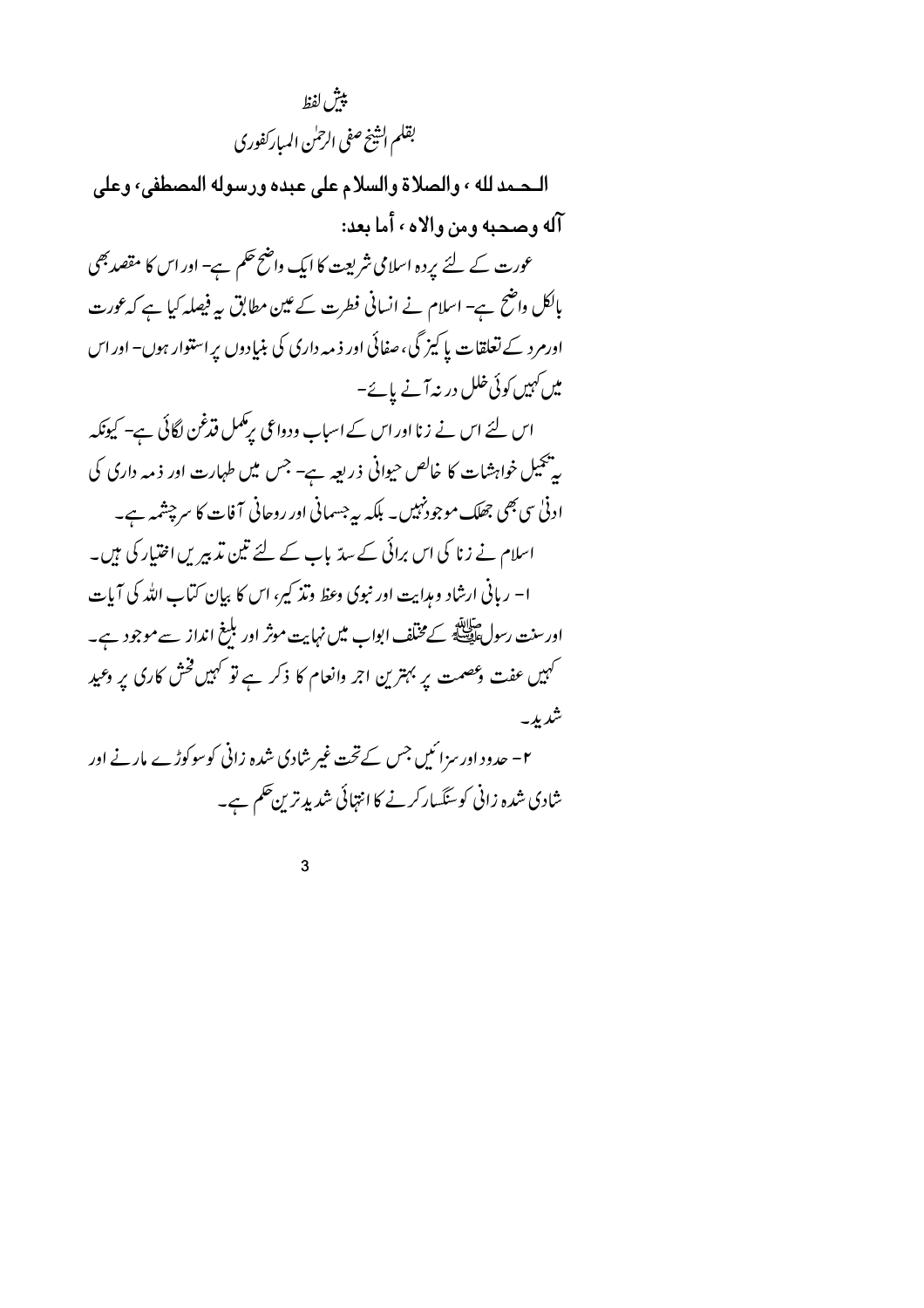۳۔ غیرمحرم مرد وعورت کی ایک دوسرے سے مکمل علیحدگی ، اور ان کے پاہمی اختلاط پر دوٹوک پابندی۔اسی پابندی کا حصہ ہیے ہے کہ اگرعورت کو گھر سے باہر نکلنا، اور اجنبی مردوں کے سامنے سے گذرنا پڑے تو وہ پردہ کرلے۔ چونکہ چہ<sup>6حسن</sup> وقتح کا اصل معیار ہے، اور اس پر ا<sub>ک</sub>جرنے والے تاثرات دلی جذبات واحساسات کی تر جمانی کرتے ہیں۔اورنگاہ پیغام رسانی کا کام ِ انجام دیتی ہے۔ بلکہ خفتہ جذبات واحساسات کو ابھارتی بھی ہے۔اس لئے پردے کے حکم کا اولین نشانہ یہ ہے کہ چہرہ نگاہوں سے اوجھل رہے۔ اور نگاہ، نگاہ سے ٹکرانے نہ بائے۔ گر رہ عجیب ستم ظریفی ہے کہ علماء نے سب سے بڑھ کر اسی مسکہ میں اختلاف کیا ہے۔ اور بہت سے پر جوش لوگوں نے اس بے احتیاطی کو عین منشائے اسلام قرار دیا ہے۔ اور اس کے لئے عجیب وغریب "دلاَئل" پیش کئے ہیں۔ چنانچہ ایک دلیل پہ پیش کی جاتی ہے کہ عورت کو حالت نماز میں چہرے اور ہاتھ کھلا رکھنے

کی اجازت ہے۔ اُنہیں ڈھامپنے کا حکم نہیں دیا۔ اس لئے یہ دونوں پردے کے دائرے سے خارج ہیں۔

حالانکہ اگرغور کیاجائے تو یہ بالکل بے تکی دلیل ہے۔ کیونکہ نماز کی ستر پوشی ایک الگ چیز ہے، اور انسانوں سے یردہ الگ چیز۔ بسا اوقات نماز میں ایک چیز کے پردے کا حکم ہے،مگر انسانوں سے اس کے پردے کا حکم نہیں۔مثلاً مرد کو نماز میں کندھے ڈھانپنے کاحکم ہے۔مگر انسانوں کے سامنے نہیں۔ بس اسی کے برعکس پیر

 $\overline{4}$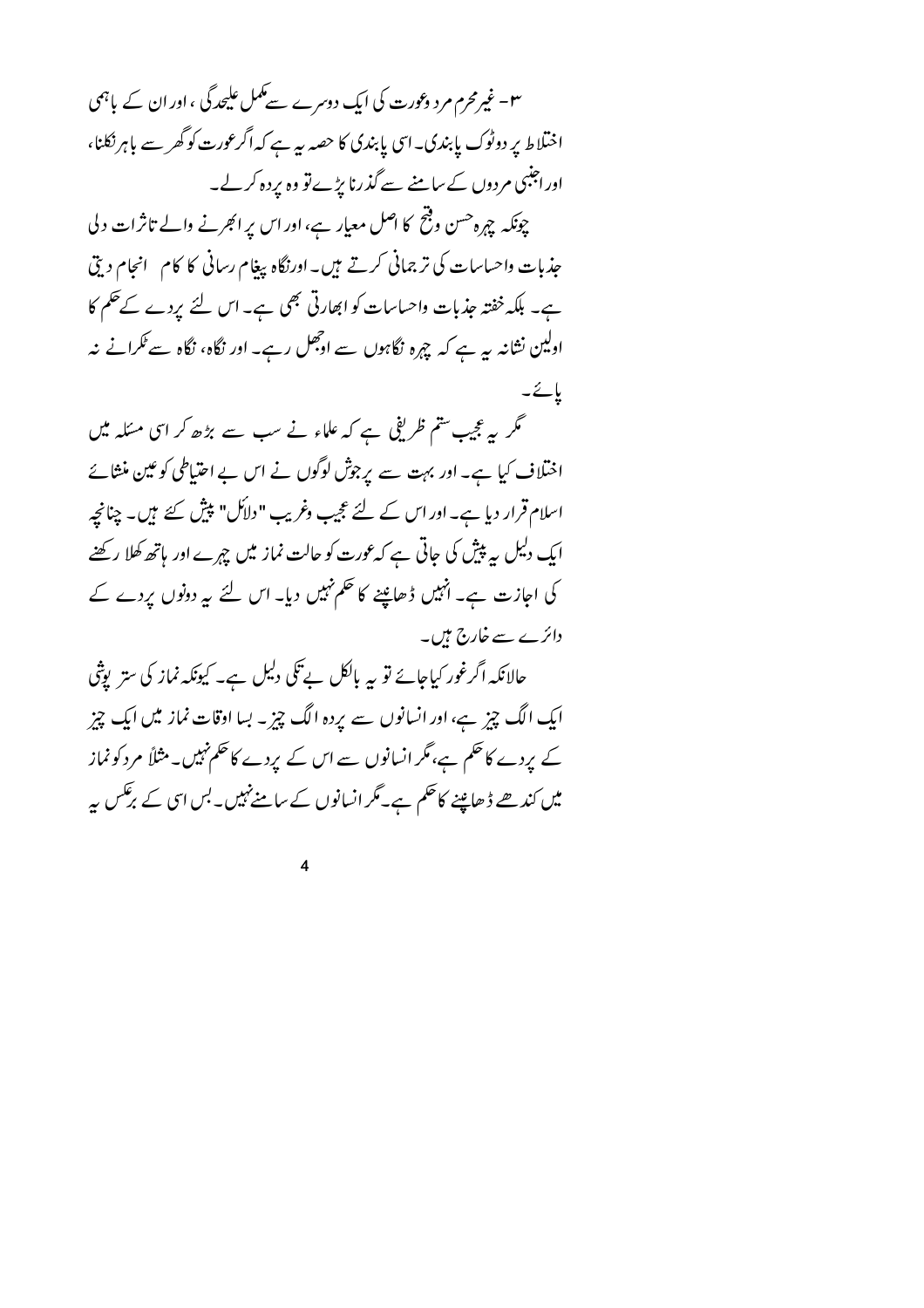بھی ہوسکتا کہ نماز میں ایک چیز کے پردے کا حکم نہ ہواور انسانوں کے سامنے ہو۔ درحقیقت نماز میں ستر کا حکم کچھ اور مقاصد رکھتا ہے اور انسانوں سے پردے کا حکم کچھ اور ہی مقاصد رکھتا ہے۔لہٰذا ایک دوسرے پر ق<u>باس</u> نہیں کرسکتے۔ پیش نظر رسالہ میں- جو شیخ الاسلام امام ابن تیمیہ رحمۃ اللہ علیہ کی بعض تحریروں سے مقتبس ہے – اس تکتے کو بالخصوص بڑے مدل اور جامع انداز سے بیان کیا گیا ہے۔ اور جیپیا کہ امام موصوف کی علمی پکرانی کا خاص اور معروف انداز ہے یہ بیان اپنے دامن میں دوسرے بہت سے بے بہا علمی افادات کے ہیرے ، جواہرات بھی لئے ہوئے ہے ۔ جن سے استفادے کے لئے دیدہ ریزی مطلوب ہے۔تو قع ہے کہ بیررسالہ قارئین کے لئے اس مسئلہ میں مشعل راہ ثابت ہوگا۔

5

وبيد الله التوفيق صفى الرحمٰن المبار كيوري مركز خدمة السنة والسير ة النبوية الجامعة الإسلامية ،المدينة المنورة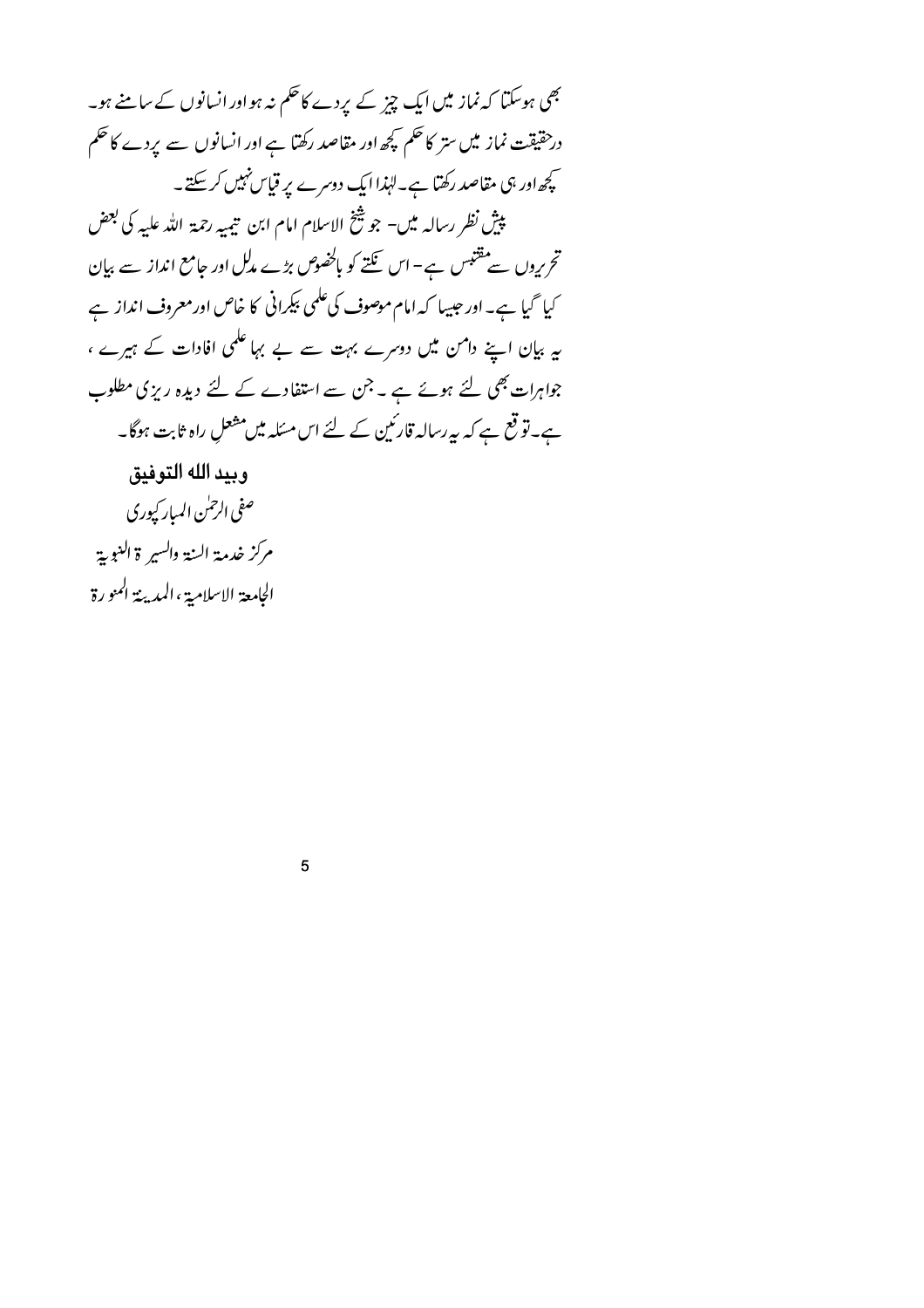#### نماز كالباس

اس سے مراد وہ لباس ہے جونماز کے وقت اختیار کیا جاتا ہے۔ اور جسے فقہاء نماز میں ستر کے بیان کا نام دیتے ہیں۔فقہاء کی ایک جماعت کا خیال ہے کہ نماز میں جو اعضاء چھپانے ہیں وہ وہی ہیں جنہیں دوسروں کی نظروں سے چھپانا ہے لینی"عورة" کے یا شرمگاہ ، چنانچہ انہوں نے نماز میں ستر کی حدود درج ذیل آیت سے لى ہے۔ ﴿وَلَا يُبْدِيْنَ زِيْنَتَهُنَّ اِلَّامَا ظَهَرَ مِنْهَا وَلْيَضْرِبْنَ بِخُمُرِهِنَّ عَلَىٰ جُيُوبِهِنَّ (النور ٣١٠) لیجنی عورتیں اپنی زینت ظاہر نہ کریں مگر جوخود بخو د ظاہر ہو جائے اور وہ اپنے دوپٹے اپنے گریبانوں پر ڈال لیں گے <sup>ل</sup>"عورة" سے مراد واجب ستر حصہ ہے- مرد کی "عورة" ناف سے لے کر گھٹنہ تک ہے- اورعورت کی "

> عورة" ڇپره اور پاتھ کےسوا ساراجسم ہے–(نورانی) ۲ - بوری آیت اس طرح ہے:

﴿وَلَا يُبْدِيْنَ رَيْنَتَهُنَّ اِلَّامَا ظَهَرَ مِنْهَا وَلْيَضْرِبْنَ بِخُمُرِهِنَّ عَلَىٰ جُيُوبِهِنَّ وَلَا يُبْدِيْنَ زِيْنَتَهُنَّ اِلَّا لِبُـعُوْلَتِهِنَّ اَوْ اٰبَآَئِهِنَّ اَوْ اٰبَآءِ بُعُوْلَتِهِنَّ اَوْ اَبْنَاءِهُنَّ اَوْ لِخَوَانِهِنَّ اَوْ يَنِيْ اِخْوَانِهِنَّ اَوْ بَنِيَّ اَخَوَاتِهِنَّ اَوْ نِسَآتِهِنَّ اَوْ مَا مَلَكَتْ اَيْمَانُهُنَّ اَوِ التَّبِعِيْنَ غَيْرِ اُولِي الْإِرْبَةِ مِنَ الرِّجَـالِ أَوِ الـطِّـفْـلِ الَّـذِيْنَ لَمْ يَظْهَرُوا عَلَىٰ عَوْرِتِ النِّسَآءِ وَلَا يَضْرِبْنَ بِأَرْجُلِهِنَّ لِيُعْلَمَ مَا يُخْفِيْنَ مِنْ زِيْنَتِهِنَّ ۚ وَتُوبُوآ إِلَى اللَّهِ جَمِيْعاً آيُّهَ الْمُؤْمِنُونَ لَعَلَّكُمْ تُفْلِحُونَ﴾( النور: ٣١)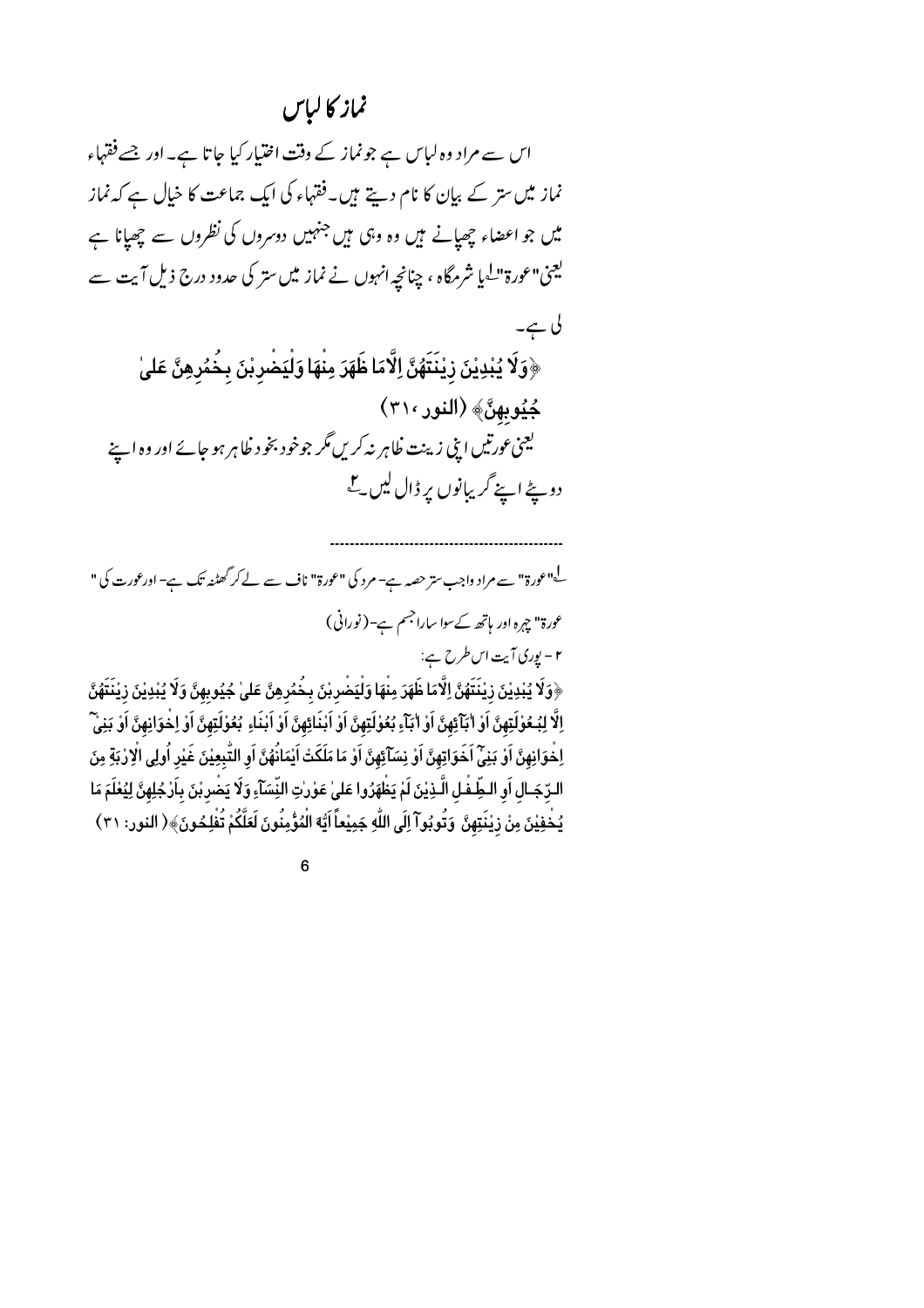چرفرمایا: ﴿وَلَا يُبْدِيْنَ زِيْنَتَهُنَّ إِلَّا لِبُعُوْلَتِهِنَّ﴾(النورُ ٣١) اورا بنی زینت ظاہر نہ کریں گر اپنے شوہروں کے لئے۔ خاہری زینت کی تفصیل میں سلف کے دوقول ہیں۔ ا–حضرت عبداللہ بن مسعود رضی اللہ عنہ اور ان کے موافقین کا خیال ہے کہ اس سے مراد کیڑے وغیرہ بیں۔ ۲- حضرت عبداللہ بن عباس رضی اللہ عنہما او ران کے موافقین کا خیال ہے کہ اس سے مراد چہرہ اور ہاتھ میں موجود زینتیں ہیں جیسے سرمہ، انگوَٹھی وغیرہ۔ ان دوتفسیروں کی بنا پر فقہاء کی رائے ہے کہ نامحرم عورت کے ماتھ اور چہرے کو بغیرشہوت کے دیکھنا جائز ہے۔امام ابوحنیفہ اور امام شافعی رحمہما اللہ کا یہی مسلک ہے اورامام احمد بن حنبل رحمہ اللہ کا بھی ایک قول یہی ہے۔

"اورعورتیں اپنی زینت خاہر نہ کریں گر اپنے شوہروں کے سامنے اور اپنے باپ اور اپنے شوہروں کے باپ اور اپنے شوہروں کے بچوں ، اپنے بھائی ، اپنے بھیبجوں ، اپنے بھانجوں ، اپنی عورتوں، اپنے غلاموں اور گھر میں کام کاج کرنے والے مردوں کے سامنے جن کوعورتوں کی خواہش نہیں -یا ایسے نابالغ بچوں کے سامنے جوابھی تک عورتوں کے بارے میں کچھ جانتے ہی نہیں۔" نیز عورتیں چلتے ہوئے اپنے پیروں کو زور سے زمیں پر نہ ماریں کہ اس سے ان کی چھپی ہوئی زينت معلوم ہو۔ مسلمانوتم سب الله تعالى كى طرف بلِٹ جاؤ تا كەتىہمیں كامیابی نصیب ہو۔

 $\overline{7}$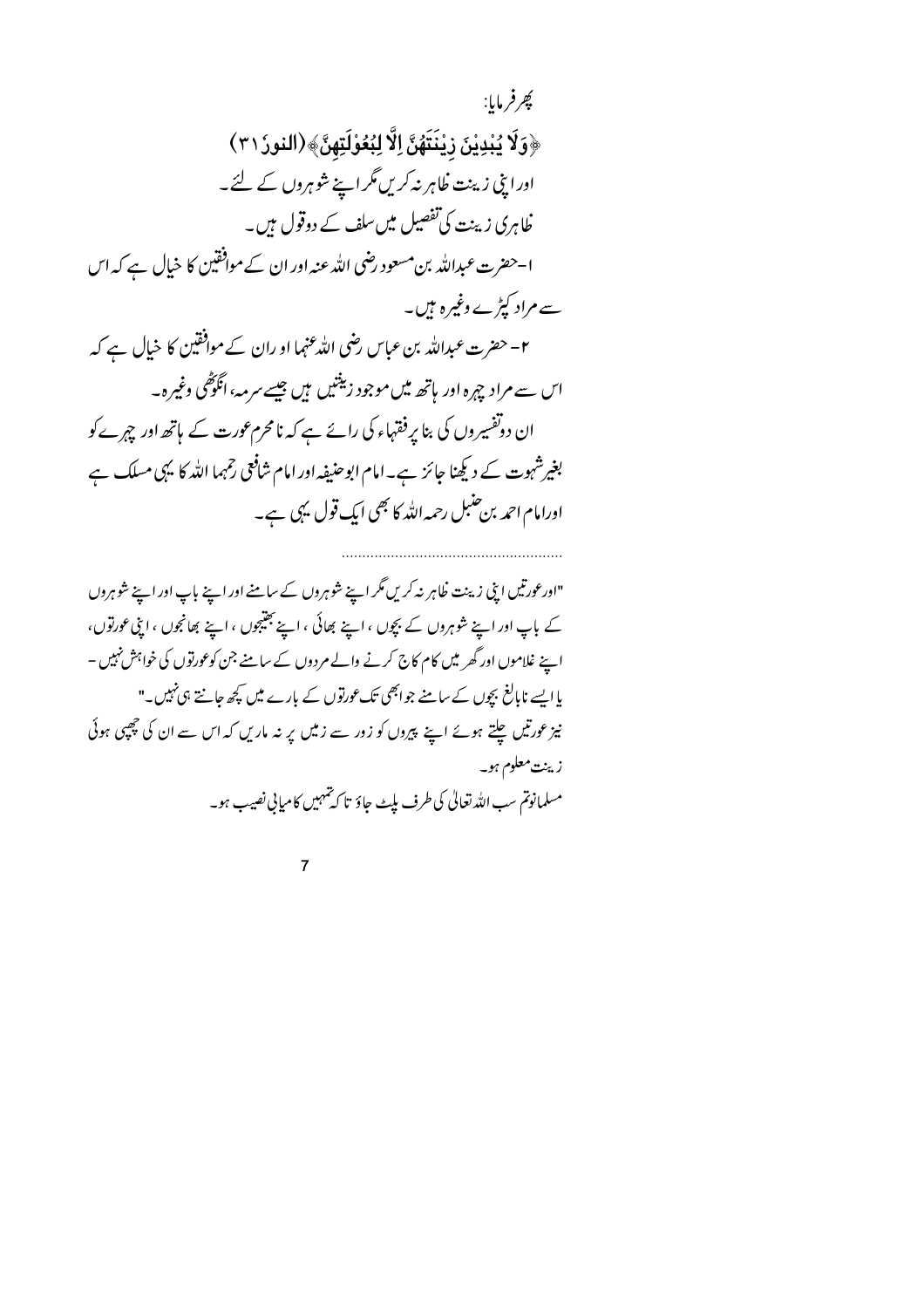بعض دوسرے فقہاء کی رائے ہے کہ نامحرم عورت کی طرف دیکھنا حائز نہیں ۔ امام احمہ بن حنبل رحمہ اللہ کامشہور مذہب یہی ہے۔وہ فرماتے ہیں کہ عورت یوری کی پوری حتیٰ کہ اس کے ناخن بھی چھپانے کی چیز ہیں، امام مالک رحمہ اللہ کا بھی یہی مسلک ہے۔ امر واقعہ ہہ ہے کہ اللہ تارک وتعالٰی نے عورتوں کو دوقتم کی زیتوں سے نوازا ہے۔ ایک ظاہری زینت اور دوسری باطنی۔ اللہ متارک وتعالیٰ نے محرم اور شوہروں کے علاوہ عام آ دمیوں کے سامنے ظاہری زینت کے ساتھ آنے کی اجازت دی ہے البتہ باطنی زینت صرف شوہر اورمحرم رشتہ داروں کے سامنے کرنے کی اجازت ہے۔ آیتِ حجابِ ناز ل ہونے سے پہلےعورتیں بغیر حادر اوڑھے باہر نکلا کرتی تھیں اور مرد ان کے چرے اور ہاتھ دیکھ سکتے تھے ۔ اس وقت عورت کے لئے اپنے چہرے اور ہاتھ کھلے رکھنا جائز تھا اور اس لئے ان کی طرف مردوں کا دیکھنا بھی جائز تھا ۔ پھر جب اللہ تبارک وتعالٰی نے آیت تحاب نازل فرمائی تو مسلمان عورتیں غیر محرم مردوں سے یردہ کرنے لکیں۔آیتِ حجاب ہیے۔ ﴿ يَآَيُّهَا النَّبِيُّ قُلْ لِّآزْوَاجِكَ وَبَنٰتِكَ وَنِسَاءِ الْمُؤْمِنِيْنَ يُدْنِيْنَ عَلَيْهِنَّ مِنْ جَلَابِيْبِهِنَّ ﴾ (احزاب: ٥٩) اے نبی حالاتیں آپ اپنی بیویوں ، بیٹیوں، اور مسلمانوں کی عورتوں سے کہہ دیں کہ ا بنی جادروں سے گھوْنگھٹ نکال لیا کریں۔ بیرواقعہ اس وقت کا ہے جب نمی کریم ﷺ نے حضرت زینب بنت جحش سے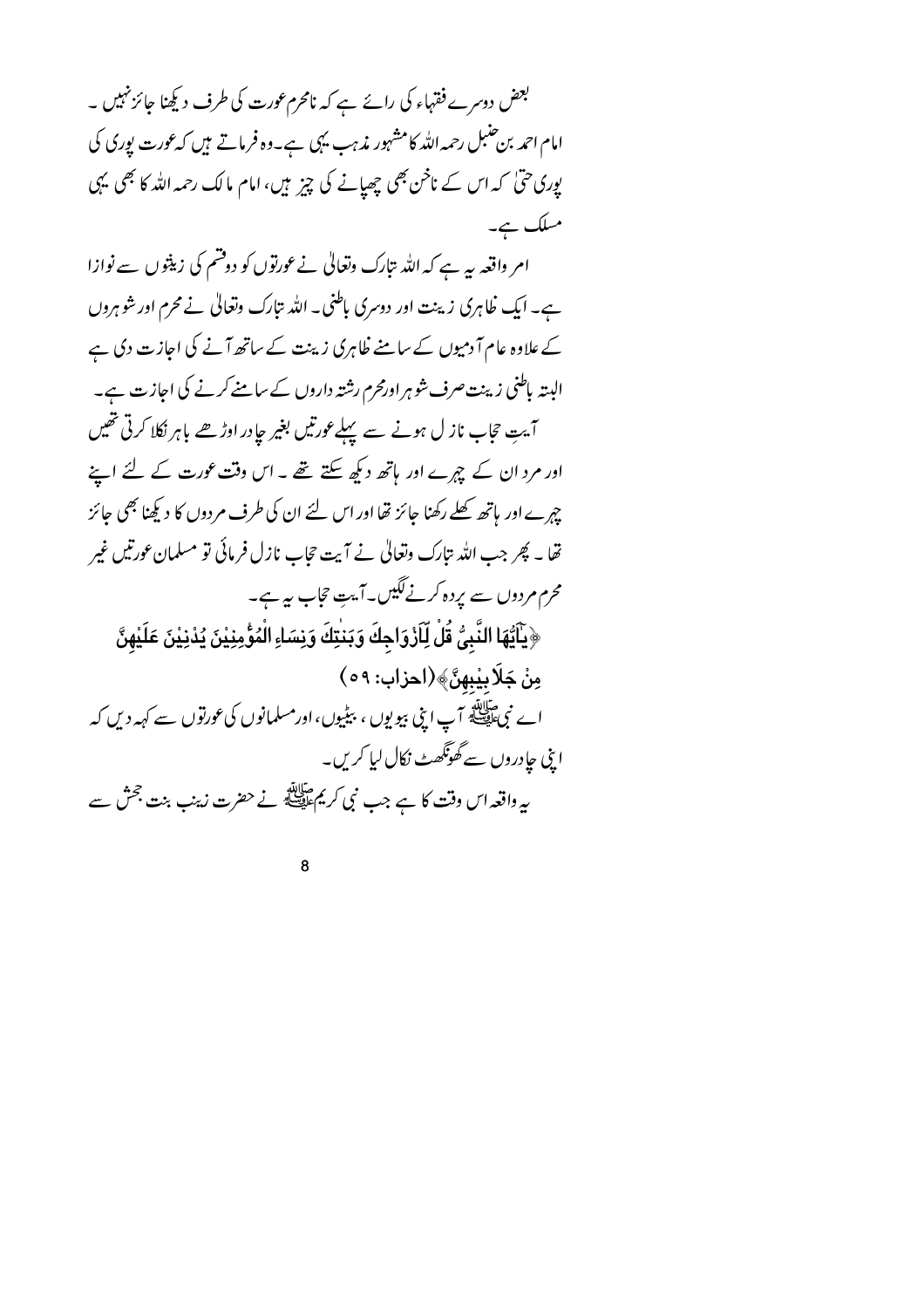#### نكاح كيا تفاكي

<sup>لے</sup> علامہ البانی رحمہ اللہ نے یہاں پرنوٹ لگایا ہے کہ : یہ بات سابقہ گفتگو سے میل نہیں کھاتی۔ حضرت زینب بنت جحش رضی اللہ عنہا سے نکاح کے وقت مذکورہ بالا آیت نازل نہیں ہوئی بلکہ اس وقت جوآيت نازل ہوئی وہ ہہ ہے: ﴿يَآ أَيُّهَـا الَّـذِيْنَ اٰمَنُوْا لَاتَدْخُلُوْا بُيُوتَ النَّبِيِّ اِلَّآاَنْ يُؤْذَنَ لَكُمْ اِلىٰ طَعَامِ غَيْرَ نْظِرِيْنَ اِنهُ وَلٰكِنْ اِذَا دُعِيْتُمْ فَادْخُلُوْا فَإِذَا طَعِمْتُمْ فَانْتَشِرُوْا وَلَا مُسْتَأْنِسِيْنَ لِـحَـدِيْـثٍ اِنَّ ذٰلِـكُـمْ كَـانَ يُؤْذِى النَّبِيِّ فَيَسْتَحْى مِنْكُمْ وَاللَّهُ لَا يَسْتَحْى مِنَ الْحَقّ وَإِذَا سَاَلْتُمُوْهُنَّ مَتَاعاً فَسْئَلُوهُنَّ مِنْ وَرَآءِ حِجَابٍ﴾(احزاب: ٥٣) " اے اہل ایمان! نبیﷺ کے گھروں میں بغیر احازت نہ داخل ہو۔ ہاں ! اگر تہہیں کھانے پر بلایا جائے تو جاؤلیکن اس کے پینے کا انتظار نہ کرو بلکہ جب بلایا جائے تو جاؤ اور کھانے کے بعد بھر جاؤ<sup>س</sup>ی بات کی دلچپی میں نہ لگو کیوں کہ اس سے نبیﷺ کو تکلیف ہوتی ہے اور وہ شرم کی وجہ سے شہیں کچھ نہیں کہتے۔لیکن اللہ حق بات کہنے سے نہیں شرما تا۔ اور جب امہات المونٹین سے کوئی چز مانگوتو پردے کی اوٹ سے مانگو۔ بیروہ آیت ہے جوحضرت زینب بنت جحش رضی اللہ عنہا سے نکاح کے وقت نازل ہوئی، ديكھئے ضجع ابخاري كتاب النفيبر ،صجح مسلم كتاب النكاح،تفسير ابن كثير٣/٣ • ٥،تفسير الدر المثو ر %۳۱۳، ہوسکتا ہے کہ ہیرآ پت مصنف رحمہ اللہ سے یا ناسخ سے ساقط ہوگئی ۔ اور یہی دوسری صورت زیادہ قرین قباس ہے۔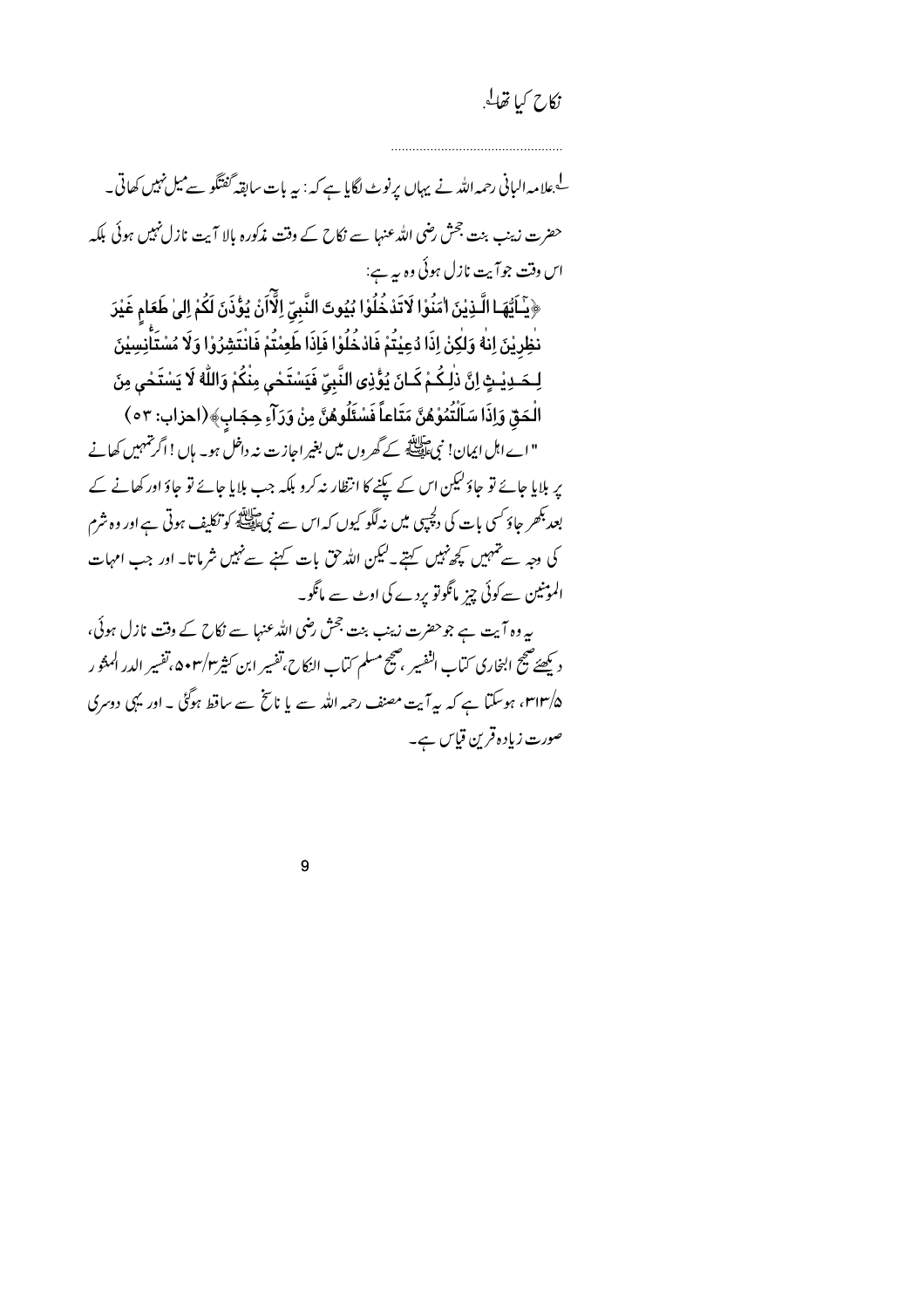<sup>لے۔</sup> حضرت انس رضی اللہ عنہ سے مروی ہے کہ جب اللہ کے رسولﷺ نے حضرت زینب بنت جحش رضی اللہ عنہا کی شادی میں گوشت اور روٹی کا ولیمہ کیا تو مجھے لوگوں کو کھانے پر بلانے کے لئے بھیجا،لوگ جماعت در جماعت آئے اور کھا کر واپس چلے گئے حتیٰ کہ اب کوئی ایپاشخص باقی نہ بچا جسے میں بلاتا۔آپﷺ سے میں نے *عرض کیا کہ اب کوئ*ی ایپاشخص باقی نہیں ہے جسے کھانے پر بلابا حائے، آپ ﷺ نے دستر خوان اٹھانے کاحکم دیا،لیکن تین فخص بیٹھے باتیں کرتے رہے،آپ ۔<br>علیلنگ وہاں سے نکلے اور حضرت عائشہ رضی اللہ عنہا کے حجرے تک تشریف لے گئے آپ علیلنگھ نے ۔<br>سلام کیا اور حضرت عائشہ رضی اللہ عنہا نے جواب دیا اور *عرض گذ*ار ہوئیں کہ آپ نے اپنی بیوی کو کیپا پایا ،اللہ آپ پرا پی برکت نازل فرمائے۔اس طرح آپ نے کیے بعد دیگرےاپی تمام از داج مطہرات کے حجروں کا چکر لگایا اور ہرایک نے وہی کچھ کہا جوحضرت عائشہ رضی اللہ عنہا نے کہا۔ پھر داپس ہوئے اور دیکھا کہ ابھی تک وہ نتیوں آ دی بیٹھے ہوئے ہیں۔آپ ﷺ بہت ہی شر مبلے تھے آپ پھر یہاں سے نکلے اور حضرت عائشہ رضی اللہ عنہا کے پاس تشریف لے گئے ۔ معلوم<sup>نہ</sup>یں میں نے آپ کو بتلایا پا<sup>کس</sup>ی اور ذریعہ سے آپ ﷺ کوان لوگوں کےنکل جانے کی اطلاع ملی۔ پھر آپ ﷺ واپس تشریف لائے اور ابھی آپ نے اپنا ایک پاؤں دروازے کی چوکھٹ یر رکھا تھا اور دوسرا باہر ہی تھا کہ میرے اور اپنے نیچ میں آپ ایک ایک پر دہ انکالیا او رآیت حجاب نازل ہوئی۔صحیح ابخاری: ۴۷۹۳ کتاب التفسیر بیاب لا تبدخلو! بیوت النبی إلاان مویذن لکے۔ صحيح مسلم: ١٣٣٨ كتاب النكاح باب زواج زينب بنت جحش ونزول الحجاب۔ نوٹ : بہ حدیث صحیحین میں متعدد بارمخضر ومطول منقول ہے ان تمام الفاظ کو جامع الاصول ج۲، ۳۱۶ تا۲۱۹ میں دیکھا جاسکتا ہے۔(مترجم)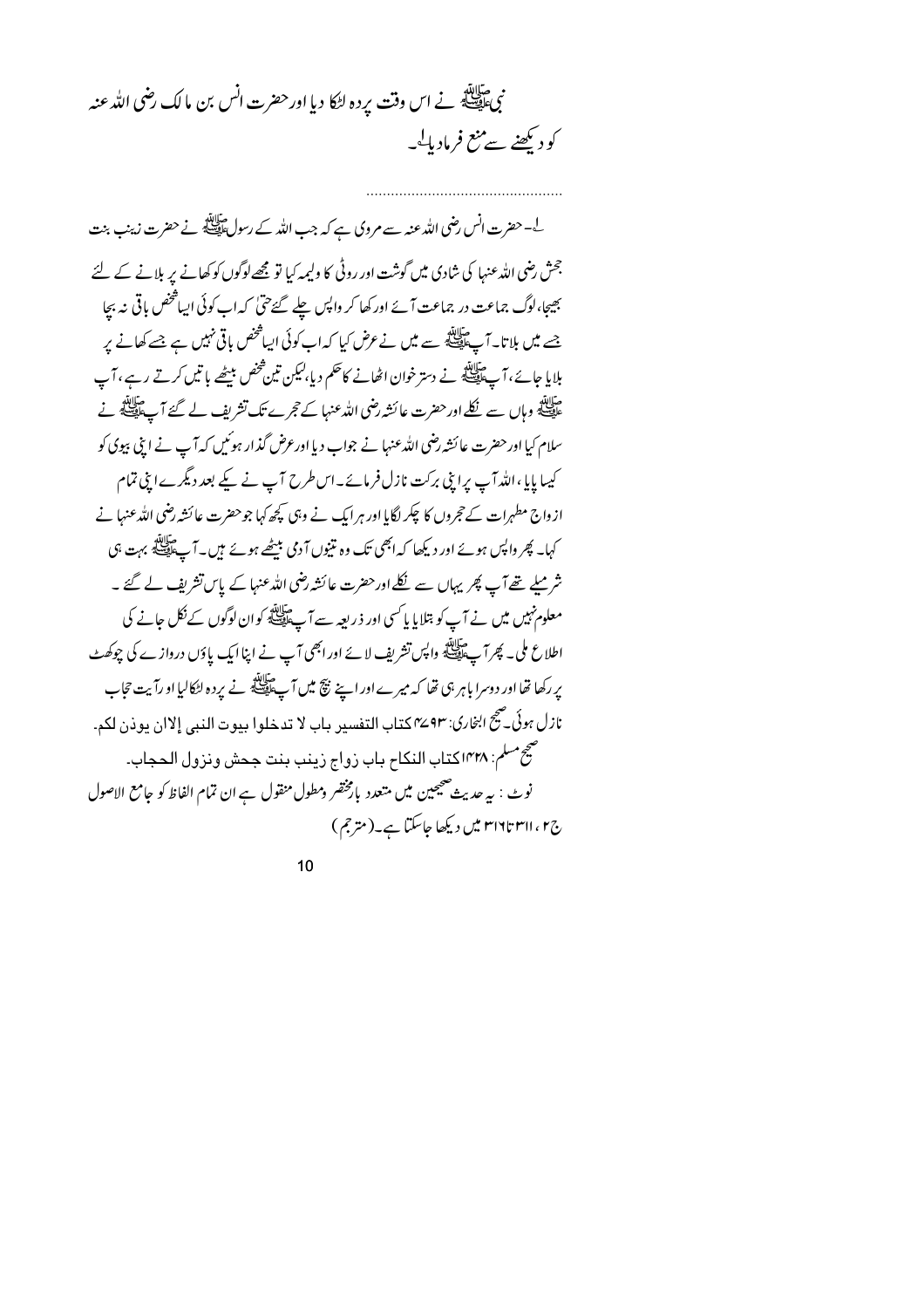اورغز وہ خیبر کےموقعہ پر جب رسول اللہﷺ نے حضرت صفیہ رضی اللہ عنہا کو اپنے لئے منتخب فرمایا تو صحابہ کرام نے آپس میں باتیں کیں۔اور کہنے لگے اگر آپ نے انہیں یردہ کرایا تو امہات المونٹین میں سے ہیں ورنہ لونڈی ہیں۔ چنانچہ آپ مثالاته<br>علیملکه نے انہیں یردہ کرادیا۔

۔<br>یا۔ س<sub>ت</sub>ا یک کمبی حدیث ہے جسے امام بخاری رحمہ اللہ نے ضج ابنخاری میں متعدد جگہ اجمالاً وتفصیلاً نقل کیا ہے۔ ہم یہاں پر کتاب النکاح سے مختصراً نقل کرتے ہیں۔ حضرت انس بن مالك رضي الله عنه فرماتے ہيں كہ: "أَقَامَ النَّبِيُّ عَيْنِالِمْ بَيْنَ خَيْبَرَ وَالْمَدِيْنَةِ ثَلَاثاً، يُبْنَى عَلَيْهِ بِصَفِيَّةَ بِنْتِ حُيَيٍّ ، فَدَعَوْتُ الْمُسْلِمِيْنَ إِلَىٰ وَلِيْمَةٍ، فَمَا كَانَ فِيْهَاخُبْزٌ وَلَا لَحْمٌ، اَمَرَ بِالْاَنْطَاعِ فَأُلْقِىَ فِيْهَا مِنَ التَّمْرِ وَالْإِقِـطِ وَالسَّـمَـنِ فَـكَانَتْ وَلِيْمَتُهُ ۚ فَقَالَ الْمُسْلِمُونَ: اِحْدَى أُمَّهَاتِ الْمُؤْمِنِيْنَ ، آوْ مِمَّا مَـلَـكَـتْ يَمِيْنُهُ؟ فَقَالُوْا: اِنْ حَجَبَهَا فَهِيَ مِنْ اُمَّهَاتِ الْمُؤْمِنِيْنَ وَاِنْ لَمْ يَحْجُبْهَا ۖ فَهِيَ مِمَّا مَلَكَتْ يَمِيْنُهُ. فَلَمَّا ارْتَحَلَ وَطَّى لَهَا خَلْفَهَا وَمَدَّ الْحِجَابَ بَيْنَهُمَاوَبَيْنَ النَّاس-" اللہ کے رسولﷺ خیبر اور مدینہ منورہ کے نیچ تین دن تک قیام یذیر رہے اور وہن پر حضرت صفیہ رضی اللہٴنہا آپ کے پاس رخصت کی گئیں ۔ میں نےمسلمانوں کو دلیمہ پر بلایا اس ولیمہ میں گوشت اور روٹی وغیرہ کا انتظام نہ تھا بلکہ آپﷺ نے دسترخوان بچپانے کاحکم دیا جس پر کچھ کچھور، گھی اور پنیر وغیرہ ڈال دیا گیا اور یہی اس دن کا ولیمہ تھا۔مسلمانوں نے آپس میں حضرت صفیہ رضی اللہ عنہا کے متعلق قیاس آرائیاں کیں کہ یہ امہات المومنین سے ہیں یا لونڈی ہیں؟ پھر لوگوں نے کہا کہ اگر آپ ﷺ نے انہیں یردہ کرایا تو امہات المونٹین سے ہیں ورنہ لونڈ ک۔ جب آپﷺ نے کوچ کیا تو حضرت صفیہ رضی اللہ عنہا کواپنے پیچھے بٹھایا اور ان کے اورلوگوں کے نتیج پر دہ تھینج دیا۔ صحيح النجارى: ٨٠٨٥ كتاب النكاح باب اتتخاذ السرارى-صحح مسلم:١٣٦٥ كتاب النكاح باب فضيلة اعتاقه امة ثم يتزوجها.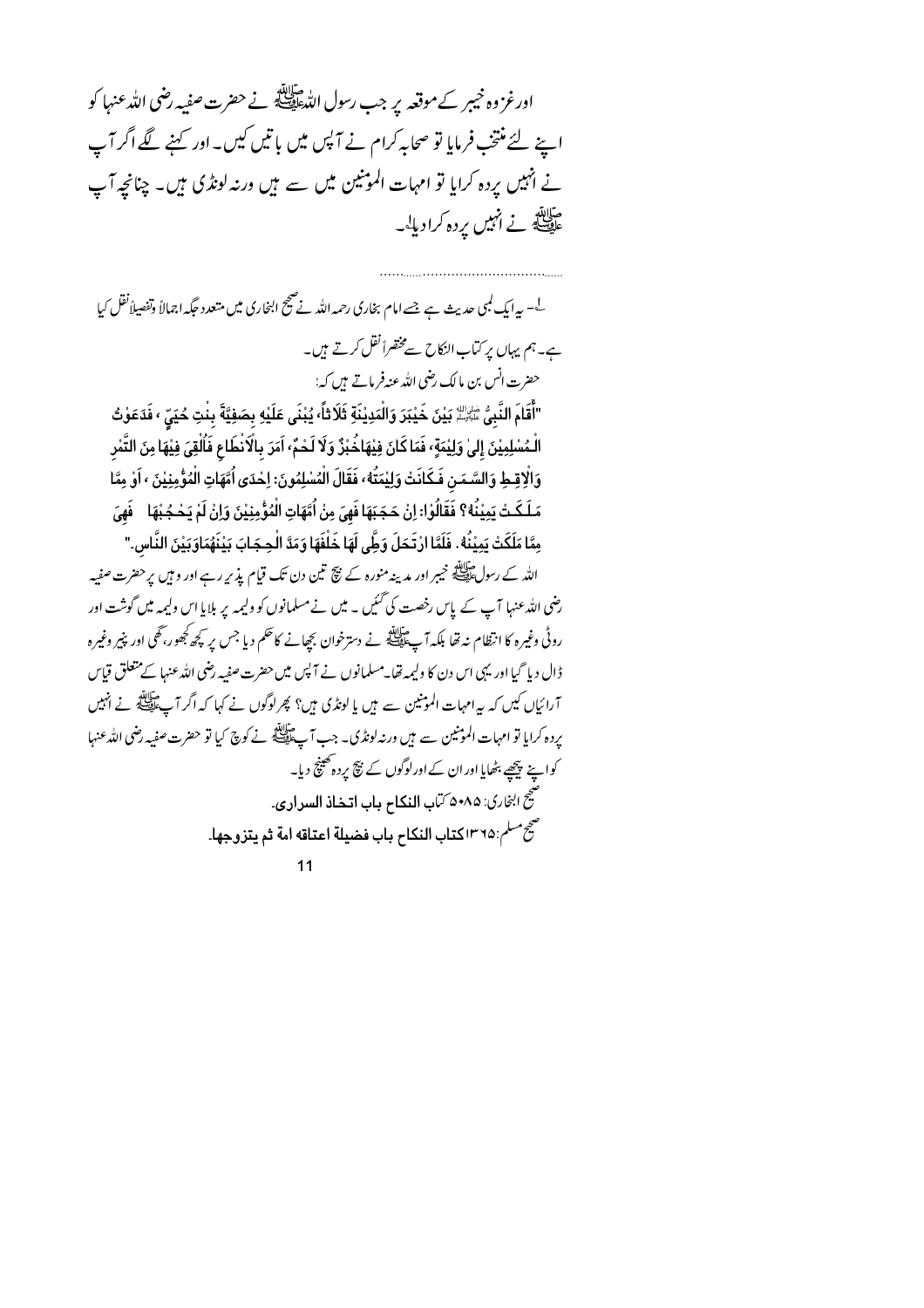پھر جب اللہ متارک وتعالیٰ نے بیڑھم دیا کہ جب بھی ان سے کوئی چیز طلب کی جائے تو پردہ کے اوٹ سے طلب کی جائے ۔ اور په بھی حکم دیا کہ آپ ﷺ کی بیویاں ، بیجان اور مسلمانوں کی عورتیں اپنی جادر کا گھونگھٹ لڑکا لیا کریں،تومسلمانعورتوں نے نقاب پہننا شروع کردیا۔ (جادر کے لئے یہاں لفظ"علباب" استعال کیا گیا ہے) "حلباب" سے مراد کپڑا ہے جوسرسمیت یورے بدن کو ڈھک لے جسےعبداللہ بن مسعود رضی اللہ عنہ نے "رداء" یعنی جاٍ در کہا ہے۔اور جسے عام لوگ ازار کہتے ہیں ۔ یعنی اتنا بڑا ازار جوسر اور باقی بدن کو ڈھک لے۔گھونگھٹ لٹکانے کی تفسیر حضرت عبیدہ رحمہ اللہ نے بیرکی ہے کہ عورت اپنی حادر کوسر سے اس طرح ایکا ئے گی کہ اسکی صرف آنکھیں ظاہر رہیں گی۔ نقاب بھی اسی طرح کی چیز ہے۔صحیح ابنجاری وغیرہ میں ہے : "اِنَّ الْمُحْرِمَةَ لَا تَنْتَقِبُ وَلَا تَلْبِسُ الْقَفَّارَيْن" ''حالت احرام میں عورت نہ نقاب پہنے نہ دستانہ استعال کرے''۔ پھر جب عورتوں کو "حلباب" کیجنی کمبی ح<u>ا</u>در اوڑ ھنے کا حکم اس لئے تھا کہ وہ پہنچانی نہ جاسکیں، اور یہ بات چہرہ چھپانے سے یا چہرہ پر نقاب لگانے سے حاصل ہو سکتی ہے۔تو پہیں سے یہ بھی واضح ہوگیا کہ چہرہ ظاہرنہیں کیا جاسکتا! اضج النجاري: ١٨٣٨ كتاب جزاء الصيد باب ما ينهي من الطيب للمحرم والمحرمة عن عبرالله بن عمر -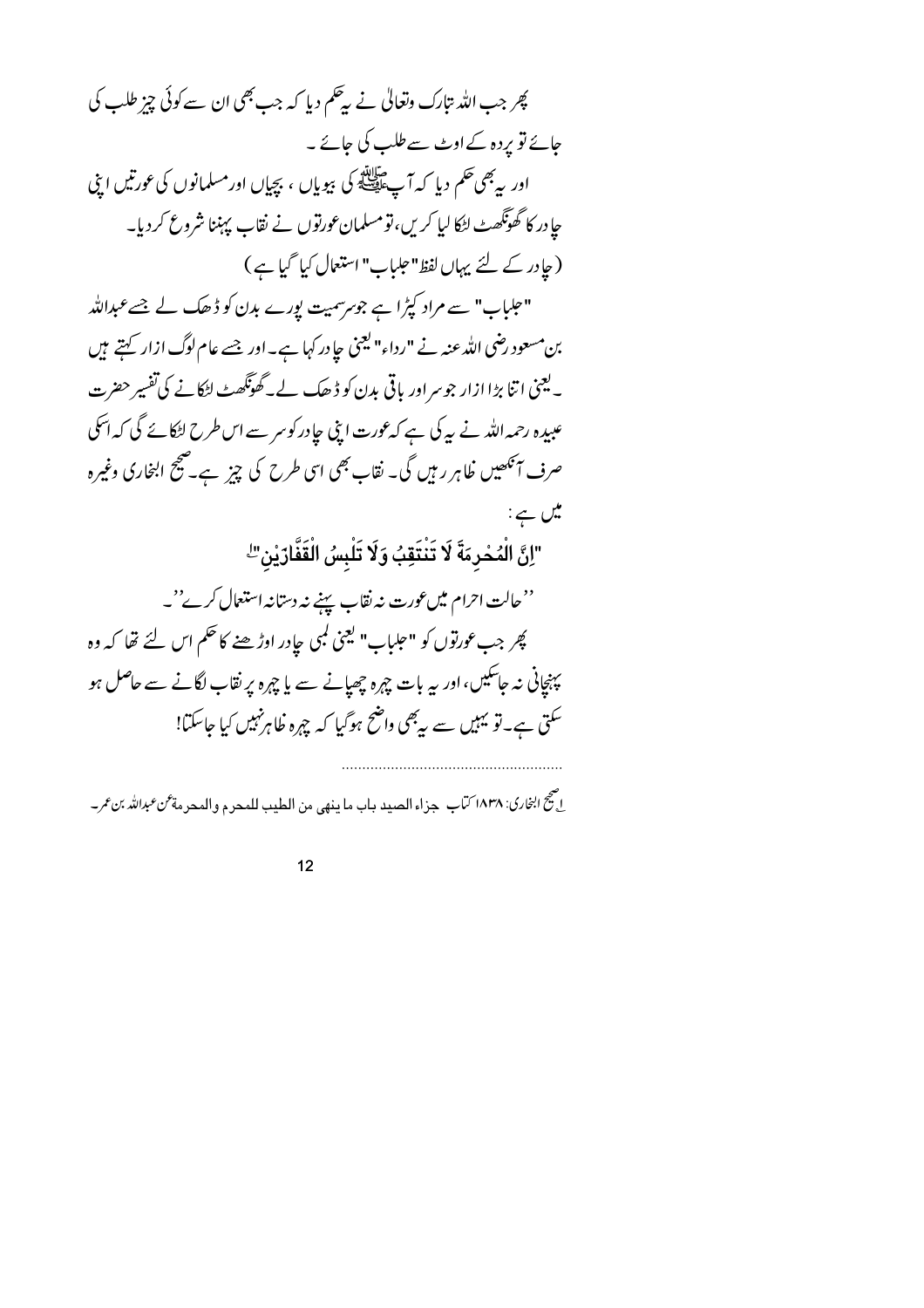لہٰذا اجنبی مردوں کے لئے عورت کےصرف ظاہری کپڑ وں کے دیکھنے کی حلت پاقی رہ جاتی ہے۔معلوم ہوا کہ عبداللہ بن مسعود رضی اللہ عنہ نے مسئلہ کی آخری کڑی کا ذکر کیا ہے اور ابن عباس رضی اللہ عنہما نے مسئلہ کے ابتدائی مرحلے کا لے اسى بنياد يرلفظ " أونسائهن أو ماملكت أيمانهن" (يعني ايك مسلمان عورت دوسری مسلمان عورتوں اور اپنے غلاموں کے سامنے بھی زینت کو ظاہر کر سکتی ہے ) سے بیہ بات ثابت ہوتی ہے کہ عورت اپنے زرخرید غلام کے سامنے اپنی باطنی زینت ظاہر کر کتی ہے۔اس بارے میں بھی علماء کے دوقول ہیں۔ ا-بعض علماء كا خيال ہے كہ " مَسا مَسلَـكَـتْ أَيْمَانُهُنَّ " سے مرادلونڈیاں یا اہل ۔<br>سماے لونڈیاں ہیں۔سعید بن المسیب رحمہ اللہ کا یہی قول ہے اور امام احمہ بن حنیل رحمہ اللہ وغیرہ نے اسی کوراجح قرار دیا ہے۔

<sup>لے</sup> مؤلف رحمہ اللہ کے کہنے کا مقصد ہیے ہے کہ چہ<sub>ر</sub>ہ اور دونوں ہاتھوں کے ڈھکنے کا مسَلہ دو مرحلوں سے گذرا ہے۔ یہلا مرحلہ تو بہ تھا کہ عورتیں باہر نکلتے وقت اسے کھلا رکھتی تھیں کیونکہ وجونی طور پر اس کے چھپانے کا حکم نازل نہیں ہوا تھا۔ دوسرا مرحلہ وہ ہے جب انہیں وجو پی طور پر غیرمحرم مردوں کے سامنے چہرے اور ہاتھوں کے چھپانے کاحکم دے دیا گیا۔ چنانچہ حضرت عبداللہ بن مسعود رضی اللہ عنہ سے زینت ظاہرہ کی تفسیر جوصرف کپڑے وغیرہ سے کی ہے تو آپ نے آخری مرحلے کا ذکر فرمایا ہے۔ جبکہ حضرت عبداللہ بن عباس رضی اللہ عنہما نے پہلے مرحلے یعنی تنخ سے پہلے کا ذکر کیاہے۔ ( مترجم )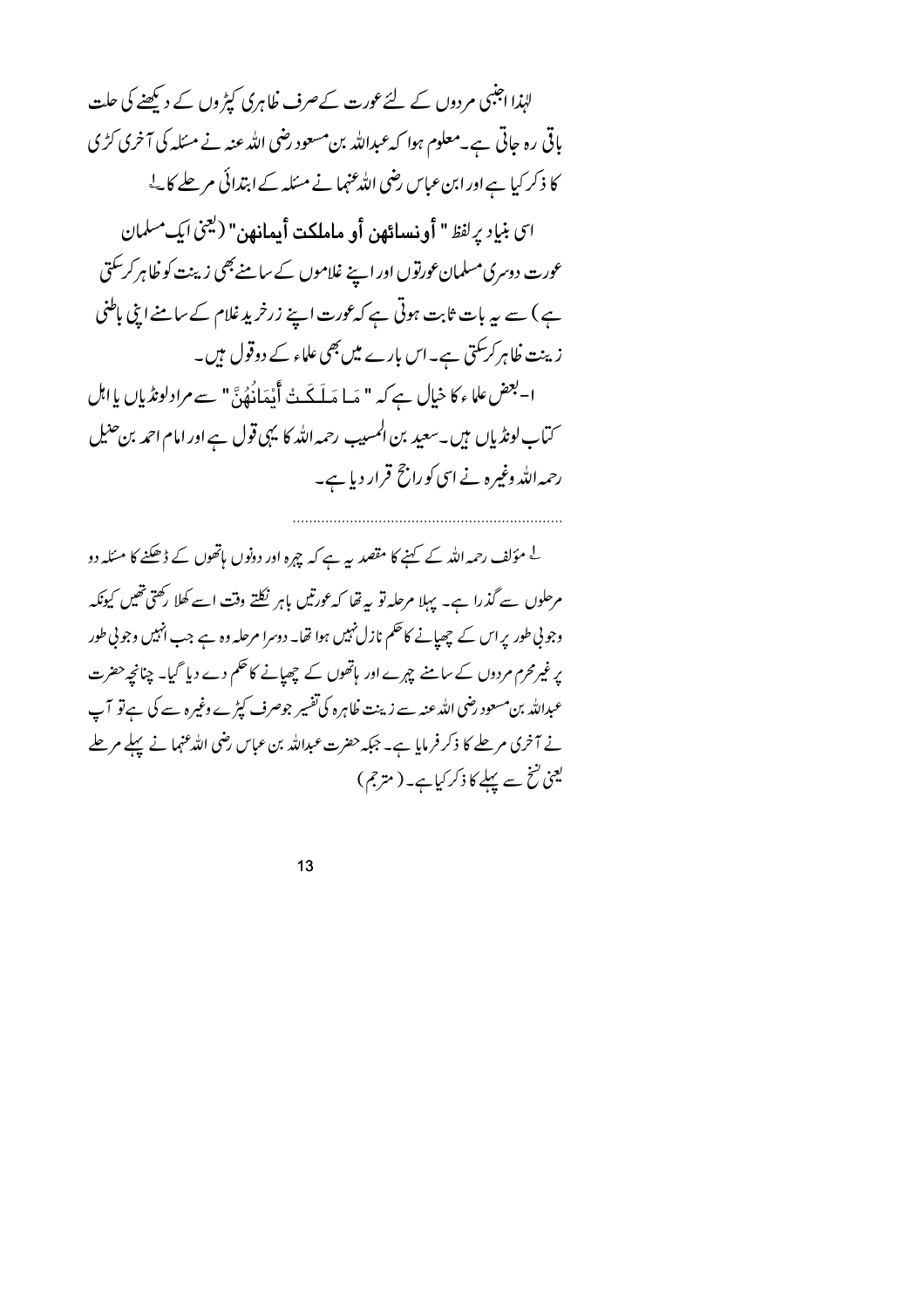۲– کچھ دوسرے علماء کا خیال ہے کہ اس سے مراد مرد غلام ہیں ۔ بیرعبداللہ بن عباس رضی الله عنہا وغیرہ کا قول ہے اور یہی امام شافعی رحمہ اللہ وغیرہ کامذہب ہے، امام احمد رحمہ اللہ سے ایک دوسری روایت بھی یہی ہے ۔ اس تفسیر کا تقاضہ ہے کہ زر خرید غلام اینی مالکه کو دیگھ سکتا ہے۔ اس بارے میں متعدد حدیثیں! بھی موجود ہیں( جس سے اس بات کا جوازماتا

ہے کہ عورت کا غلام ابنی مالکہ کو دیکھ سکتا ہے ) اور یہ اجازت صرف ضرورت کے پیش نظر ہے ، کیونکہ عورت کواپنے غلام سے ہمکلا م ہونے کی اس سے کہیں زیادہ ضرورت رہتی ہے جس قدر گواہ مزدور اور شادی کا پیغام دینے والے کو دیکھنے کی

<sup>لے م</sup>ثلاً حضرت ا<sup>نس</sup> بن مالک رضی الله عنه کی درج ذیل روایت که :

"اَنَّ النَّبِيَّ اَتَى فَاطِمَةَ بِعَبْدٍ كَانَ قَدْ وَهَبَهُ لَهَا، قَالَ: وَعَلٰى فَاطِمَةَ رَضِيَ اللَّهُ عَنْهَا ثَوْبٌ اِذَا قَنَّعَتْ بِهِ رَأْسَهَا لَمْ يَبْلُغْ رِجْلَيْهَا وَ اِذَا غَطَّتْ رِجْلَيْهَا لَمْ يَبْلُغْ رَأْسَهَافَلَمَّا رَأَى النَّبِيُّ ﷺ مَا تَلْقَى قَالَ: اِنَّهُ لَيْسَ عَلَيْكِ بَأْسٌ – اِنَّمَا هُوَ اَبُوكِ وَغُلَامُكِ." اللہ کے رسولﷺ حضرت فاطمہ رضی اللہ عنہا کے پاس ایک غلام لے کر آئے . جسے حضرت فاطمہ رضی اللہ عنہا کی خدمت کے لئے ہیہ کیا تھا۔ اس وقت حضرت فاطمہ رضی اللہ عنہائے جسم پر ایک حادرتھی جب اس سے اپنے سر کو چھپاتیں تو پیرکھل جاتے اور پیروں کو چھپاتیں تو آپ کا سرننگا رہ جاتا۔ جب آپ ﷺ نے ان کی یہ پریشانی دیکھی تو فرمایا کہ کوئی حرج نہیں۔تمہارا باپ ہے اور پیتمہارا غلام ہے۔ سنن ابودادَد: ٣٠١٦ كتاب اللباس باب العبد ينظر الى شعر مولاته ( مرَّجم)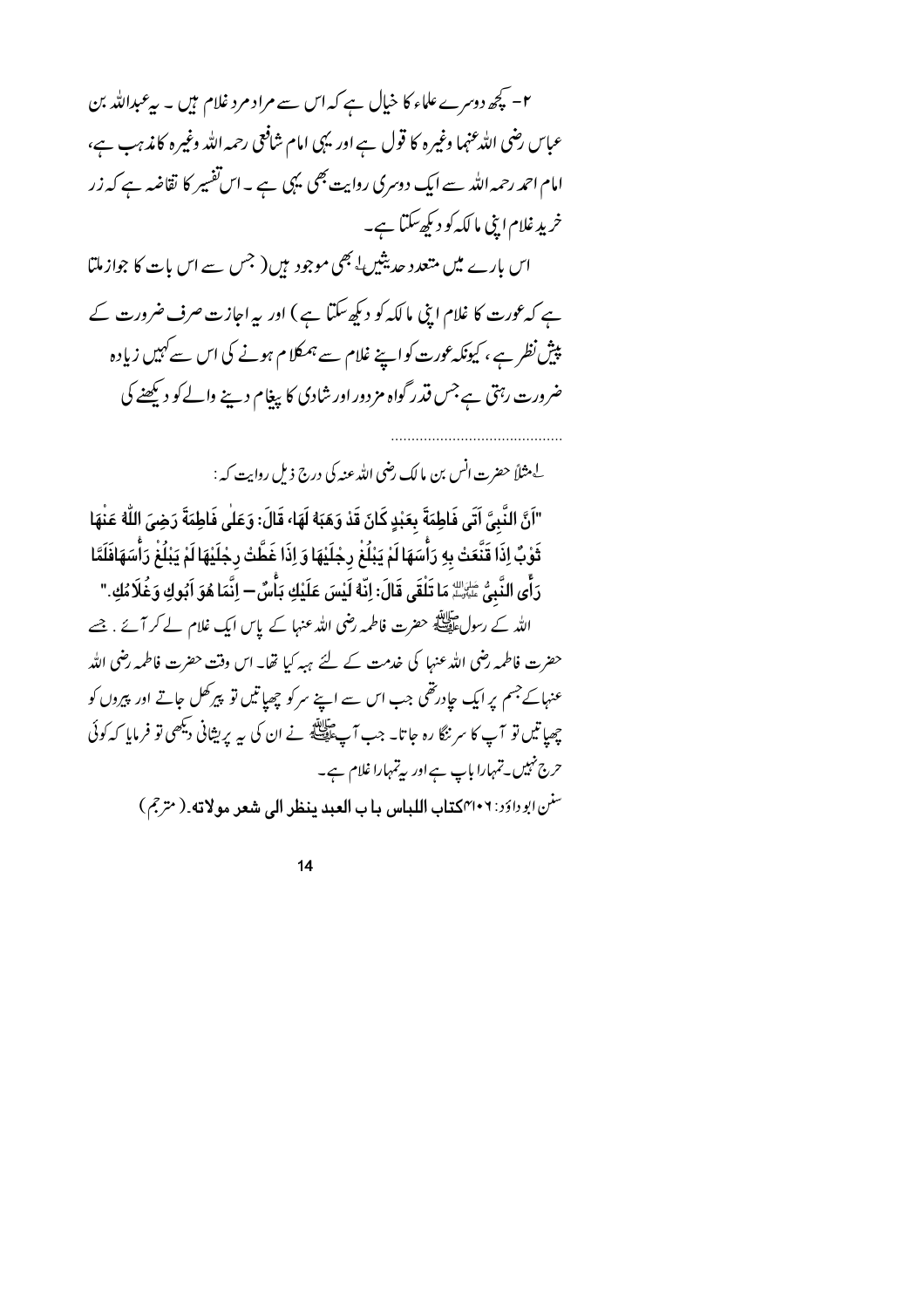ضرورت ہوتی ہے۔اس لئے جب ان کے لئے دیکھنا جائز ہے تو غلام کے لئے دیکھنا بدرجہ اولٰی جائز ہو گالیکن اس دلیل سے اس بات کا جوازنہیں بن جاتا کہ ہہ غلام اپنی مالکہ کا محرم بھی بن سکتا ہے جس کے ساتھ وہ سفر وغیرہ کرسکتی ہو جیسا کہ دوسرے اجنبی مرد جنسی خواہش نہ رکھتے ہوں ان سے یردہ تو ضروری نہیں لیکن وہ عورت کیلئے محرم کی حیثیت بھی نہیں رکھتے کہ ان کے ساتھ سفر بھی جائز ہو۔ پس پہ ضروری نہیں ہے کہ جس کیلئے عورت کا دیکھنا جائز ہواس کے ساتھ سفر اور اس سے خلوت وتنہائی بھی جائز ہو بلکہ عورت کا زرخر پر غلام صرف حنرورت کے پیش نظرا بی مالکہ کو دیکھ سکتا ہے۔ البتہ نہ تو اس کے ساتھ سفر کر سکتا ہے اور نہ ہی خلوت وتنہائی میں اس سے مل سکتا ہے کیونکہ نبی کریمﷺ کے درج ذیل فرمان کے تحت وہ اس اجازت میں داخل نہیں ہے۔فرمایا: "لَا تُسَافِرُ الْمَرْأَةُ لِلَّا مَعَ رَوْجِ اَوْ ذِىٰ مَحْرَمٍ. ۚ ێ " كوئى عورت بغيرمحرم يا شوہر كے سفر نہ كرے"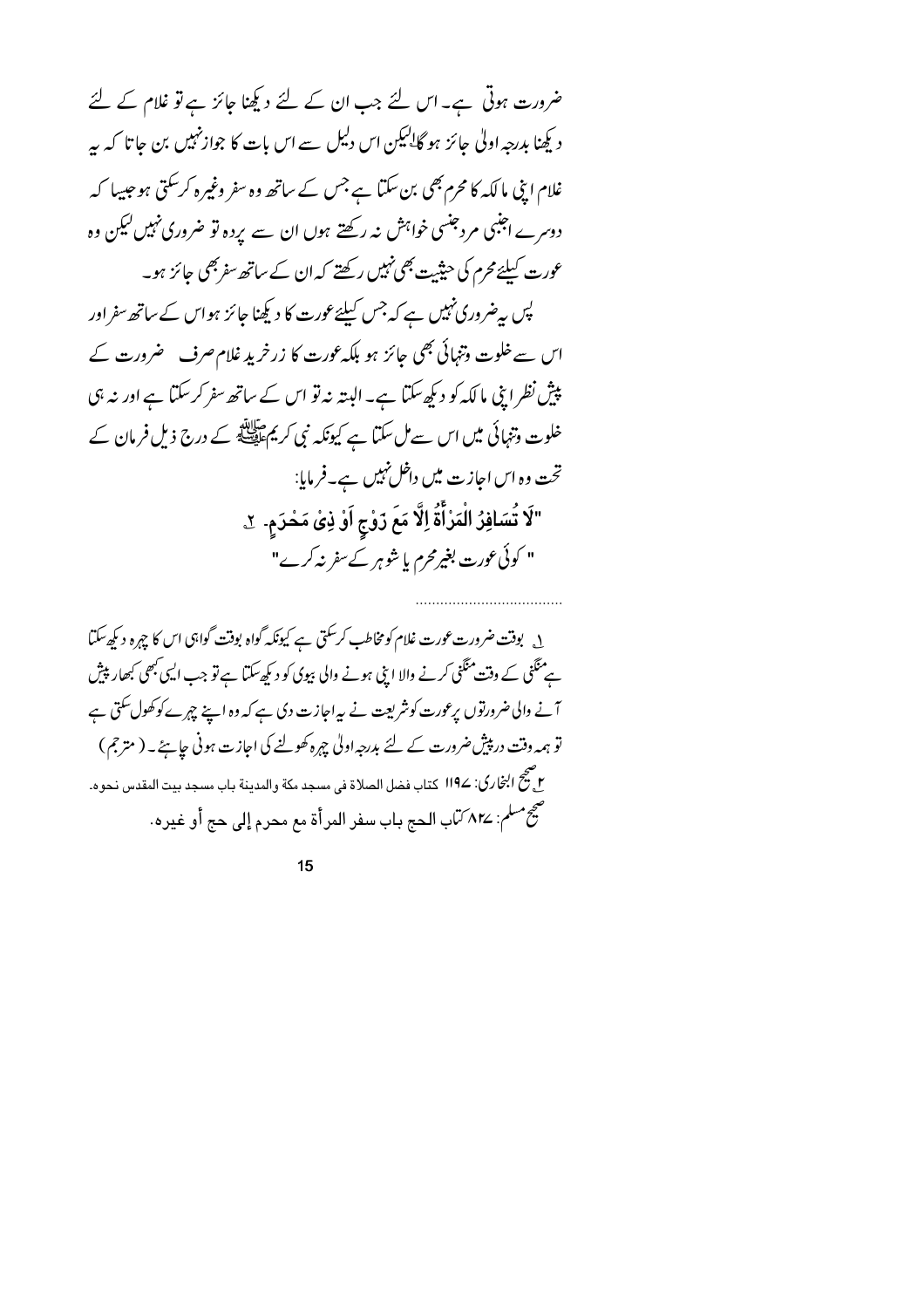کیونکہ غلام اگر آزاد ہو جائے تو بیڑورت ( اس کی مالکہ ) اس سے نکاح کر سکتی ہے جس طرح کہ بہن کا شوہر ایک بہن کو طلاق دے دے تو دوسری بہن سے نکاح کرسکتاہےاورمحرم تو وہ ہوتا ہے جس پر وہ عورت ہمیشہ ہمیشہ کیلئے حرام ہو۔ اس لئے حضرت عبد اللہ بن عمر رضی اللہ عنہما کا فرمان ہے کہ عورت کا اپنے زر خرید غلام کے ساتھ سفر کرنا ہلاکت ہے پی آیت میں اظہار زینت کی اجازت محرم رشتہ داروں اور بعض غیر محرم دونوں کے لئے ہے کیکن حدیث میں سفر کی اجازت صرف محرم رشتہ داروں اورشوہر کے ساتھ خاص ہے، باری تعالٰی کا ارشاد ہے: ﴿ نِسَاقُهُنَّ أَوْ مَا مَلَكَتْ أَيْمَانُهُنَّ﴾ لَيَمْ عورت ابْيِ عورتوں یا غلاموں کے سامنے ا بنی زینت کا اظہار کر کتی ہے۔اوراس کے ساتھ پیرارشاد ہے کہ ﴿غَیْبِ لِٱوْلِسِي الِا دْ بَةٍ﴾ يہ عنبی مسلمان عورتیں ابنی زینت جنسی خواہش نہ رکھنے والے مردوں کے سامنے بھی خاہر کر سکتی ہیں لیکن اپنے غلام، اپنی عورتیں اور جنسی خواہش نہ رکھنے والے مردوں کے ہمراہ سفرنہیں کرسکتیں۔

ا \_ علامہ البانی رحمہ اللہ فرماتے ہیں کہ اس معنی میں مرفوع حدیث عبداللہ بن عمر رضی اللہ عنہا سے مروی ہے وہ سنداً صحیح نہیں ہےاور اس کی تفصیل میں نے مدملسلة الا جہادیث الضعيفة والموضوعة ا•كلامي بإن كردى ہے۔ علامہ ابہتمی فرماتے ہیں کہ اس حدیث کو امام البز ار اور امام الطبر انی نے کمجم الأ وسط میں روایت کیا ہے جس کی سند میں بزیع بن عبدالرحمٰن راوی کو امام ابو حاتم نے ضعیف قرار دیا ہے۔ ملاحظه ہو۔مجمع **الذ و ای** یہ ۳۱ – ۲۱ – باب سفر النساء –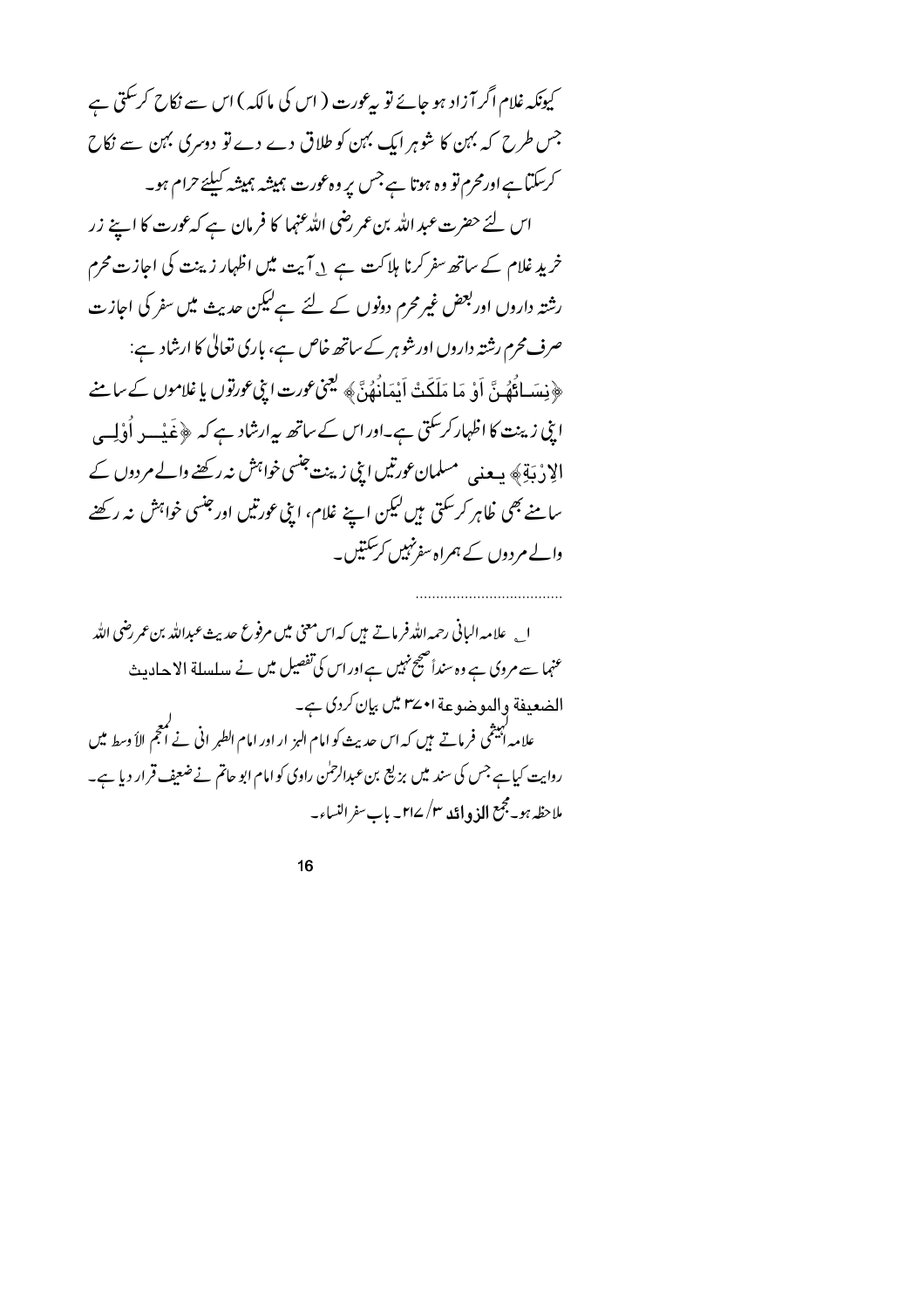ا \_ علامہ البانی رحمہ اللہ فرماتے ہیں کہ "نسأَصن" کی یہی تفسیر صحیح ہے جوسلف صالحین سے بغیر کسی اختلاف کے مروی ہے کہ اس سے مراد صرف مسلمان عورتیں ہیں نہ کہ کافرعورتیں۔ د نکھئے الدرالمثو ر،تفسیر ابن جربر ، زاد المسیر ۱۳۲/۶ اورتفسیر ابن کثیر۔ بعض ہمعصر فضلاء کی پی تفسیر کہ اس سے نیک سیرت ونیک خصلت عورتیں مراد ہیں جاہے وہ مسلمان ہوں یا کافر، ایک نئی تفیسر ہونے کے ساتھ ساتھ تفسیر سلف کے خلاف ہے اور عربی اسلوب کلام سے مطابقت نہیں رکھتی ہے۔ کیونکہ اللہ تبارک وتعالیٰ نے"نساٹھن "میں اضافت مسلمان عورتوں کی طرف کی ہے۔ یہی وجہ ہے کہ عورت اپنے قرابت داروں کے سامنے اپنی باطنی زینت کا اظہار کر سکتی ہے اور بالخصوص شوہر کے سامنے تو ہر ایپی زینت کا اظہار کرے گی ۔<br>جس کا اظہار اپنے محرم اورقریبی رشتہ داروں کے سامنے بھی نہیں کر سکتی۔ نیز اللہ تعالٰی کا فرمان ہے: ﴿ وَلْيَضْرِبْنَ بِخُمُرِهِنَّ عَلَىٰ جُيُوبِهِنَّ﴾ (یعنی اپنے دو پٹوں کواپنے گریبان پر ڈال لیں )اس بات کی دلیل ہے کہ عورت اپنی گردن چھپا کر رکھے گی۔ چنانچہ گردن ظاہری زینت کے بجائے باطنی زینت میں شار ہوگی اور یہی حکم ہاراور دوسرے زیورات کا بھی ہے۔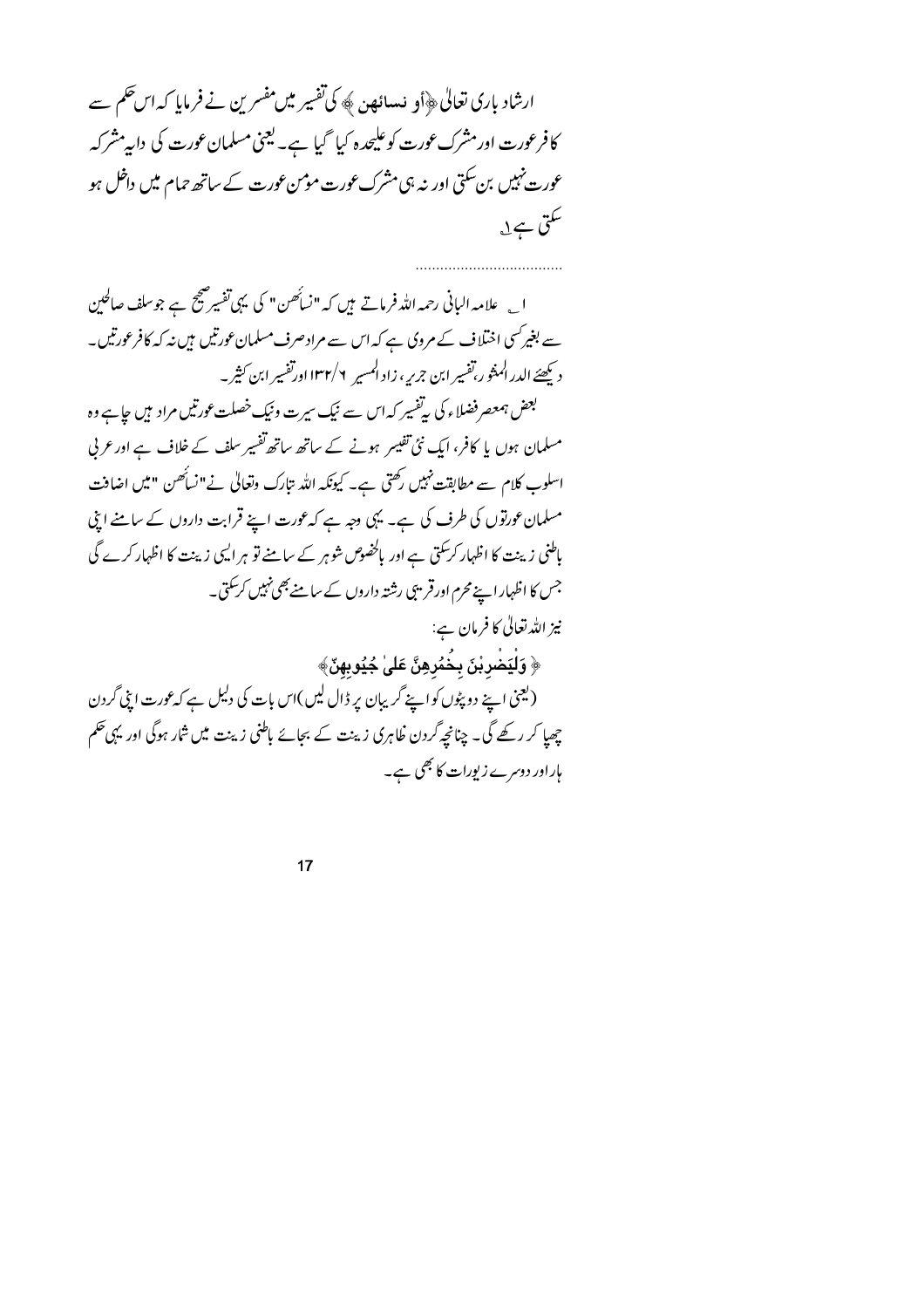البتہ یہودی عورتیں حضرت عائشہ رضی اللہ عنہا کے پاس آیا کرتی تھیں اور ان کے چہرے اور پاتھوں وغیرہ کو دیکھا کرتی تھیں البیتہ مردوں کواس کی اجازت نہ تھی۔ چنانچہ چہرہ اور ہاتھ اہل کتاب ذمی عورتوں کے حق میں زینت ظاہرہ شار ہو گئے۔ البتہ اہل کتاب ذمی عورت کے لئے پہ جائز نہ ہو گا کہ مسلمان عورتوں کی باطنی پوشیدہ زینت کو دیکھیں۔ زینت کے خلاہر کرنے اور چھپانے کا معیار یہی ہے کہ عورت کسی کے لئے بھی صرف وہی زینت ظاہر کر کتی ہے جس کا ظاہر کرنا اس کے لئے جائز

ہو۔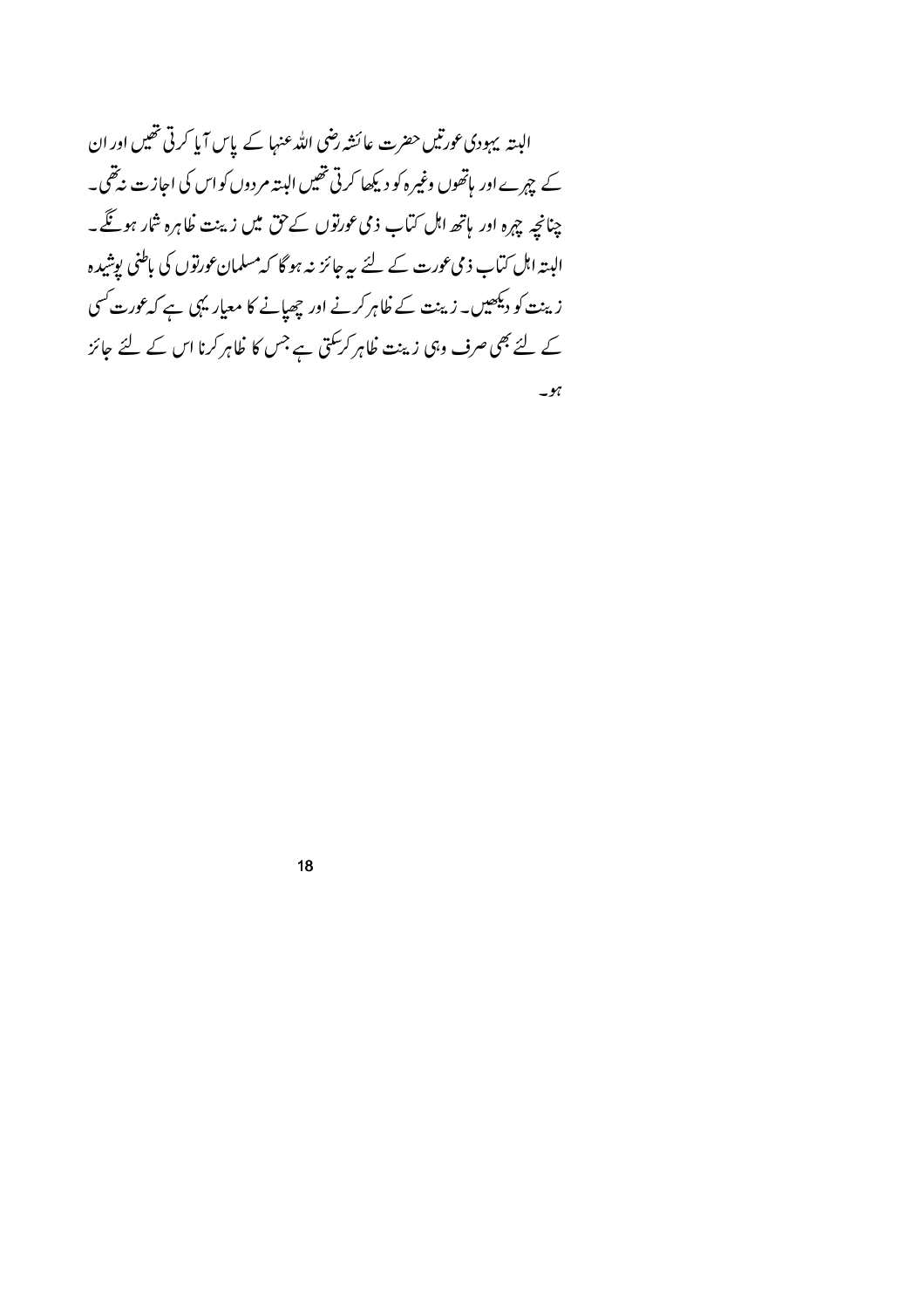### مردوں کا یردہ

پے تھا مردوں سے عورتوں کے یردے کا بیان۔ باقی رہا مردوں کا مردوں سے بردہ اورعورتوں کا عورتوں سے بردہ تو اس کا تعلق خاص شرمگاہ سے ہے۔ نبی کریم مثلاثة<br>عل<del>يض</del>ة كالرشاد ہے: "لَا يَنْظُرُ الرَّجُلُ اِلٰى عَوْرَةِ الرَّجُلِ وَلَا تَنْظُرُ الْمَرْأَةُ اِلٰى عَوْرَةِ الْمَرْأَة" " کوئی مرد دوسرے مرد کی شرمگاہ کو نہ دیکھے اور نہ کوئی عورت کسی دوسری عورت كى شرمگاه كو ديگھے" <sup>ل</sup> اور ارشاد فرمایا:

"اِحْفَظْ عَوْرَتَكَ إِلَّا عَنْ رَوْجَتِكَ اَوْ مَا مَلَكَتْ يَمِيْنُكَ، قُلْتُ: فَإِذَا كَانَ الْقَوْمُ بَعْضُهُمْ فِي بَعْضٍ؟ قَالَ:اِن اسْتَطَعْتَ اَنْ لَّا يَرَيَنَّهَا اَحَدٌ فَلَا يَرَيَنَّهَا قُلْتُ: فَإِذَا كَانَ اَحَدُنَا خَالِياً ؟ قَالَ: فَا للَّهُ اَحَقُ اَنْ يُسْتَحْيَ مِنْهُ"

لِهِ يَحِيَّ -صَحِّ مسلم: ٣٣٨ كتاب الحيض باب تحريم النظر الى العورات ، سنن ابوداؤد: ٢٠١٨ كتاب الحمام، سنن ترمذي: ٢٧٩٢ كتاب الأداب، باب كراهية مباشرة الرجال الرجال والمرأة المرأة عن ابي سعيد الخدري رضي الله عنه۔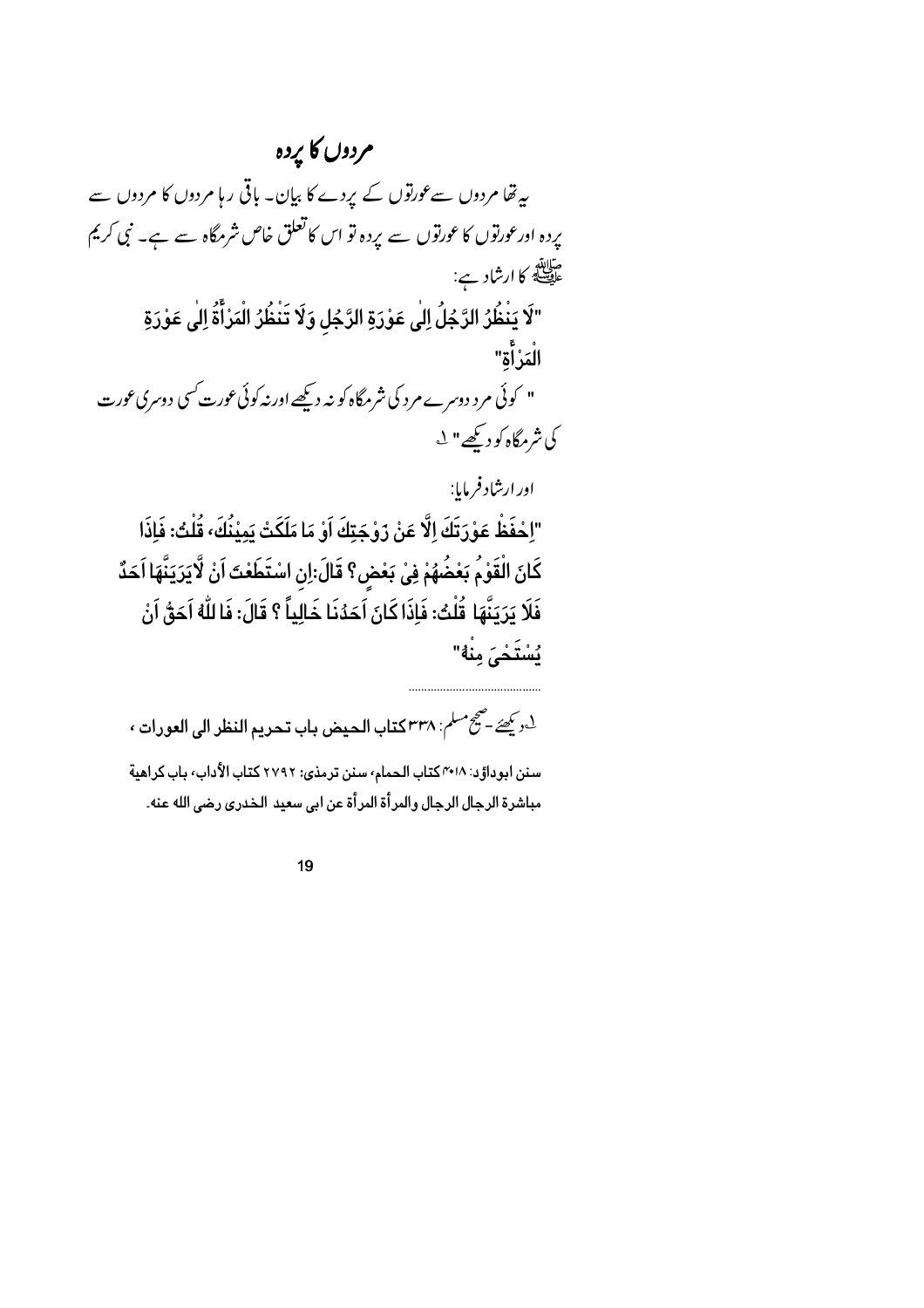" اپنی بیوی اورلونڈی کےسوا اپنی شرمگاہ کو ہر ایک سےمحفوظ رکھو۔صحالی کہتے ہیں میں نے کہا اگر لوگوں کی بھیڑ بھاڑ ہوتو؟ آپ نے فرمایا کہ حتیٰ الامکان کوشش کرو کہ کوئی تمہاری شرمگاہ نہ دیکھ سکے۔صحابی نے دوبارہ عرض کیا: اگر کوئی تنہا ہوتو؟ آپ ۔<br>علاق کے ارشاد فرمایا کہ اللہ اس بات کا زیادہ حقدار ہے کہ اس سے شرم کی جائے <sup>ل</sup> اسی طرح ایک اور حدیث میں ہے کہ: "نَهَى رَسُولُ اللَّهِ عَيْنَالِهُ أَنْ يُفْضِيَ الرَّجُلُ اِلِيَ الرَّجُلِ فِي ثَوبٍ وَاحِدٍ وَالْمَرْأَةُ إِلَى الْمَرْأَةِ فِىٰ ثَوْبٍ وَاحِدٍ-" " کوئی مرد کسی دوسرے مرد کے ساتھ ایک ہی کپڑے میں نہ ہو اور نہ کوئی عورت کسی دوسری عورت کے ساتھ ایک ہی کپڑے میں ہو۔" <sup>ہ</sup>ے اور بجوں سے متعلق فرمایا: "مُـرُوْهُمْ بِـالصَّلَاةِ لِسَبْعِ وَاضْرِبُوْهُمْ عَلَيْهَا لِعَشْرِوَفَرَّقُوا بَيْنَهُمْ فِى الْمَضَاجِعِ " <sup>1</sup> ديكھئے-سنن ابوداؤد: ١٤٣م كمتاب المصام بياب ما جياء في التعري بهنن الترندي:٢٤٦٩ كتاب الأداب باب ماجاء في حفظه العوارة عن بهزاين حكيم عن ابيه عن جده. امام بخاری رحمہ اللہ نے بھی اس کو این صبح میں مخضراً اور معلقاً ذکر کیاہے۔ دیکھئے:صبح البخاری مع الفتح|\ ٢٨٥ كتاب الغسل باب من اغتسل عربانا وحده في خلوة \_ ں ہے جدیث ابوسعید الخدری رضی اللہ عنہ کی ماسبق روایت کا آخری ٹکڑا ہے۔مصنف نے "ٹھی" کا لفظ لگا کر اس ٹکڑے کا اقتباس کیا ہے۔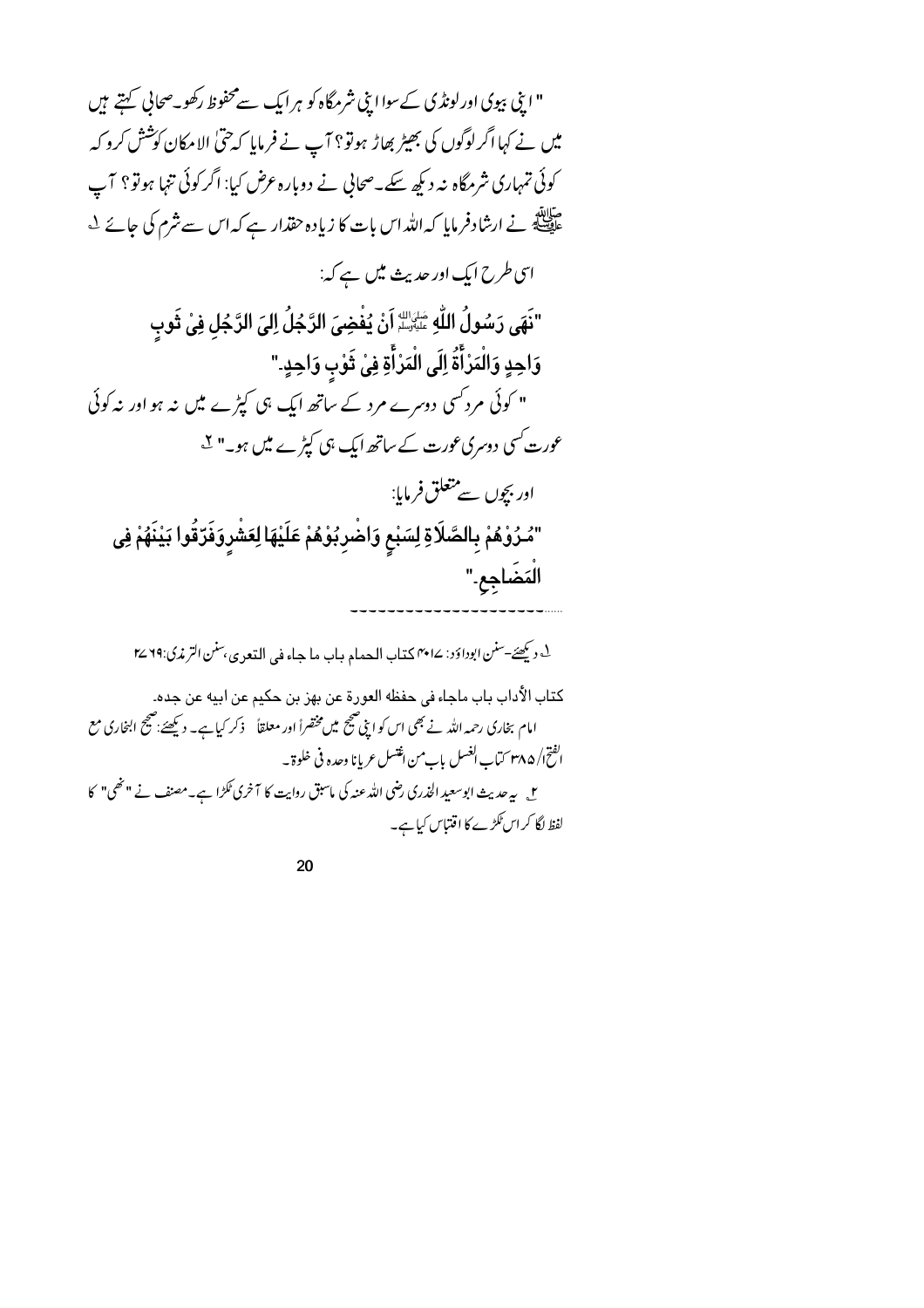"جب وہ سات سال کے ہوجا ئیں تو انہیں نماز کا حکم دو اور دس سال کے ہو جائنیں تو انہیں نماز نہ پڑھنے پر مارو اور ان کے بستر وں کو ایک دوسرے سے علیحدہ کر وو "ل

بیرممانعت ہم جنس کی شرمگاہ کی طرف دیکھنے اور اسے چھ<u>یا</u>نے سے متعلق ہے کیونکہ اس میں ہڑی بے حیائی اور فحاشی ہے۔ ہاقی رہی مردوں کیلئے عورتوں اور عورتوں کے لئے مردوں کی شرمگاہ دیکھنے کی ممانعت تو اس لئے کہ اس میں جنسی شہوت ہے۔( کہ مرد اگرعورت کی شرمگاہ کو یا عورت مرد کی شرمگاہ کو دیکھے تو اس سے فطرۂ شہوت انجرتی ہے۔) بس یہ دوشمیں ہوئیں۔ اور ستر پوشی کی ایک تیسری قسم بھی ہے جس کاتعلق خاص حالت نماز سے ہے کیونکہ عورت اگر تنہائی میں نماز پڑھے تب بھی اسے حادر اوڑ ھنے کاحکم ہے۔ <sup>7</sup>ی جبکہ حالت نماز کے علاوہ اپنے گھر کے اندر( جہاں اجنبی مرد نہ ہون) اپنے سر کوکھلا رکھ سکتی ہے۔معلوم ہوا کہ نماز کی حالت میں زینت کا اختیار یعنی ستر پوشی باری تعالیٰ کا

ا. سنن ابوداؤد: ۴۹۵، ۴۹۶ کتاب الصلو ة باب متى يؤمر الغلا م بالصلو ة \_ ِّلِ ۚ عَنْ عَائِشَةَ رَضِيَ اللَّهُ عَنْهَاعَنِ النَّبِيِّ ﷺ :لَا يَقْبَلُ اللَّهُ صَلَاةَ حَائِضِ اِلَّا بخمَار۔' یعنی اللہ کے رسولﷺ نے ارشاد فرمایا کہ *کس*ی با<sub>لغ</sub>رعورت کی نماز بغیر اوڑھنی کے اللہ تعالیٰ تبول نبيس فرماتا- ابوداوَد: ٢٣١ كتساب المصلاة، بساب المعراً في تتصلى بغير خمار -الترمذي: ٣٧٧، كتاب الصلاة ، باب ما جاء في لاتقبل صلاة المرأة الا بـخمار۔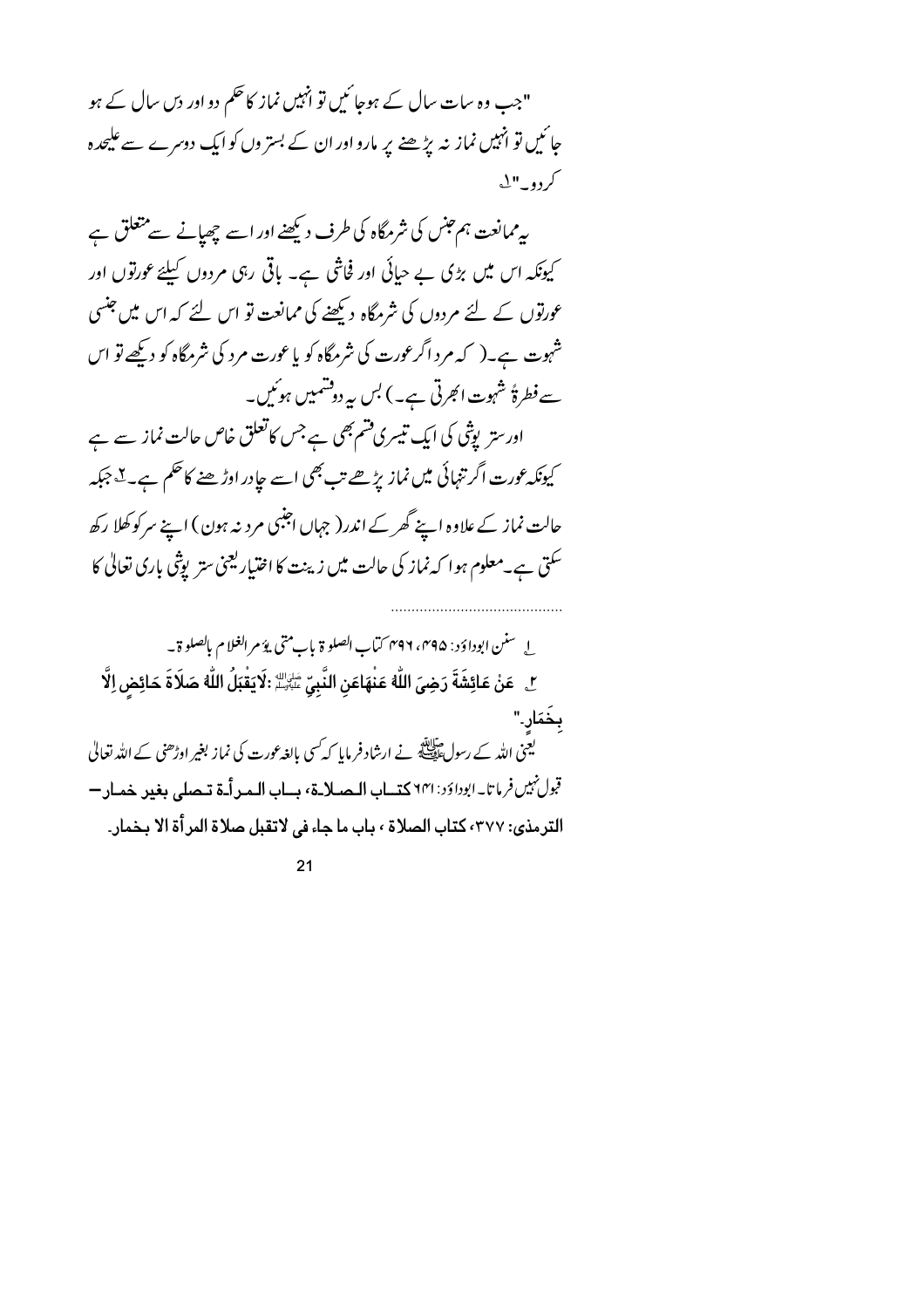حق ہے ۔اسی لئے یہ بھی جائز نہیں کہ کوئی بیت اللہ شریف کا طواف ننگے ہوکرکرے خواہ وہ رات کی تار کیی میں تن تنہا ہی کیوں نہ ہواورنہ ہی کسی کواس کی اجازت ہے کہ وہ ننگا نماز پڑھے۔خواہ تنہا ہی کیوں نہ ہو۔معلوم ہوا کہ نماز میں زینت کا اختیار، کیجنی عورت کی ستر پوشی، لوگوں سے یردہ کے لئے نہیں( بلکہ رب العالمین کا حق ہے ) لہٰذا پہ ایک الگ نوع ہے۔ اور وہ ایک الگ نوع ہے۔ لہٰذا نمازی حالت نماز میں بسا اوقات اپنے جسم کا وہ حصہ چھپائے گا جسے نماز سے باہر ظاہر کرسکتا ہے ۔اور بسا اوقات نماز میں وہ حصہ ظاہر کرے گا جسے مردوں سے چھپانا ہے۔ .<br>پہلی صورت:( یعنی جس کا چھپانا نماز میں تو واجب ہے کیکن نماز سے باہر اس کا چھپانا ضروری نہیں ) کی مثال دونوں کند ھے ہیں کہ اللہ کے رسولﷺ نے منع فرمایا ہے کہ مرد اپنے کندھوں کو ڈھکے بغیر کوئی ایک کپڑے میں نماز پڑھے یا پرچکم نماز کے حق کی بنا پر ہے جبکہ مرد حضرات نماز کے علاوہ اپنے کندھے ننگے رکھ سکتے ہیں۔ اتصحیحین میں <sub>س</sub>رروایت ان الفاظ میں مروی ہے:

"لَا يُصَلِّيْ اَحَدُكُمْ فِي الثَّوْبِ الْوَاحِدِ لَيْسَ عَلَىٰ عَاتِقَيْهِ مِنْهُ شَيٌّ" ۔<br>تم میں سے کوئی ایک ہی کپڑے میں اس حالت میں نماز نہ پڑھے کہ اس کے کندھے پر اس كا كوئي حصه نه ہو يہ صحيح ابخاري: ٣٥٩ كتاب **الصلاۃ اذا صلي في فو**ب واحد يہ صحيح مسلم ٥١٦ كتاب الصلاة باب الصلاة في ثوب واحد وصفة لبسه.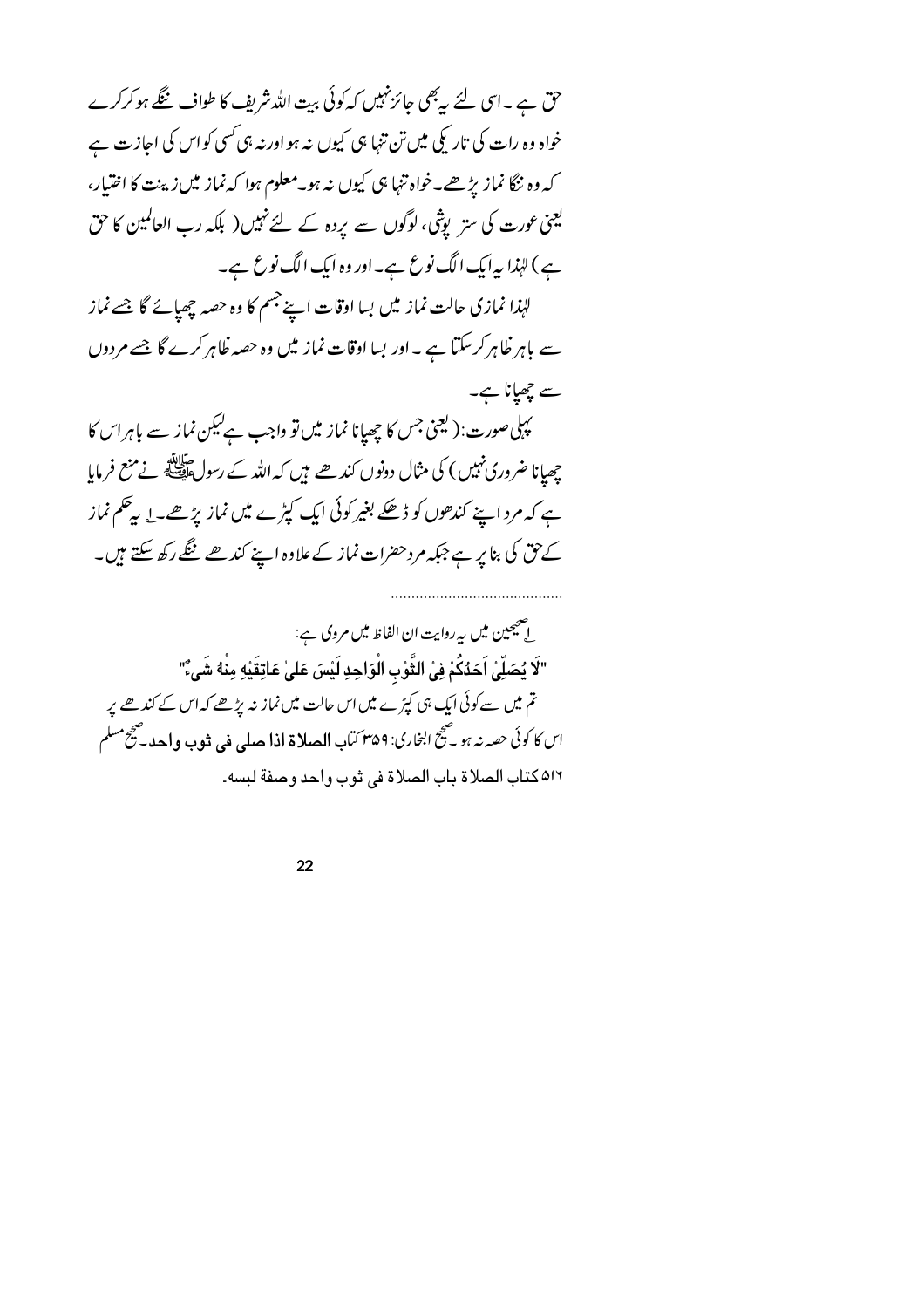اسی طرح آ زادعورت نماز میں دو پٹہ اوڑ ھے گی جیسا کہ آپ ایک نے اسٹادفرمایا: "لَا يَقْبَلُ اللَّهُ صَلَاةَ حَائِضٍ اِلَّا بِخَمَارِ" "لیجنی سی بالغ عورت کی نماز الله متبارک تعالی بغیر دو پٹہ کے قبول نہیں فرما تا۔"لے حالانکہ اس کے لئے اپنے شوہر اور محرم رشتہ داروں کے سامنے اوڑھنی یادو بیٹے کا اوڑھنا ضروری نہیں ہے جبکہ وہ زینت باطنہ کا اظہار اپنے محرم رشتہ داروں کے سامنے کرسکتی ہے۔ جبکہ حالت نماز میں اس کے لئے سر کا کھلا رکھنا جائز نہیں۔ نیر محرم رشتہ داروں کے سامنے نہ ہی غیرمحرموں کے سامنے۔اس کے برعکس چہرہ ہاتھ اور یاؤں کا حکم ہے کہ صحیح مسلک یہی ہے کہ اجنبی مردوں کے سامنے عورت کے لئے جائز نہیں کہ ان اعضاء جسم کو ظاہر کرے حالانکہ نشخ سے پہلے اس کی اجازت تھی لیکن اب صرف کپڑے وغیرہ کے اظہار کی اجازت ہے۔

ا سنن ابو داؤد اورسنن التر مذی کےحوالے سے قریب ہی گذر چکی ہے۔ علامہ البانی رحمہ اللہ فرماتے ہیں کہ بیہ عدیث اپنے عموم کے لحاظ سے آزاد اور لونڈ کی ہرایک کیلئے کیساں حکم رکھتی ہے دونوں میں تفریق کی کوئی دلیل نہیں، چنانچہ آزادعورت اور لونڈی میں فرق کرناصیج نہیں ، جبیہا کہ مصنف علیہ الرحمۃ نے کیا ہے۔ اس تفریق کی کوئی دلیل مجھے شریعت میں نہیں مل سکی۔ اس کے برعکس بیہ ضرور مروی ہے کہ آپ ﷺ نے اپنی لونڈی سے فرمایا: " اِختمر کی" یعنی جادر اوڑ ھ لو، اس حدیث کا حوالہ میری کیاب "حجاب المرأة "صفحہ ۴۵ پر دیکھا جاسکتا ہے۔ یہ حدیث اس مسئلہ یر واضح دلیل ہے کہ آ زادعورت اور لونڈی دونوں ہی جادر اوڑھیں گی۔ اور حدیث مذکورہ بالاعمومی حکم کی تائیدِ کرتی ہے۔( مترجم )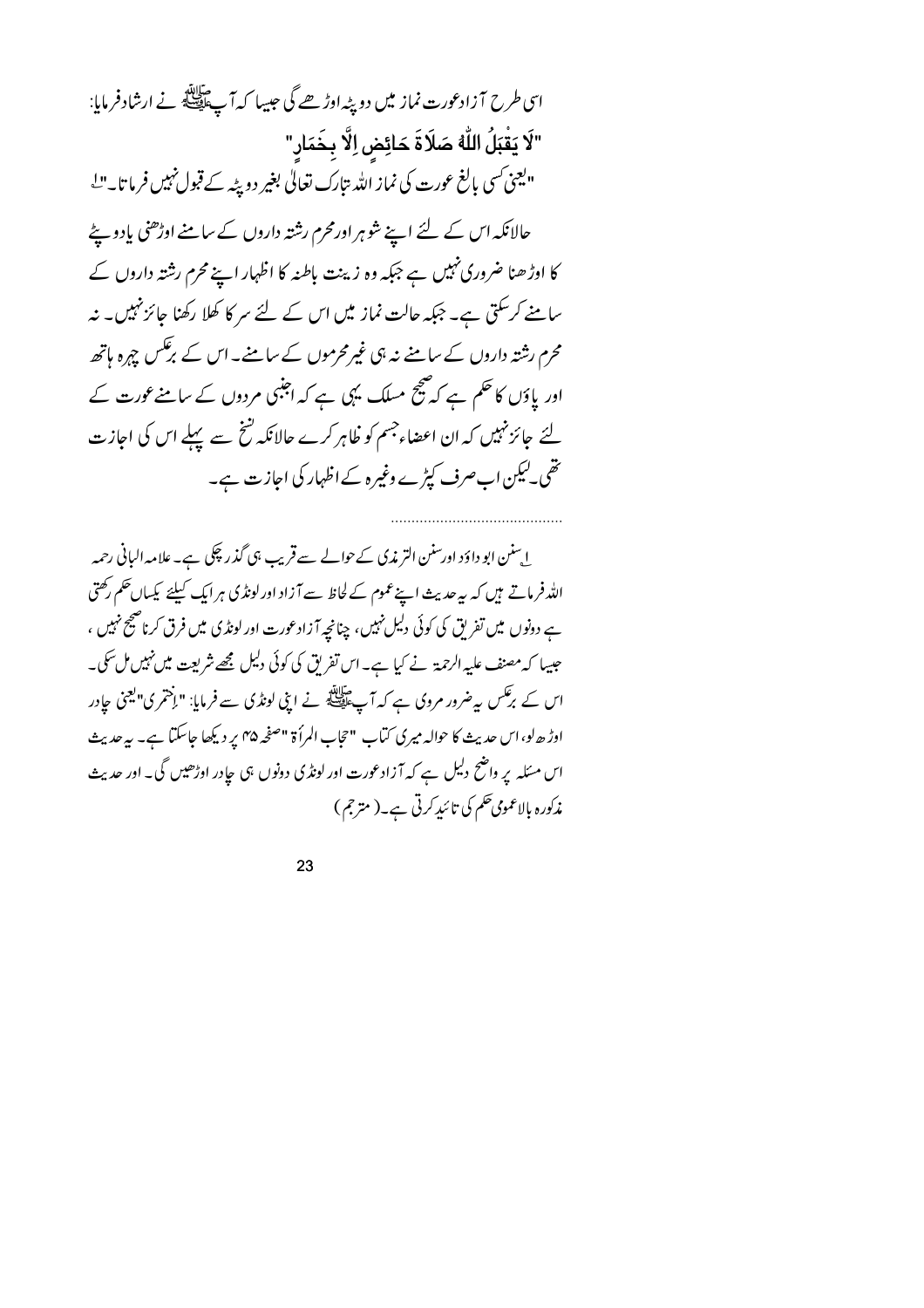لیکن نماز میں چہرہ، ہاتھ اور یاؤں کو چھپانا واجب نہیں ہے اس بات پر امت کا انفاق ہے۔ حالانکہ چہرے کا شار پوشیدہ زینت میں ہوتا ہے اس کے باوجود دوران نماز کھلا رکھنا بالا جماع جائز ہے۔اسی طرح جمہور علماء امام شافعی، امام ابوحنیفہ وغیرھا رحمہم اللہ کے نزد یک عورت نماز میں دونوں ہاتھوں کوبھی کھلا رکھ تکتی ہے۔البتہ امام احمہ رحمہ اللہ کے دوقول ہیں۔ ایک یہی ہے۔ اور ایک اس کے خلاف ہے۔ اور امام ابوحنیفہ رحمہ اللہ کے نز دیک دونوں یاؤں کا بھی یہی حکم ہے اور یہی مسلک زیادہ قو ی ہے کیونکہ حضرت عائشہ رضی اللہ عنہا نے پاؤں کو زینت ظاہرہ قرار دیا ہے چنانچہ آپ نے آیت﴿وَلَا یُبْلِیْنَ ذِیْنَتَهُنَّ إِلَّامَا ظَهَرٍ﴾ کی تفیر میں فرمایا ہے کہ اس سے مراد "متح" ہے اور "متح" حاندی کے اس چھلے کو کہتے ہیں جسے عورتیں یاؤں کی انگلی میں پہنی ہیں۔امام ابن انی حاتم نے اپنی تفسیر میں اسے روایت کیا ہے۔ پیقول اس بات کی دلیل ہے کہ عورتیں پہلے ہاتھوں اور چہروں کی طرح اپنے قدموں کوبھی کھلا رکھتی تھیں ، باہر نکلتے وقت وہ اپنے دامن کوتو ضرور اٹکا لیتی تھیں ليكن جلتے وقت بسا اوقات ان كا ياؤں نظرا ٓ جا تا تھا كيونكہ عادتاً وہ جوتے يا موز ے استعال نہیں کرتی تھیں۔اور حالت نماز میں اس کا ڈھکنا بڑی پریشانی کی بات ہے۔ خود ام سلمہ رضی اللہ عنہا نے فرمایا کہ اگر عورت کا کپڑا اتنا و پیج ہو کہ یاؤں کے اوپر والے <u>حصے کو ڈھانپ لے تو اس میں وہ نماز پڑھ</u> سکتی ہے۔<sup>ل</sup>

<sup>ل</sup>ے امام مالک رحمہ اللہ فرماتے ہیں کہ مجمہ بن زیدِ بن قنفذ کی ماں نے ام المومنین حضرت =>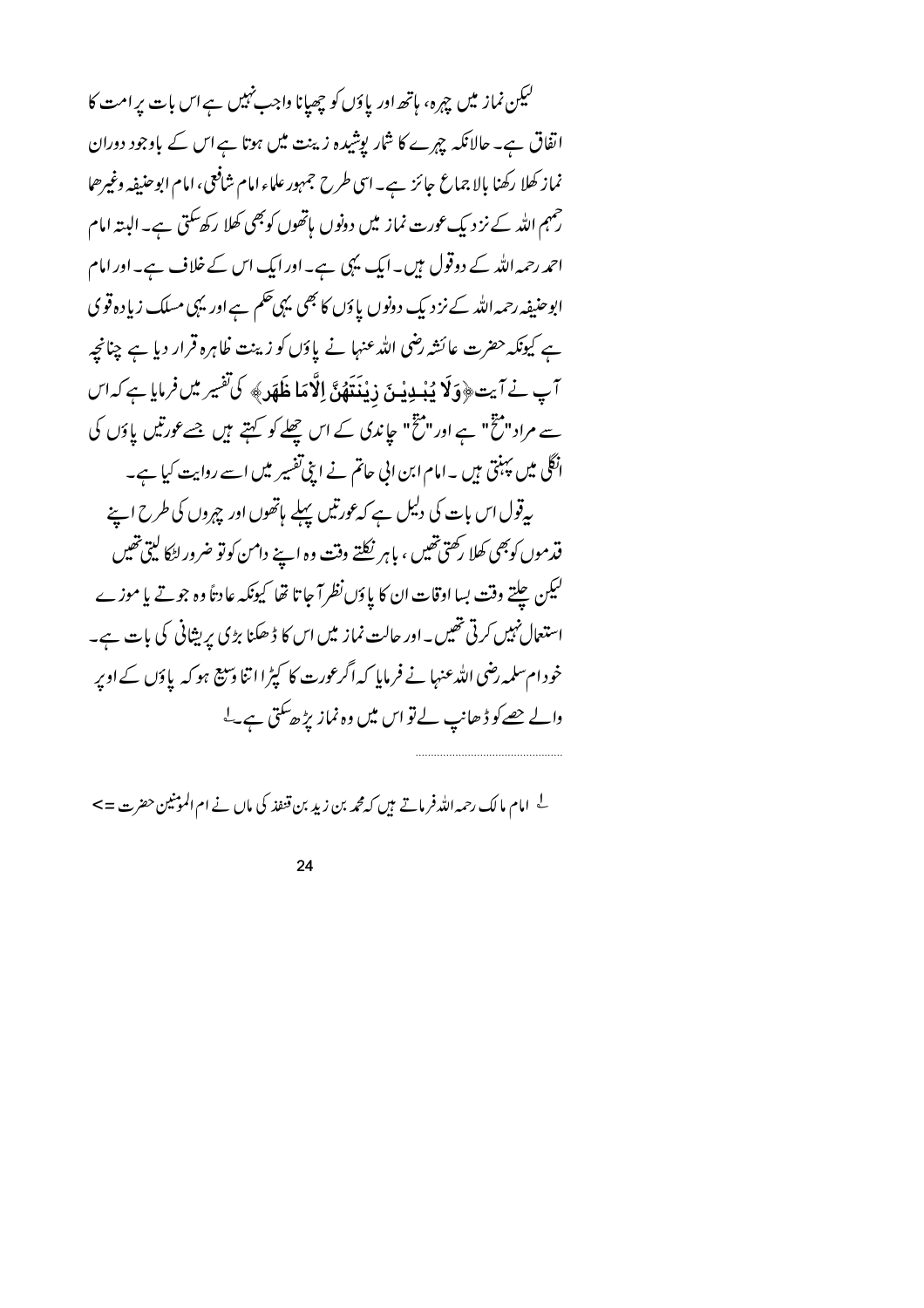ظاہر ہے کہ وہ جب سجدہ کرے گی تو اس کے پاؤں کا نجلا حصہ نظر آ سکتا ہے۔ خلاصہ سپرکہ نص اور اجماع سے ہیہ بات ثابت ہوگئی کہ عورت اگر گھر میں نماز پڑھے تو اس کے لئے جلباب کا استعال ضروری نہیں ہے اور جلباب سے مراد وہ کشادہ حادر ہے جوعورت کے یورے بدن کو چھپاتی ہو بلکہ جلباب صرف اسی صورت میں ضروری ہے جبکہ وہ گھر سے باہر نکلے۔گھر میں نماز بڑھتے ہوئے اگرعورت کا ہاتھ ، پیراور چہرہ کھلا رہے تو یہ جائز ہے۔ جیسا کہ آیت حجاب ناز ل ہونے سے پہلے مسلمان خواتین اسی حالت میں باہر نکلا کرتی تھیں۔معلوم ہوا کہ نماز کی ستر وہ نہیں ہے جونظر کی ستر ہے ۔اورنظر کی ستر وہ نہیں ہے جونماز کی ستر ہے۔خودعبداللہ بن مسعود رضی اللہ عنہ نے جب کپڑ وں ہی کو زینت ظاہرہ قرار دیا۔ تو بہ نہیں فرمایا کہ عورت پوری کی پوری پردے کی چیز ہےحتیٰ کہ اس کاناخن بھی حکم پردہ میں شامل ہے بلکہ پیرتو اما م احمد بن حنبل رحمہ اللہ کا قول ہے کہ عورت نماز میں اپنے ناخن کو

=> ام سلمہ رضی اللہ عنہا سے سوال کیا کہ وہ کون کون سے کپڑے ہیں جن میں عورت نماز پڑھ کتی ہے؟ آپ نے جواب دیا کہ وہ اپنی اوڑھنی میں نماز پڑھ کتی ہےاور اپنے عبا میں نماز پڑھ سکتی ہے بشرطیکہ یاؤں کا اوپری حصہ چھپا ہوا ہو۔ الموطأ : كتاب الصلاة ،باب الرخصة صلاة المرأة في الدرع والخمار ١٤٣/١ ابوراوَر: ٢٣٩ كتاب الصلاة باب في كم تصلى المر أة. علامہ البانی رحمہ اللہ فرماتے ہیں کہ یہ حدیث مرفوعاً بھی مروی ہےلیکن اس کی سند نہ مرفوعاً صحیح ہےاور نہ ہی موقوفاً۔( متر جم )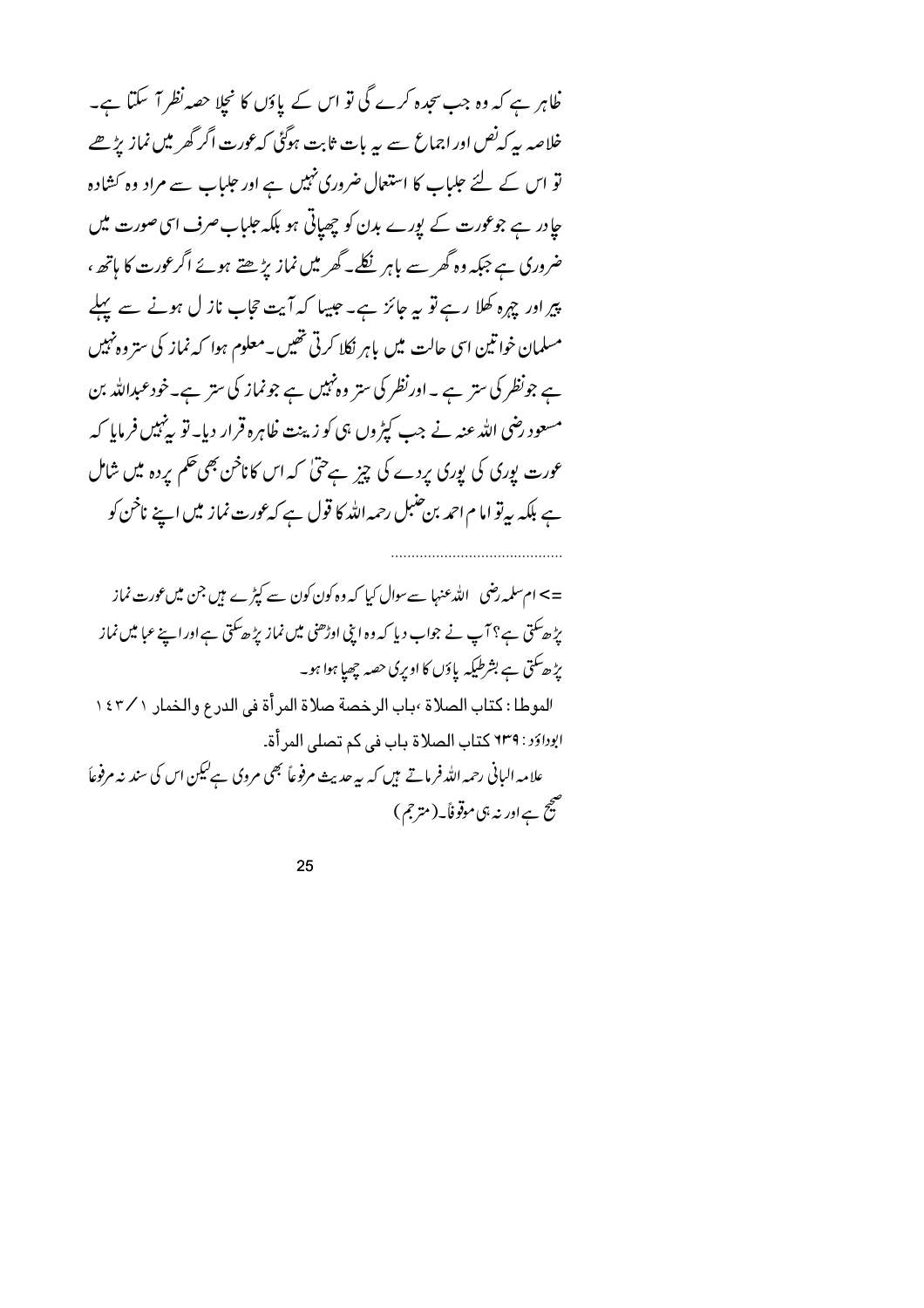بھی چھپائے گی، کیونکہ فقہاءاسے" باب ستر العورۃ" سے موسوم کرتے ہیں۔ یعنی" قابل پردہ حصہ کو چھپانے کابیان" پہ آپﷺ کا فرمان نہیں ہے اورنہ ہی قرآن وحدیث میں کہیں یہ الفاظ وارد ہیں کہ جن اعضاء کونمازی دوران نماز چھپاتا ہے وہ یردہ شار ہو گئے بلکہ اللہ تبارک وتعالٰی کا ارشاد ہے کہ:﴿ خُسْوَٰدْا ذِينَ يَتَعَـكُمْ عِنْلَهَ كُلّ مَسْجِدٍ﴾ (الاعراف) لیحیٰ مسجد کی حاضری کے وقت اپنی زینت ( لباس ) استعال کرو۔ اور اللہ کے رسول عليلة<br>رسول عليلية نے ننگے ہو کر بيت الله شريف کا طواف کرنے سے منع فرمايا ہے۔ لہٰذا نماز بدرجهُ اولیٰ ننگه ہوکرنہیں پڑھی جاسکتی۔ اور جب آپ ﷺ سے ایک کپڑے میں نماز کاحکم دریافت کیا گیا تو آپ ۔<br>علی ایکس نے فرمایا:"اَوَ لِکُلِّکُمْ فَودَبَانِ"<sup>ا</sup> یعنی کیا تم میں سے ہ<sup>فت</sup>خص کے پاس دو کیڑے ہیں۔اور ایک کپڑے میں نماز سے متعلق فرمایا کہ: "اِنْ كَانَ وَاسِعاً فَالْتَحِفْ بِهِ وَ اِنْ كَانَ ضَيّقاً فَاتَّزِرْ بِهِ" اگر کشادہ ہے تو اس کو لپیٹ لواور اگر چھوٹا ہے تہبند باندھ لوٹ

<sup>8</sup>هج ابخاري: ٣٥٩ كتاب الصلا ة باب الصلا ة في الثوب الواحد ـ صحيح مسلم: ١۵% تياب الصلا ة بإب الصلا ة في نثوب واحد عن ابي هربرة رضي الله عنه r صحيح البخاري: ٣٦١ كماب الصلا ة باب اذا كان الثوب ضيقاً \_ صحيح مسلم: ٧٦ ∠ كتاب الزهد والرقائق في حديث طويل ٢/ ٢٣٠٩عن جابر بن *عبد*الله -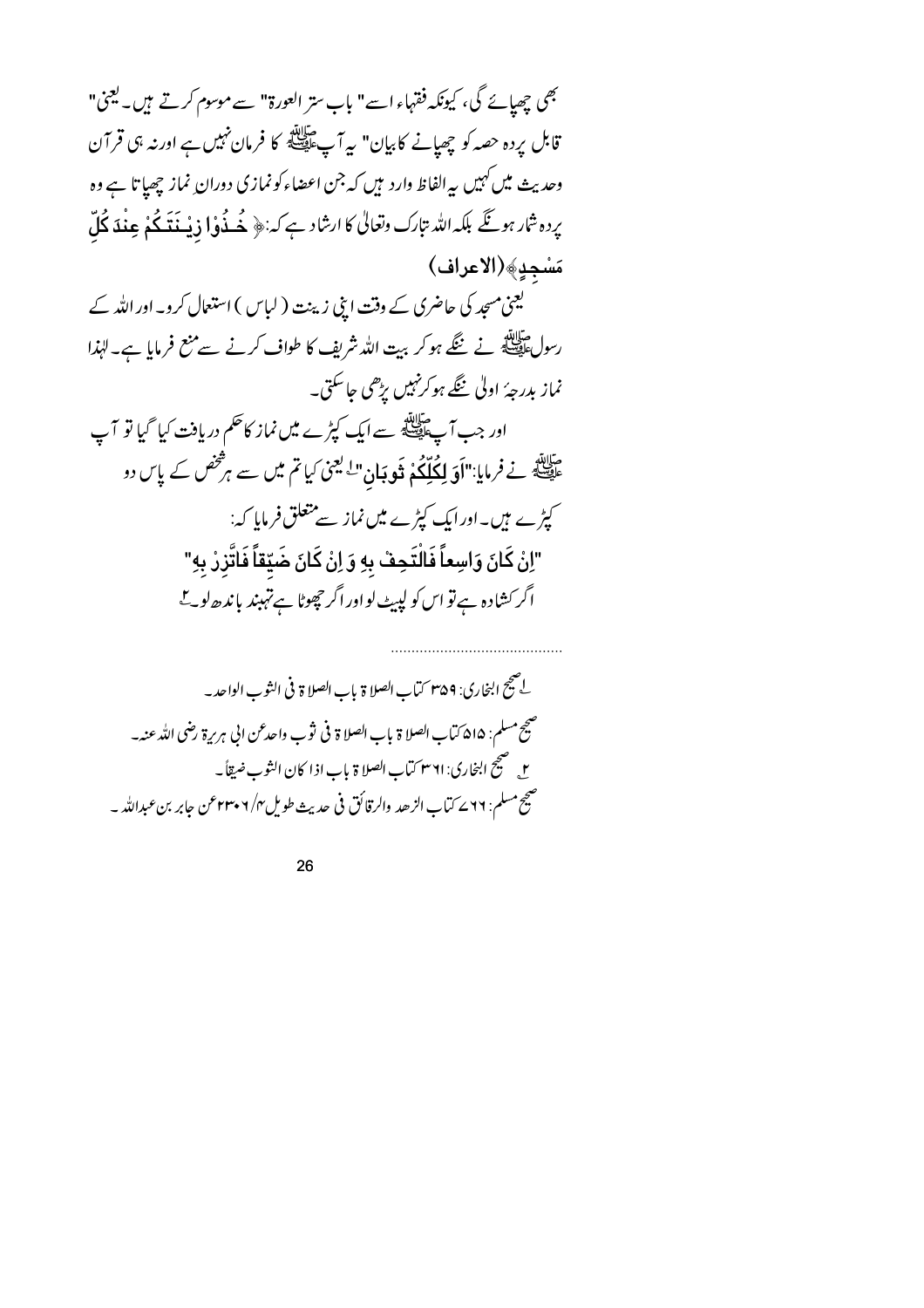اور ایک کپڑے میں نماز پڑھنے سے منع فرمایا جبکہ نمازی کے کندھے پر اس میں سے پیچ<sub>ھ</sub> نیہ ہونے

بیراس بات کی دلیل ہے کہ حالت نماز میں پردے کے <u>جصے لی</u>خی ران وغیرہ کو چھپانے کا حکم دیا جائے گا ۔ اگر چہ حالت نماز کے علاوہ مرد کا ان چیز وں کی طرف دیکھنا ہمارے نزد یک جائز ہے۔ پھر اگر ہم یہ مان لیں کہ قابلِ ستر حصہ سے مراد صرف قُبل ودُبر (پیشاب وباخانہ کی جگہ ہے ) اور ران حدود ستر میں داخل نہیں جیپا کہ امام احمد رحمہ اللہ کا ایک قول بہ بھی ہے تو اس سےصرف مرد کواجاز ت ہوگی کہ وہ ۔<br>سمی دوسرے مرد کی ران کو دیکھ لے۔ حالت نماز اور حالت طواف سے اس کا کوئی تعلق نہیں۔ اس لئے خواہ رانیں حدودِ ستر میں شامل ہوں یا نہ ہوں۔ بہر حال کسی ۔<br>شخص کو ران کھول کر نماز بڑھنے کی اجاز ت نہیں اور نہ ہی ننگا ہو کر کوئی شخص طواف کرسکتا ہے ۔ بلکہ مجبوری کی حالت میں اگر ایک ہی کپڑے میں نماز بڑھے اور وہ

ا عن اني حربية رضي الدُّعنه قال: قال النِّي اللَّهِ فِي اللَّهِ ." لَا يُصَلِّي أَحَدُكُمْ فِي **الثَّوْب** الْوَاجِدِ لَيْسَ عَلَىٰ عَاتِقَيْهِ مِنْهُ شَيْ ٌ" اللہ کے رسولﷺ نے ارشاد فرمایا کہ تم میں سے کوئی ایک ہی کپڑے میں نماز نہ بڑھے جبکہ اس کا کوئی حصہ کندھے پر نہ ہو۔ صحيح<br>النجاري: ٣٩٥ كتاب الصلاة باب اذا صلى في الثوب الواحد. صحِ سلم: ٥١٦ كتاب الصلاة باب الصلاة في ثوب واحد عن ابي هريرة۔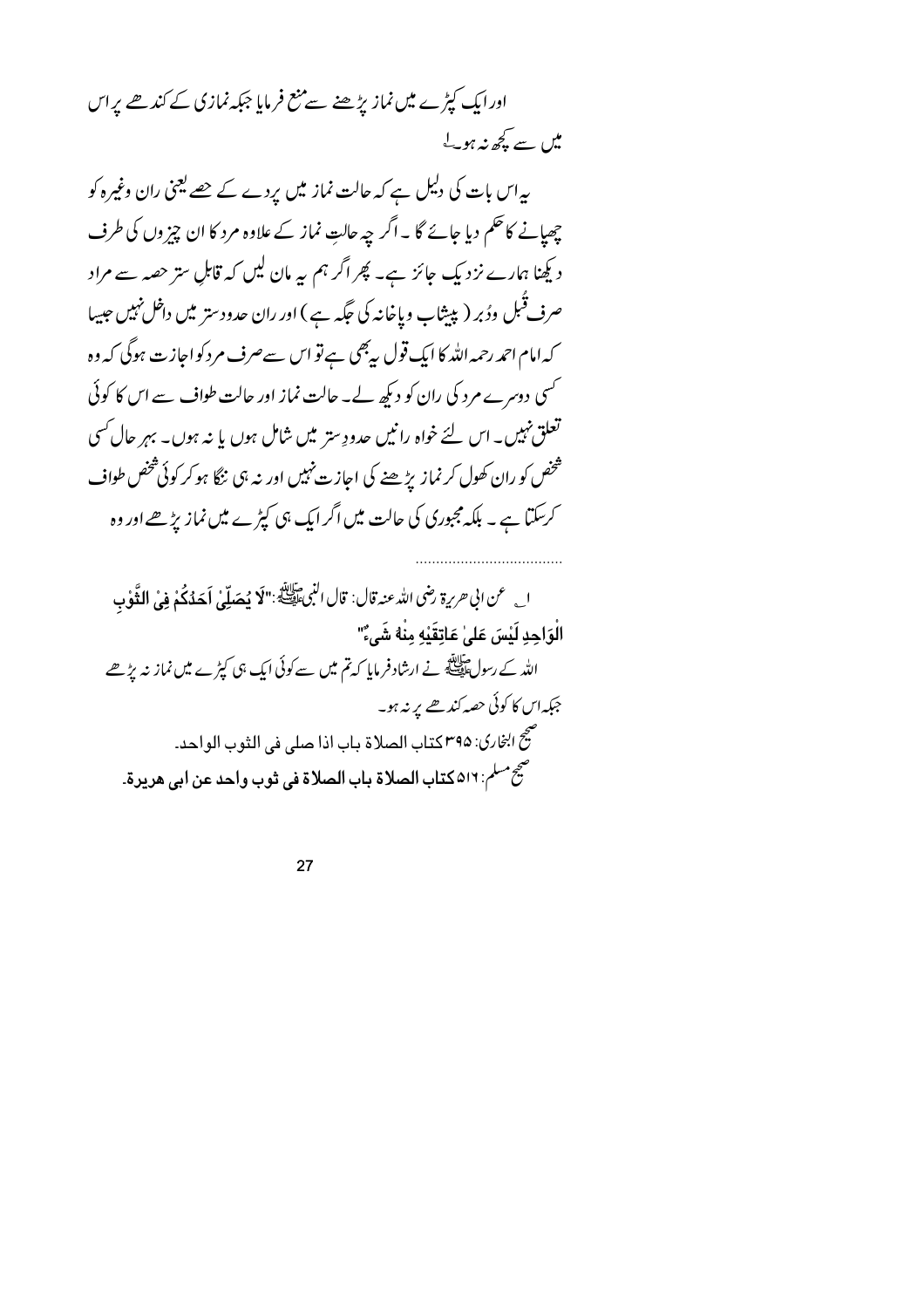کپڑا چھوٹا ہوتو اسے ازار بنالے اورکشادہ ہوتو اس میں لیٹ جائے۔اسی طرح اگر وہ گھر میں تنِ تنہا نماز پڑہ ر ہا ہوتو بھی باتفاق علماءستر پونٹی کرنا واجب ہے۔ ازار کی موجودگی میں ران کھول کرنماز پڑھنا کسی صورت میں مرد کے لئے جائز نہیں لحہ اور نہ ہی اس مسَلہ میں اختلاف کی گنجائش ہے اور جن لوگوں نے حدودِ ستر کی تحدید سے متعلق دونوں روایتوں کی بنیاد پر اختلاف کیاہے جیپا کہ بعض حضرات کا خیال ہےتو ان کی صریح غلطی ہے ۔ یہ نیہ تو امام احمد رحمہ اللہ کا قول ہے اور نہ ہی <sup>کس</sup>ی دوسرے امام کا کہ نمازی ا<sup>ل</sup>یی حالت میں یعنی کھلی ران کے ساتھ نماز بڑھ سکتا ہے۔ یہ کیسے ہوسکتا ہے کہ امام احمد رحمہ اللہ کندھوں کے ڈھکنے کا حکم دیں اور ران ۔<br>تھلی رکھنے کی اجازت دیں۔

ہاں! اس مسئلے میں اختلاف ضرور ہے کہ آ دمی جب اکیلا ہوتو اس پر ستر کا چھپانا واجب ہے بہ نہیں؟ لیکن اس بارے میں کوئی اختلاف نہیں کہ نماز میں کپڑا پہننا

<sup>لے</sup> علامہ البانی رحمہ اللہ یہاں حاشیہ لگاتے ہیں کہ: مناسب ہے کہ بچوں کواپسے ہی آ داب سکھائے جائیں۔ والدین کے لئے کسی بھی طرح مناسب نہیں ہے کہ اپنے بچوں کو (خاصکر اس وقت جب کہ وہ تمیز کو پنچ جا ئیں ) جانگھیا( باف پینٹ ) یہنا ئیں اور اسی حالت میں انہیں مسجد بِحِي لے جاسَمِيں۔ چنانچہ ماسِبق عدیث:"مُرُوْهُمْ بِالصَّلَاةِ وَهُمْ أَبْنَاءُ سَبْعٍ" "میں ہے کہ جب بیچے سات سال کے ہوجا ئیں تو انہیں نماز کاحکم دواور جب وہ دیں سال کے ہو جائیں تو نماز نہ پڑھنے پر انہیں مارو۔"اور اس میں کوئی شک نہیں کہ جب نماز کے لئے پڑھم ہےتو اپنے تمام ارکان اورشرائط کے ساتھ پڑھم ہے۔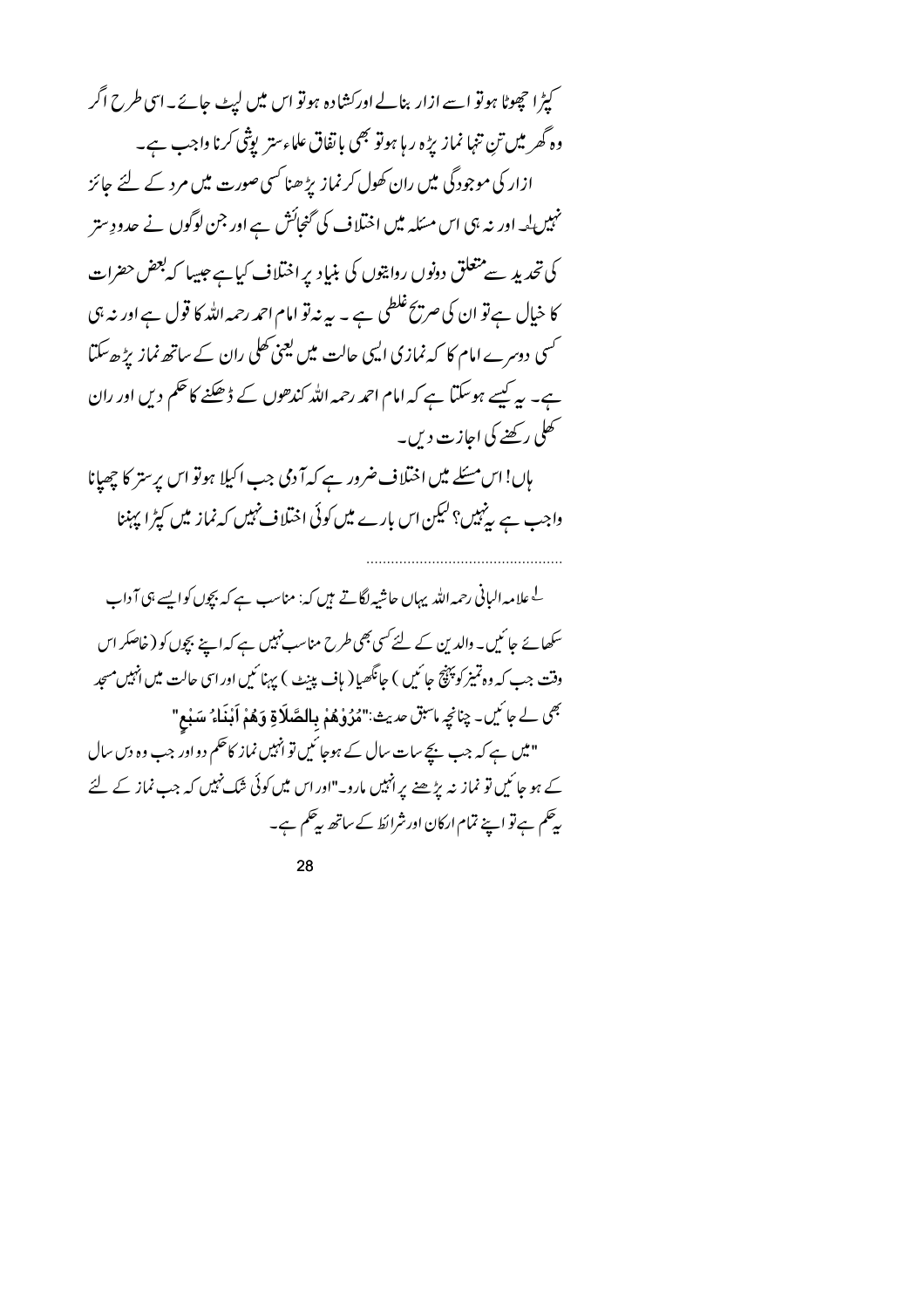ضروری ہے اور یا تفاق علماءلیاس کی موجودگی میں ننگے نماز پڑھنا جائزنہیں اس لئے امام احمد رحمہ اللہ اور کچھ دوسرے ائمّہ کی رائے ہے کہ جہاں کہیں صرف ننگے ہی مرد ہوں تو ان کے لئے بیٹھ کرنماز پڑھنا جائز ہےاور ان کا امام صف کے نیچ میں ہو گا۔ بخلاف غیر حالت نماز کے۔توبیہ پردہ ریثی نماز کے مقام واہمیت کے پیشِ نظر ہے۔ نہ کہ نظر کی دجہ سے ۔ چنانچہ جب بہز بن حکیم کے دادا حضرت معاویہ بن حیدہ رضی اللہ عنہ نے آپ اپنے سے سوال کیا کہ اگر ہم ا کیلے رہیں تب بھی ستر پوشی کا خیال ر<br>رحيس تو آے پيليج نے فرمایا:

" فَا للَّهُ آَحَقُ أَنْ يُسْتَحْيَ مِنْه ( مِنَ النَّاسِ) "

کیجن( لوگوں کے مقابلے میں ) اللہ اس بات کازیادہ حق دار ہے کہ اس سے شرم کی جائے۔ اور جب پیرنماز سے باہر کا حکم ہے توحالتِ نماز میں اللہ اس کازیادہ حقدار ہے کہ اس سے شرم کی جائے اور اس سے ہمکلا می کے وقت زینت وآ رائش اختیار کی جائے اس دجہ سے جب حضرت عبداللہ بن عمر رضی اللہ عنہما نے اپنے غلام نافع کو دیکھا کہ وہ ننگے سرنماز پڑھ رہا ہے تو اس سے یوچھا کہ اگر تہہیں لوگوں کے پاس جانا ہوتو اسی حالت میں چلے جاؤ گے؟ غلام نے جواب دیا کہ نہیں۔ تب آپ نے فرمایا کہ پھرتو اللہ اس بات کا زیادہ حقدار ہے کہ اس کے سامنے آنے کے لئے

لے یہ حدیث سنن ابوداؤد اورسنن التر مذی کے حوالے سے گذر چکی ہے۔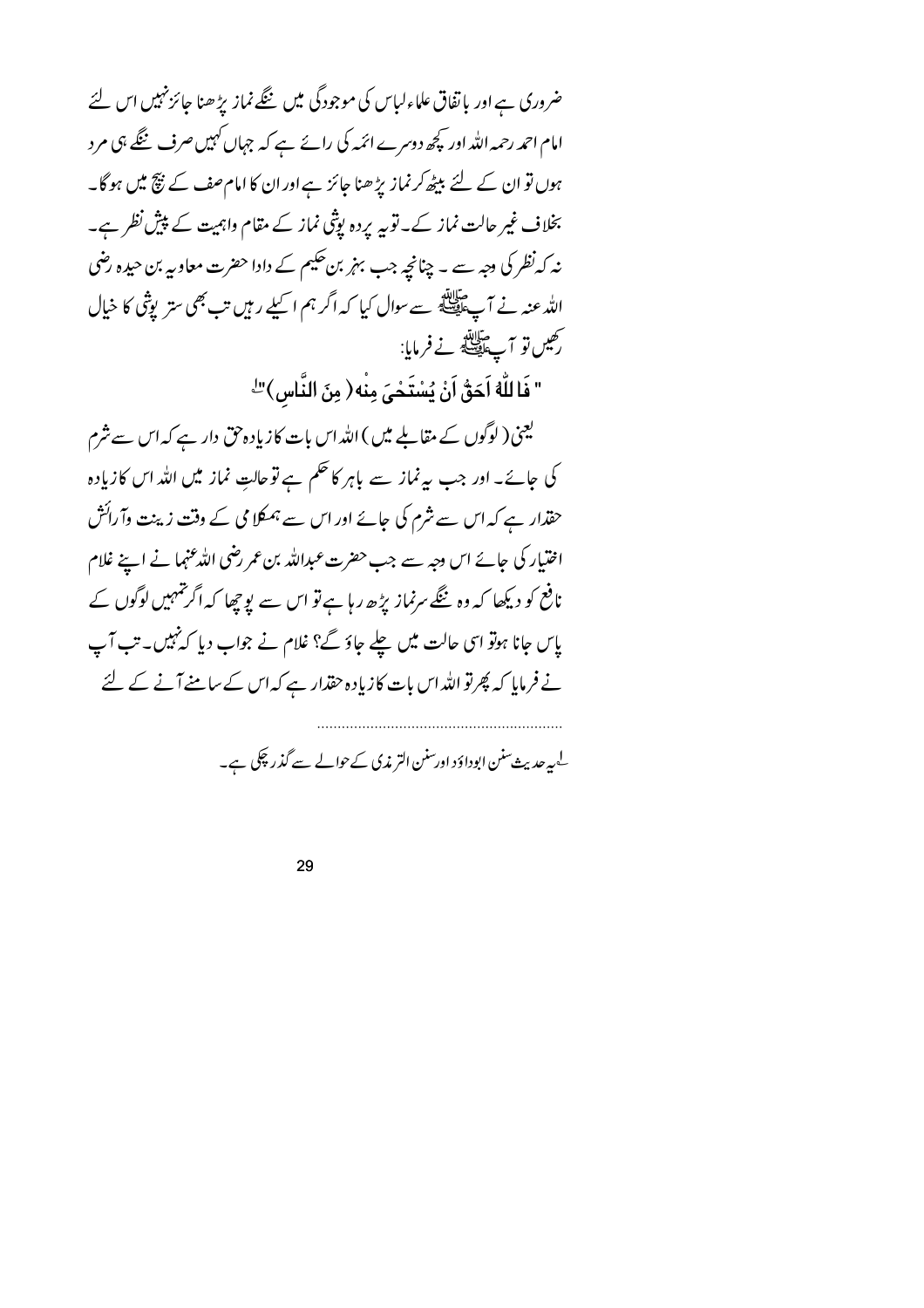## خوبصورتی اور آرائش اختیار کی جائے <sup>لے</sup>

ایک صحیح حدیث میں ہے کہ جب اللہ کے رسولﷺ سے بہ سوال ہوا کہ آ دمی کی خواہش ہوتی ہے کہ اس کا کپڑ ااتھا اور اس کا جوتا بھی اتھا ہو( تو کیا بہ بھی تکبر

لےسنن کبری میں امام پیبقی رحمہ اللہ نے مذکورہ قول کوان الفاظ میں نقل کیا ہے کہ نافع نے بیان کیا کہ ایک روز جانوروں کو جارہ وغیرہ دینے کی دجہ سے میں جماعت سے پیچھے رہ گیا۔ جب عبداللہ بن عمر رضی اللہ عنہما واپس آئے تو انہوں نے مجھے دیکھا کہ میں ایک ہی کپڑے میں نماز پڑھ ر ہا ہوں آپ نے یوچھا: کیا میں نے تنہمیں دو کپڑے نہیں دیئے تھے؟ میں نے جواب دیا جی ہاں! آپ نے سوال فرمایا کہ کیا میں شہر میں کسی آ دمی کے پاس جیجوں تو تم ایسے ہی چلے جاؤ گے؟ میں نے عرض کیانہیں ۔تو آپ نے فرمایا کہ اللہ لوگوں سے زیادہ حقدار ہے کہ اس کے لئے زینت اختیار کی جائے۔ پھرانہوں نے کہا میں نے اللہ کے رسولﷺ سے سنا وہ حضرت عمر رضي الله عنه سے فرما رہے تھے کہ:

"مَنْ كَانَ لَهُ ثَوْبَان فَلْيُصَلّ فِيْهِمَا وَمَنْ لَمْ يَكُنْ لَهُ اِلَّا ثَوبٌ واحِدٌ فَلْيَتَّزِرْ بهِ وَلَا يَشْتَمِلُ كَاشْتِمَال الْيَهَوْدِ"

لیحنی جس کے پاس دو کپڑے ہوں اس میں نماز پڑھے اور جس کے پاس ایک ہی کپڑا ہو اسے ازار بنالے اور یہود بوں کی طرح اس میں لیٹ نہ جائے۔( السنن الکبریٰ) ۲۳۶/۲)۔ کچھ الفاظ کے رد وبدل کے ساتھ یہی روایت صحیح ابن خزیمہ (ج۱/ ۲۷متر قم ۲۹ سے ) میں بھی مروی ہے۔علامہ البانی رحمہ اللہ فرماتے ہیں کہ جن الفاظ کے ساتھ مصنف نے اس حدیث کونقل کیاہے وہ مجھے کسی کتاب میں نہیں مل سکی ۔ ہوسکتا ہے کہ ننگے سر کا ذکر جو مصنف نے اس حدیث میں کیا ہے اس کا وجود کسی ایسی کتاب میں ہو جو مجھےنہیں مل سکی۔ واللہ اعلم۔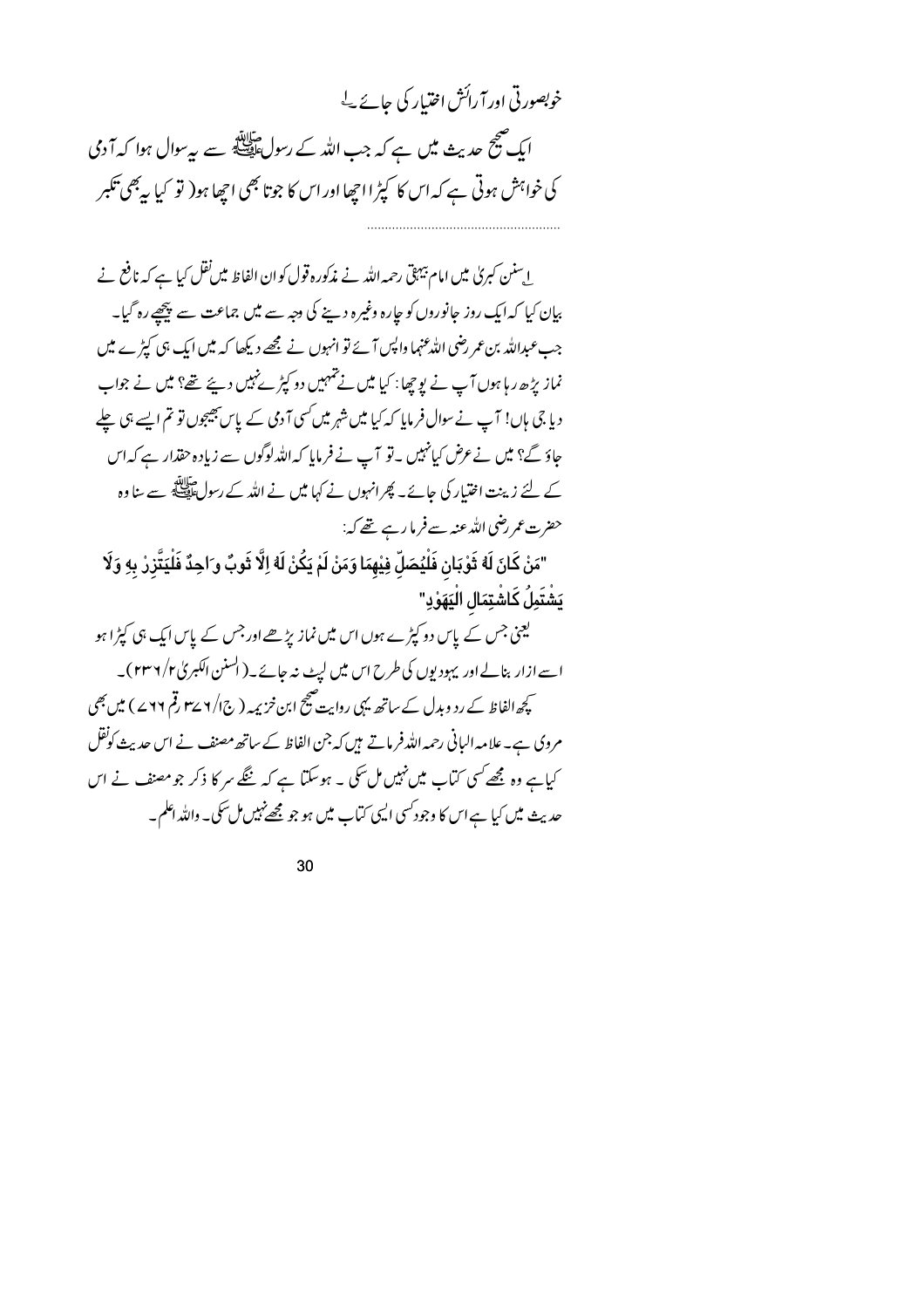| میں داخل ہے؟) آپﷺ نے جواب دیا کہ اللہ خوبصورت ہے اور خوبصورتی کو                                                                                                                                                                    |
|-------------------------------------------------------------------------------------------------------------------------------------------------------------------------------------------------------------------------------------|
| پښدفرماتا ہے <sup>لے</sup>                                                                                                                                                                                                          |
| اور ایسے ہی ہے جیسے نمازی کو پا کی ، صفائی اورخوشبو کا حکم ہے۔ چنانچہ آپ                                                                                                                                                            |
| صلالله<br>عليه في سلم من الله عليه عليه السلم من السلم السلم السلم السلم السلم السلم السلم السلم السلم السلم السلم<br>مسلم السلم السلم السلم السلم السلم السلم السلم السلم السلم السلم السلم السلم السلم السلم السلم السلم السلم ال |
| "اَنْ تُتَّخَذَ الْمَسَاجِدُ فِىٰ الْبُيُوْتِ وَتُنَظَّفَ وَتُطَيَّبَ" <sup>7</sup>                                                                                                                                                 |
| یعنی گھروں یامحلوں اور بستیوں میں مسجد یں بنائی جائیں۔انہیں صاف ستھرا رکھا                                                                                                                                                          |
| جائے اور انہیں معطر کیا جائے۔                                                                                                                                                                                                       |
| یہاں سے بی <sup>حقیق</sup> ت واضح ہوگٹی کہ ایک مرد دوسرے مرد سے اور ایک عورت                                                                                                                                                        |
| دوسری عورت سے جتنا پردہ کر گیگی اس سے کہیں زیادہ پردہ حالت نماز میں کرے                                                                                                                                                             |
| گ ۔ اسی لئے عورت کو حالت نماز میں دو پٹہ اوڑ ھنے کا حکم دیا گیا ہے۔ باقی رہا چہرہ                                                                                                                                                   |
| دونوں ہاتھ اور دونوں پیرتو انہیں اس کے لئے اجنبی مردوں کے سامنے ظاہر کرنامنع                                                                                                                                                        |
| ہے۔کیکن عورتوں اورمحرم مردوں کے سامنے ان کا کھلا رکھنا جائز ہے اس سے معلوم                                                                                                                                                          |
|                                                                                                                                                                                                                                     |
| ل صحيح مسلم: 91 كتاب الايمان باب تحريم الكبر وبيانه ـ                                                                                                                                                                               |
| <i>سنن الرّ نمرٌ)</i> : ١٩٩٩كتاب البر والصلة باب ماجاء في الكبر عن ابن مسعود                                                                                                                                                        |
| رضى الله عنه۔                                                                                                                                                                                                                       |
| ع للمسلح الله عنه المسلم المسلاة باب ما جاء في اتخاذ المساجد في الدور ـ                                                                                                                                                             |
| سنن التر مذى: ٩٩٣ تطيب المساجد عن عائشة رضى الله عنهما – علامه البانى رحمه الله فرماتے                                                                                                                                              |
| <del>ہی</del> ں کہ بیہ حدیث صحیح ہے۔                                                                                                                                                                                                |
| 31                                                                                                                                                                                                                                  |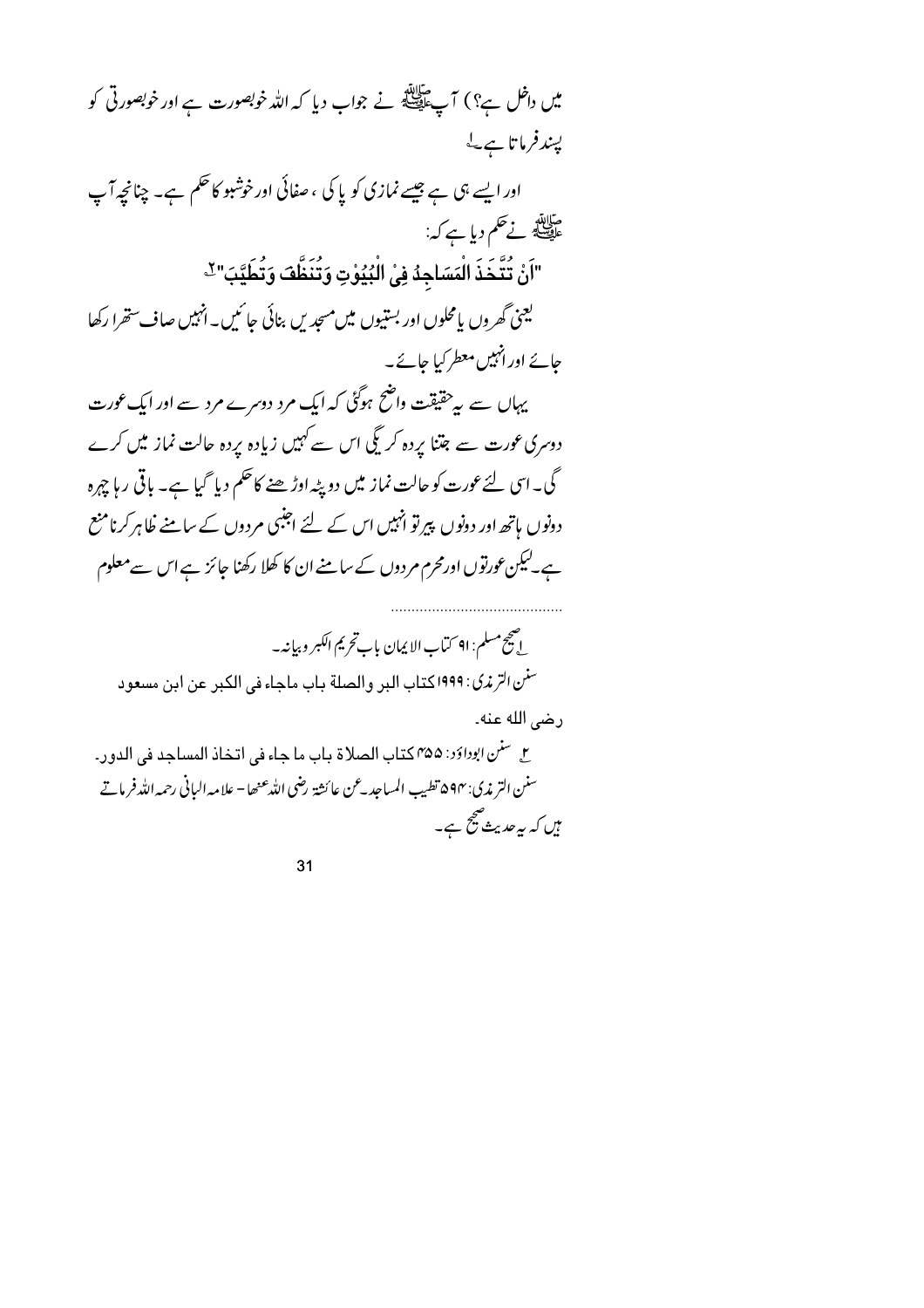ہوا کہ یہ اعضاءان حدود ستر میں شامل نہیں ہیں جنہیں مردکو مردوں سے اورعورت کو عورتوں سے چھپانے کا حکم ہے کیونکہ ان کا کھولنا بے حیائی اور بدتمیزی کی بات ہے بلکہ یہ اعضاء بڑی برائی کا پیش خیمہ ہیں گویا ان کو ظاہر کرنے سے روکنا فی الواقع بڑی برائیوں کے اسباب اور مقدمات سے منع کرنا ہے چنانچہ ارشاد باری تعالیٰ ہے ﴿قُلْ لِّلْمُؤْمِنِيْنَ يَغُضُّوْا مِنْ اَبْصَارِهِمْ وَيَحْفَظُوْا فُرُوْجَهُمْ ذٰلِكَ أَزْكَىٰ لَهُمْ﴾ (النور: ٣٠) " اے نبی عالقہ ہے۔<br>" اے نبی علیہ ایپ مومنوں سے کہہ دیجئے کہ اپنی نظروں کو نیچی رکھیں اور اپنی شرمگاہ کی حفاظت کریں ہےان کے لئے خوب ستھرائی ہے۔اور آیت حجاب کے آخر میں ارشادفر مایا کہ : ﴿ذٰلِكُمْ اَطْهَرُ لِقُلُوْبِكُمْ وَقُلُوْبِهِنَّ﴾ "بیرتمہارے اور ان کے دلوں کی پاکیز گی کے لئے زیادہ مناسب طریقہ ہے۔ معلوم ہوا کہ چہرہ اور ہاتھ کے اظہار سےصرف برائی کا دروازہ بند کرنے کیلئے روکا گیا ہے اس دجہ سے نہیں کہ پیراعضاءمستقل طور پر حدود ستر میں داخل ہیں۔ نہ نماز میں اور نہ نماز سے باہر اور ہہ بہت بعید ہے کہ عورتوں کوحالتِ نماز میں ہاتھوں کے ڈھکنے کاحکم دیا جائے کیونکہ چہرے کی طرح دونوں ہاتھ بھی سجدہ کرتے ہیں <sup>لے</sup>

<sup>لے ح</sup>ضرت عبداللہ بن عمر رضی اللہ عنہما سے روایت ہے کہ اللہ کے رسولﷺ نے ارشاد فرمایا: =>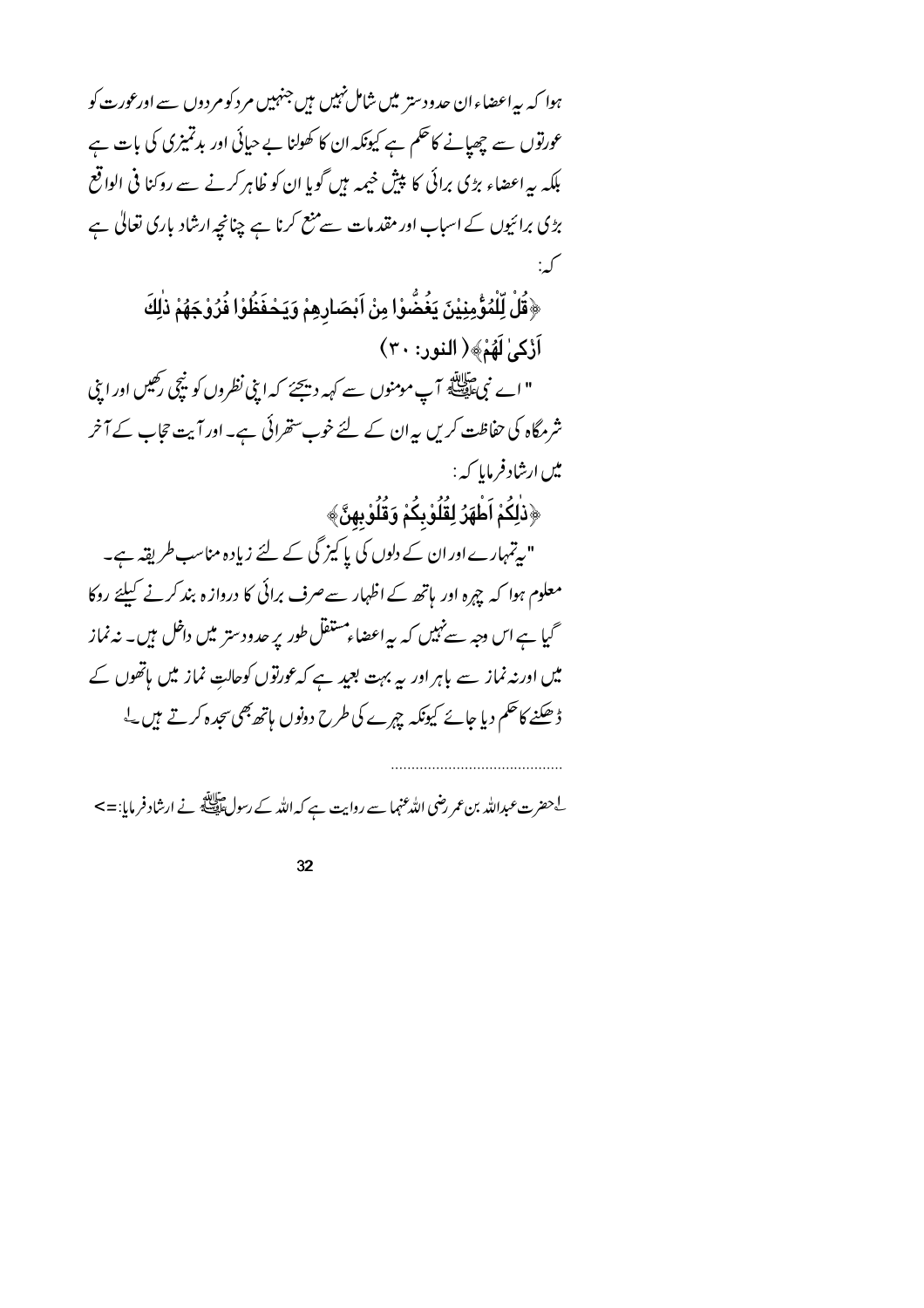اور اللہ تعالیٰ کے رسول ﷺ کے زمانے میں عورتیں قمیص پہنتی تھیں اور قمیص پہن کر سب کام کاج انجام دیا کرتی تھیں لہٰذا جب عورت آٹا گوندھتی تھی ، یا پیسی ّ تھی، یا روٹی پکاتی تھی تو لامحالہ اپنے ہاتھ کوکھولتی تھی، پھر اگر حالت نماز میں ہاتھوں کا ڈھکنا واجب ہوتا تو اللہ کے رسولﷺ اسے ضرور بیان فرماتے، اسی یر دونوں پیروں کو بھی قیاس کرنا جاہئے ۔آپ نے انہیں قمیص کے ساتھ صرف اوڑھنی کا حکم دیا تھا چنانچہ عورتیں اپنی قمیصوں اور اوڑھنیوں میں نماز پڑھا کرتی تھیں۔پاقی رہا وہ کیڑ ا جسےعورتیں اٹکاتی تھیں اور جس کے بارے میں آ جاپ<del>سا</del>تھ سے سوال بھی ہوا تو آپﷺ نے فرمایا کہ ایک بالشت لڑکا لیں ۔ پھرعورتوں نے عرض کیا کہ اتنے سے تو چلنے میں پیڈلیاں نظر آئیں گی تو آپ نے فرمایا کہ ایک ذراع کیجنی ایک ہاتھ لٹکا نمیں اس سے زیادہ نہیں گے

=>اِنَّ الْيَدَيْنِ تَسْجُدَان كَمَا يَسْجُدُ الْوَجْهُ فَإِذَا وَضَعَ اَحَدُكُمْ وَجْهَهُ فَلْيَضَعْ يَدَيْهِ وَ إِذَا دَ فَعَهُ فَلْيَدْ فَعُهُمَا" يعني چِرے کی طرح دونوں ہاتھ بھی سجدہ کرتے ہیں اس لئے جب کوئی سجدے کے لئے اپنا چہرہ زمین پر رکھے تو اسے جاہئے کہ اپنے دونوں ہاتھ بھی رکھے اور جب سجدے سے چہرہ اٹھائے تو دونوں ہاتھوں کوبھی اٹھائے۔ سنن ابوراوَر: ٨٩٢ / آب الصلاة باب وضع اليدين على الارض في السجود اذهما پسجدان کسجود الوجه – علامہالبانی فرماتے ہیں *کہ بہ عدیث صحیح ہے۔* ۔<br>کےسنن ابوداؤد وغیرہ میں ہے کہ حضرت ام سلمہ رضی اللہ عنہانے جب اللہ کے رسولﷺ سے تہبند وغیرہ کے اسمال اور اس کی ممانعت سے متعلق سنا توسوال کیا کہ کیا اے اللہ کے =>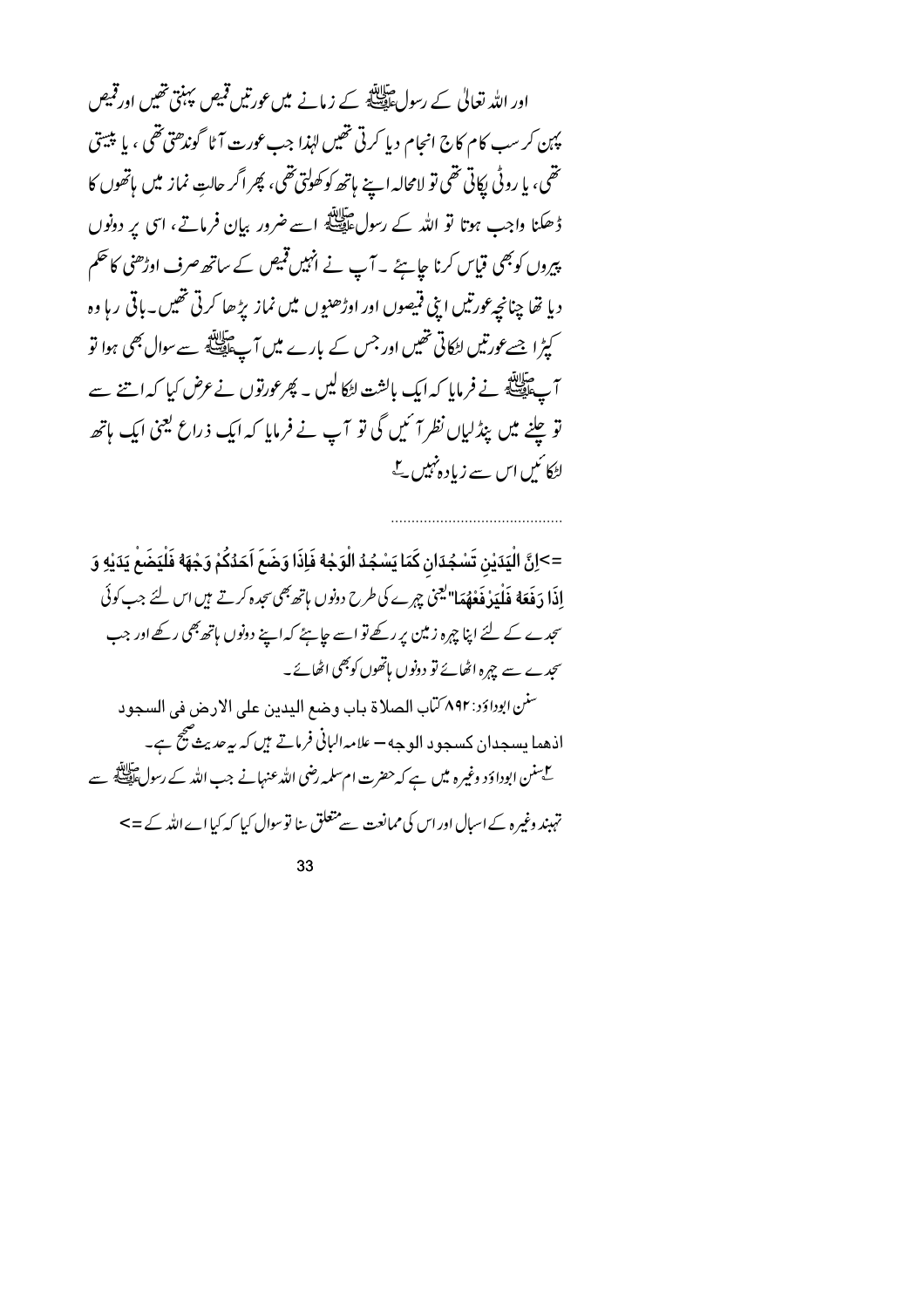اور جس کے بارے میں لیپد بن رہیعہ کا پیقول ہے کہ۔ كُتِبَ الْقَتْلُ وَالْقِتَالُ عَلَيْنَا ۚ وَعَلىٰ الْغَانِيَاتِ جَرُّ الذَّيَولِ " لیجنی ہمارے اوپرتو قتل وقبال فرض ہے اورعورتوں پر اپنے دامن کا گھسٹینا۔" یہ اس وقت کا بیان ہے کہ جب عورتیں اپنے گھروں سے نکلیں ۔اسی لئے جب آپ سے ایسی عورت کے متعلق یو چھا گیا جو اپنے دامن کو گندی جگہوں برگھسٹتی ہوئی آتی ہوتو اس کا کیاحکم ہے؟ تو آپﷺ نے فرمایا کہ اس کے بعد والی جگہ اس کو پاک کر دے گی لے

=>رسولﷺ عورتوں کا ازار کیسے ہونا جاہئے؟ آپﷺ نے فرمایا کہ انہیں جاہئے کہ ایک بالشت اٹکالیں یعنی آدھی پیڈلی سے ایک بالشت یعجے تک اٹکائیں اس پر ام سلمہ رضی اللہ عنہا نے عرض کیا تب تو چلتے وقت ان کا قدم کھل جائے گا تو آپ عطیلاً نے فرمایا: "ذِدَاءٌ لاَ يَذِدْنَ عَلَيْهِ" <u>یعنی ایک پاتھ اٹ</u>کالیں کیکن اس سے زیادہ نہیں۔ سنن ابوداؤد: ٢١١٢ كتاب اللباس باب قدر الليل \_ سنن النسائي : ٨/ ٢٠٩ كتاب الزيبغة باب ذیول النساء۔ علامہ البانی رحمہ اللہ فرماتے ہیں کہ بیرعدیث صحیح ہے۔ <sup>لے ح</sup>ضرت ام المومنین ام سلمہ رضی اللہ عنہا سے ایک <sub>گ</sub>ورت نے سوال کیا کہ میرا دامن لمبا رہتا ہے اور بسا اوقات مجھے گندی جگہ سے گذرنا پڑتا ہے تو ایپی صورت میں ہم کیا کریں؟ تو ام سلمہ رضی اللہ عنہا نے فرمایا کہ اللہ کے رسولﷺ کا ارشاد ہے کہ: "یُعلَّقْدُهُ مَا بَعْدَهُ"=>اس کے بعد والی یاک زمین اسے پاک کردے گی۔ سنن ابوداؤد : ٣٨٣ كتاب المطهارة بياب الأذي ليصيب الثوب سِنن الترندي:١٢٣ باب الوضوء من الموطأ به علامہ البانی فرماتے ہیں کہ بیہ حدیث صحیح ہے ۔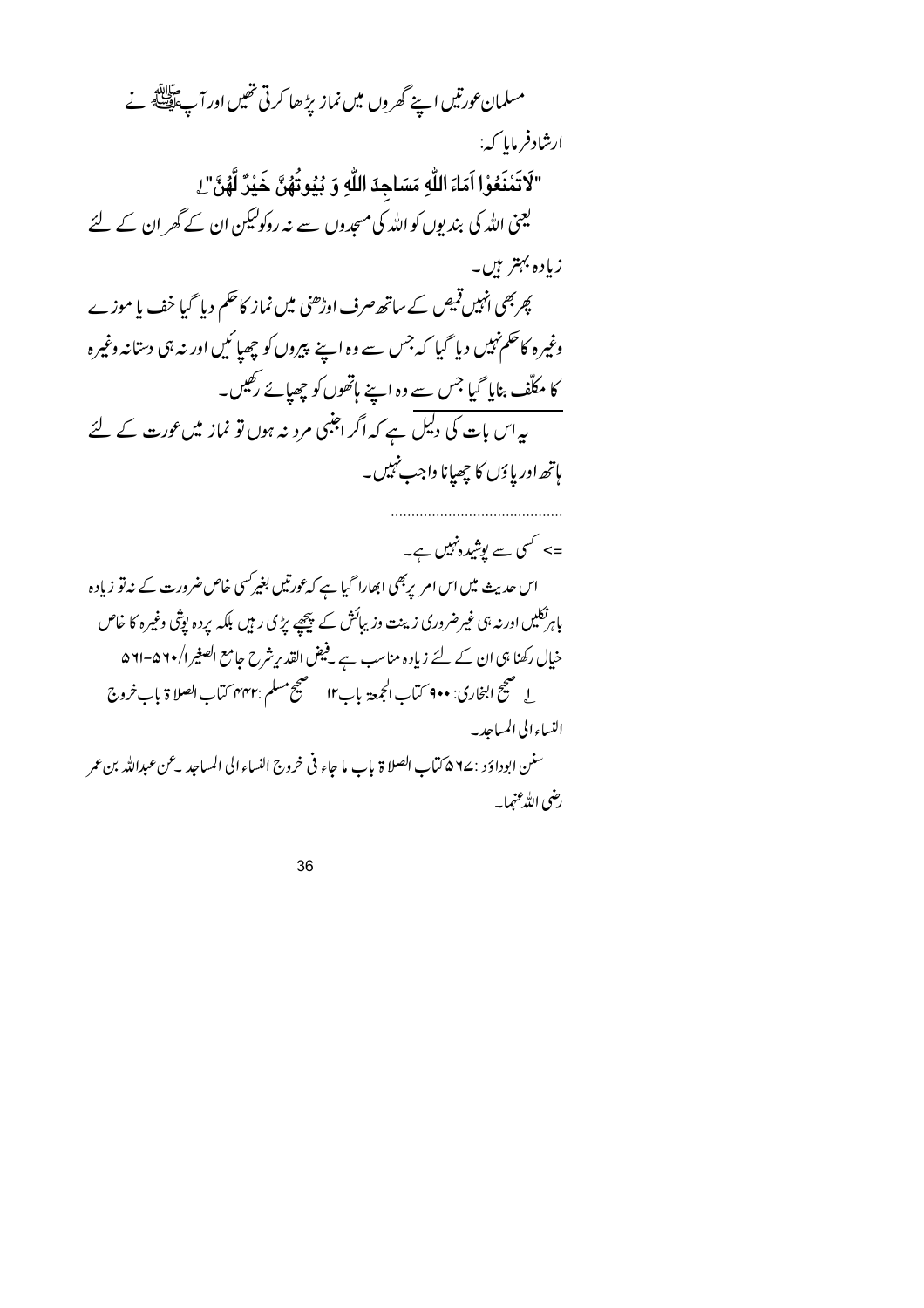<u>ا</u> مصنف رحمہ اللہ کا اشارہ درج ذیل قصہ کی طرف ہے۔

حافظ ابن عبدالبر اپنی مشہور کتاب الاستیعاب میں امام ابن الی خیثمہ کی کتاب المکیمین کے حوالے سےنقل فرماتے ہیں کہ ام الموثنین حضرت خدیجہ الکبری رضی اللہ عنہا نے اللہ کے رسول ۔<br>علاقے سے عرض کیا کہ اے چچا زاد بھائی آپ کا ساتھی( جس سے آپ کوخوف لاحق ہے ) جب آپ کو دکھائی دے تو مجھےضرورخبر کریں۔ چنانچہ جب حضرت جبریل علیہ السلام آپ کونظر آئے تو آپﷺ نے عرض کیا، اے خدیجہ ہیے جبریل میرے پاس آئے ہیں۔حضرت خدیجہ رضی اللہ عنہا نے فرمایا کہ میری دائمیں ران پر بیٹھ جائمیں ۔ آپ نے ایبا ہی کیا تو حضرت خدیجہ نے سوال کیا کہ اب بھی نظر آر ہا ہے؟ آپ نے جواب دیا کہ ہاں اب بھی دیکھ ر ہا ہوں، پھر کہا کہ آیئے اور میری بائنیں ران پر بیٹھ جائے۔آپ نے ایہا ہی کیا تو حضرت خدیجہ رضی اللہ عنہا نے عرض کیا کہ اب بھی دیکھ رہے ہیں ؟ آپ نے فرمایااب بھی دیکھ رہا ہوں، پھر کہا کہ آ پئے میری گودییں بیٹھ جائے، آے ﷺ نے ایپا ہی کیا حضرت خدیجہ رضی اللہ عنہا نے عرض کیا، اب بھی دیکھ رہے ہیں تو آپ ﷺ نے فرمایا اب بھی دکھائی دے رہا ہے تو حضرت خدیجہ رضی الله عنہانے اپنا دو پٹہ اتار دیا اور سنے کوکھول دیا پھر پوچھا کہ اب بھی دیکھ رہے ہیں؟ آپ نے فرمایا کہ نہیں۔حضرت خدیجہ رضی اللہ عنہا نے فرمایا کہ خوشخبری ہو وہ فرشتہ ہے شیطان نہیں ہے ۔ الاستبعاب على حامش الإصابة ٢٧ ۵ ٢٤

لیکن اس قصہ کی سندمنقطع ہے اور اسی سے ملتی جلتی ایک روایت حافظ ابن حجر رحمہ اللہ نے "الإصابہ" میں "دلاَئل النبو ۃ لانی نعیم" کےحوالے سےنقل کرکے اس کی تضعیف کی ہے جس کے الفاظ اس طرح ہیں ام الموننین حضرت عائشہ رضی اللہ عنہا فرماتی ہیں کہ اللہ کے رسول ﷺ =>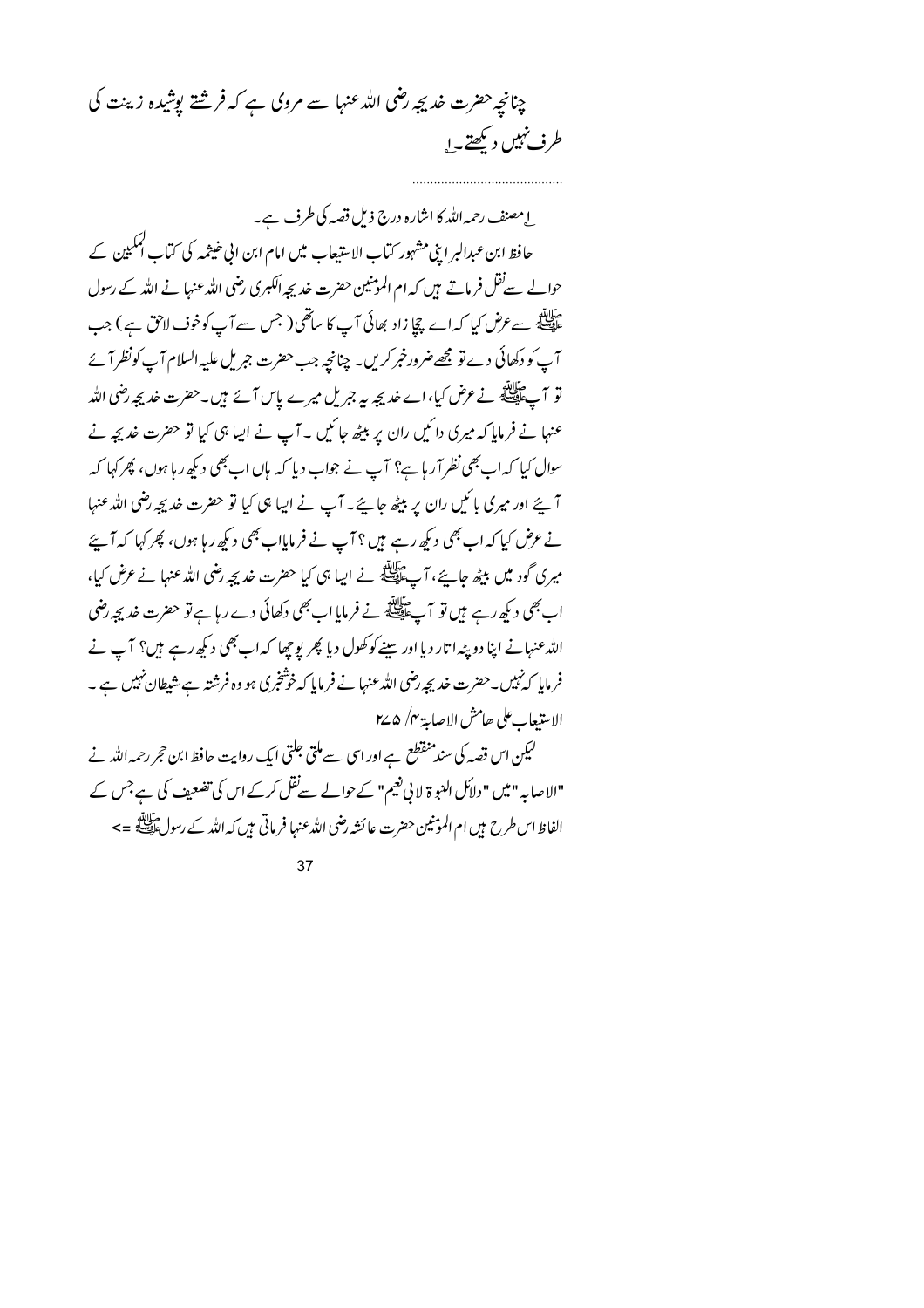یعنی جب *عور*ت اپنا دو پٹہ یا قمیص اتار دیتی ہے تو فرشتے اس کی طرف نہیں دیکھتے۔ خلاصہ یہ کہ نماز کےسلسلے میں عورت کوصرف اتنی ہی مقدار کیجنی *قیص* اور اوڑھنی ہی کا حکم دیا گیا ہے جیپا کہ مرد کوحکم ہے کہ اگر وہ ایک ہی کپڑے میں نماز پڑھے تو اس میں اس طرح لیٹے کہ اپنے کندھے اور حدودِ ستر کو چھپالے۔ مرد کے دونوں کندھوں کا وہی حکم ہے جوعورت کے سر کاحکم ہے۔ چنانچہ مرد قبیص پہن کر یا جو کپڑا قبیص کا بدل بن سکے اس میں نماز پڑھ سکتا ہے کیکن حالت احرام میں اس کے لئے جائز نہیں کہ اس کے اعضاء جسم کے حساب سے کاٹے کر جو کیڑا سلا گیا ہو مثلاً قمیص یا چوغہ وغیرہ اس میں نماز پڑھے۔جس طرح کہ عورت حالتِ احرام میں نہ نقاب پہنے گی اور نہ ہی دستانہ پہنے گی۔ باقی رہا مرد کا سرتو حالت

=> حضرت خدیجہ رضی اللہ عنہا کے ساتھ بیٹھے ہوئے تھے کہ آ سان وزمین کے نیچ میں ایک جسم دکھائی پڑا خدیجہ رضی اللہ عنہا نے فرمایا آپ میرے قریب آجائیں، آپ ﷺ ان کے قریب ہو گئے تو حضرت خدیجہ نے عرض کیا کہ اب بھی دکھائی دے رہا ہے؟ آپ ﷺ نے فرمایا کہ ہاں۔ پھر حضرت خدیجہ رضی اللہ عنہا نے فرمایا کہ آپ اپنا سر میرے کپڑے کے اندر کرلیں ۔آپ نے اپیا ہی کیا تو حضرت خدیجہ رضی اللہ عنہا نے یوچھا کہ کیا اب بھی دیکھ رہے ہیں؟ آپ نے فرمایا کہ نہیں۔حضرت خدیجہ رضی اللہ عنہا نے فرمایا کہ خوشخبری ہو پہ فرشتہ ہے شیطان نہیں ہے کیونکہ شیطان ہوتا تو شرما تانہیں۔الاصابۃ <sub>1</sub>/س ۲۷ ذکر خدیجہ۔ علامہ البانی رحمہ اللہ نے اس حدیث کی تخ پیج نہیں کی ہے البتہ اتنا لکھا ہے کہ "بیرحدیث صحیح نہیں ہے جیپیا کہ مصنف علیہ الرحمہ نے لفظ" رُوِی" سے اس کی طرف اشارہ کیا ہے۔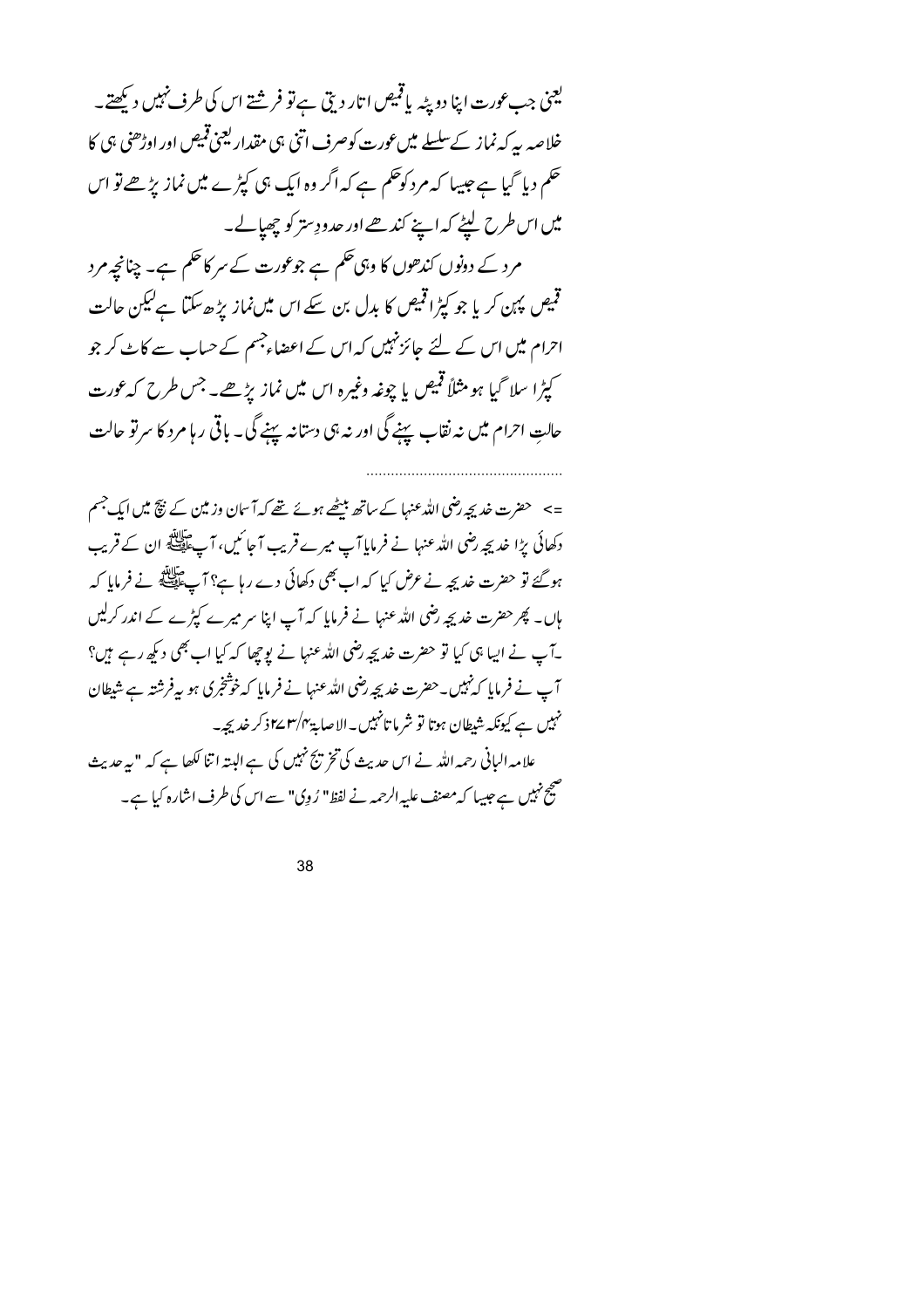احرام میں وہ اپنے سرکونہیں چھپائے گا۔ حالتِ احرام میں عورت کے چہرہ سے متعلق امام احمد رحمہ اللہ وغیرہ کے مذہب میں دوقول ہیں۔ ا- ایک رائے تو یہ ہے کہ وہ مرد کے سر کی طرح ہے جسے نہ چھپایا جائے گا۔ ۲– اور دوسرا قول ہے ہے کہ عورت کا چہرہ مرد کے دونوں ہاتھوں کے حکم میں ہے جسے برقعہ اور نقاب وغیرہ کسی ایسی چیز سےنہیں چھپائے گی جو خاص طور پراس مقصد کے لئے بنایا گیا ہے۔ اور یہی قول صحیح ہے کیونکہ آپ ایقا کے سرف نقاب اور دستانہ کے استعال سے منع فرمایا۔ البتہ حالتِ احرام میں عورتیں اپنے چہرے یر بغیر کسی حائل کے مردوں کی نظروں سے بحاؤ کیلئے گھونگٹ نکال لیا کرتی تھیں۔ یہ اس سے معلوم ہوا کہ ان کا چہرہ خود ان کے اپنے ماتھوں اور مردوں کے ماتھوں کی طرح ہے اور جیپیا کہ یہ بات پہلے آ چکی ہے کہ عورت یوری کی یوری چھپانے کی چیز ہے اس لئے اسے اپنے چہرے اور دونوں ہاتھوں کو چھپانا ہو گالیکن ایسے کپڑے سے جو انسانی اعضاء کے ساتھ حالتِ احرام میں تھے جب لوگ ہمارے پاس سے گذرتے تو ہم گھونگٹ نکال لیتے اور جب گذر جاتے تو چہرے پر سے کپڑا ہٹا لیتے۔ سنن ابوراوَر : ٨٣٣]كتاب المناسك باب في المحرمة تغطي وجهها. <sup>سنر</sup>ن *ابن ماج*: ۲۹۳۵کتاب المناسك با المحرمة تسدل الثوب على وجهها۔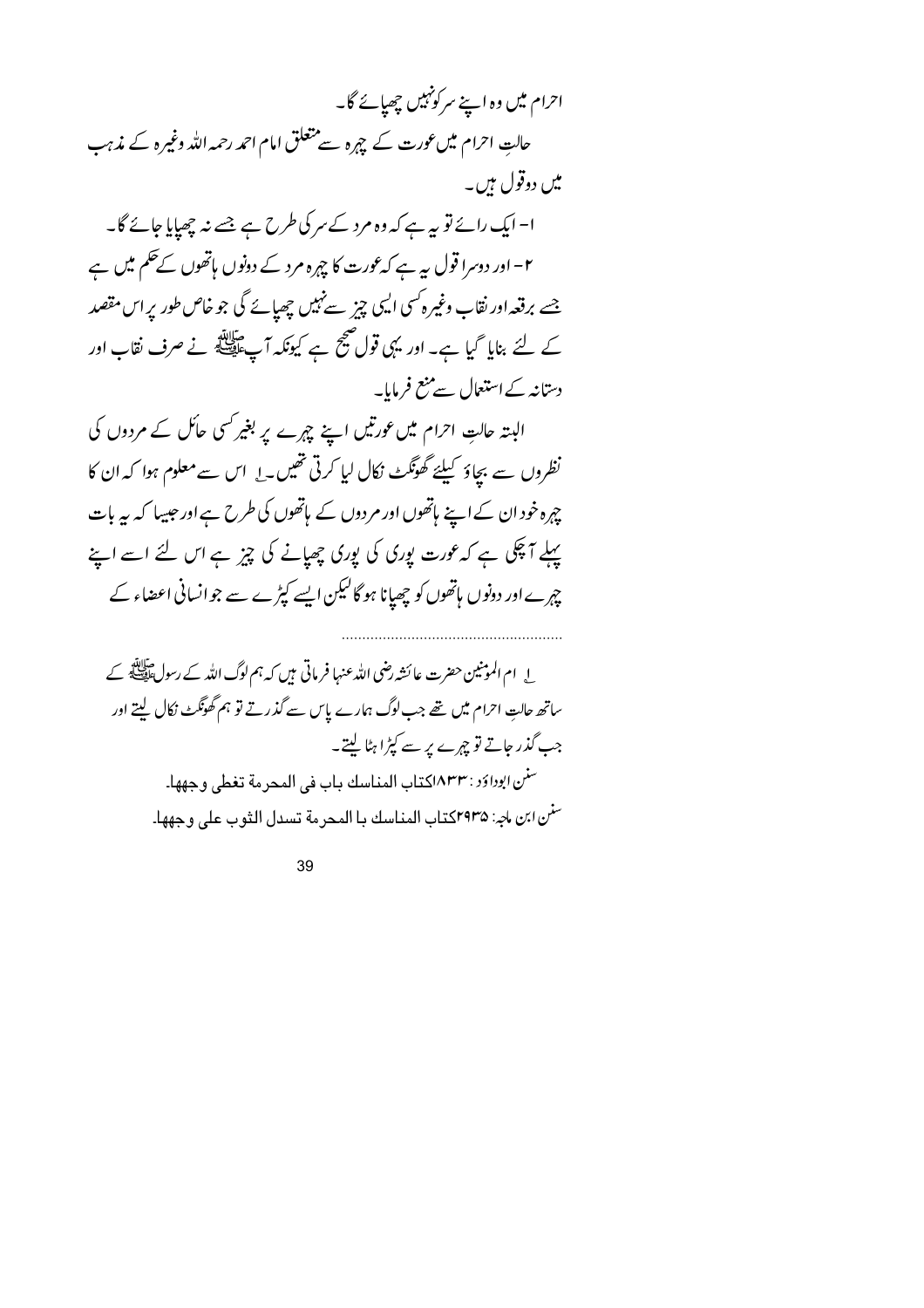مطابق نه سلا گیا ہو بعینہ اسی طرح جس طرح که مرد پاجامہ پا شلوار وغیرہ نہ پہنے گا تہبند کا استعمال کرے گا۔ واللہ سبحانہ اعلم۔ گذشتہ مفہوم سے متعلق مصنف علیہ الرحمہ نے سورۂ نور کی تفسیر میں جو وضاحت کی ہےاس سے چنداقتباسات۔ عورت کو بہت سی ایسی چیزوں سے بجانا اور محفوظ رکھنا ضروری ہے جن سے مردوں کو بچانا ضروری نہیں ہے اسی لئے صرف عورت کو یردہ کا حکم دیا گیا اور اظہار زینت وپے بردگی سے روکا گیاہے۔ چنانچہ عورتوں کے لئے لباس کے ذریعہ یردہ یوثی کا اہتمام اور گھروں میں سکونت پذیر رہنا ضروری ہے جبکہ مردوں کے لئے یہ بات ضروری نہیں۔ کیونکہ عورتوں کا بے پردہ ہونا فتنہ وفساد کا سبب ہے جبکہ مرد ان کے ٹکراں ہیں۔ ارشاد باری تعالی ہے: ﴿قُلْ لِّلْمُؤْمِنِيْنَ يَغُضُّوْا مِنْ اَبْصَارِهِمْ وَيَحْفَظُوْا فُرُوْجَهُمْ ذٰلِكَ آَرْكِيٰ لَهُمْ﴾ (النور: ٣٠) ل

لِ﴿اِنَّ اللَّهَ خَبِيْرٌ بِمَا يَصْنَعُونَ $\forall$  وَ قُلْ لِّلْمُؤْمِنٰتِ يَغْضُضْنَ مِنْ اَبْصَارِهِنَّ وَ يَـحْـ فَـظْنَ فُرُوجَهُنَّ وَلَا يُبْدِيْنَ زِيْنَتَهُنَّ اِلَّامَا ظَهَرَ مِنْهَا وَلْيَضْرِبْنَ بِخُمُرِهِنّ عَـلـِي جُيُوبِهِنَّ وَلَا يُبْدِيْنَ زِيْنَتَهُنَّ اِلَّا لِبُعُوْلَتِهِنَّ اَوْ اٰبَآئِهِنَّ اَوْ اٰبَآءِ بُعُوْلَتِهِنَّ اَوْ اَبْنَــائِهِنَّ اَوْ اَبْنَــاءِ بُـعُـوْلَتِهِنَّ اَوْ اِخْـوَانِهِنَّ اَوْ بَنِيٌّ اِخْوَانِهِنَّ اَوْ بَنِيّ اَخَوَاتِهِنَّ اَوْ نِسَآئِهِنَّ اَوْ مَا مَلَكَتْ اَيْمَانُهُنَّ اَوِ التَّبِعِيْنَ غَيْرِ اُولِي الْإِرْبَةِ مِنَ =>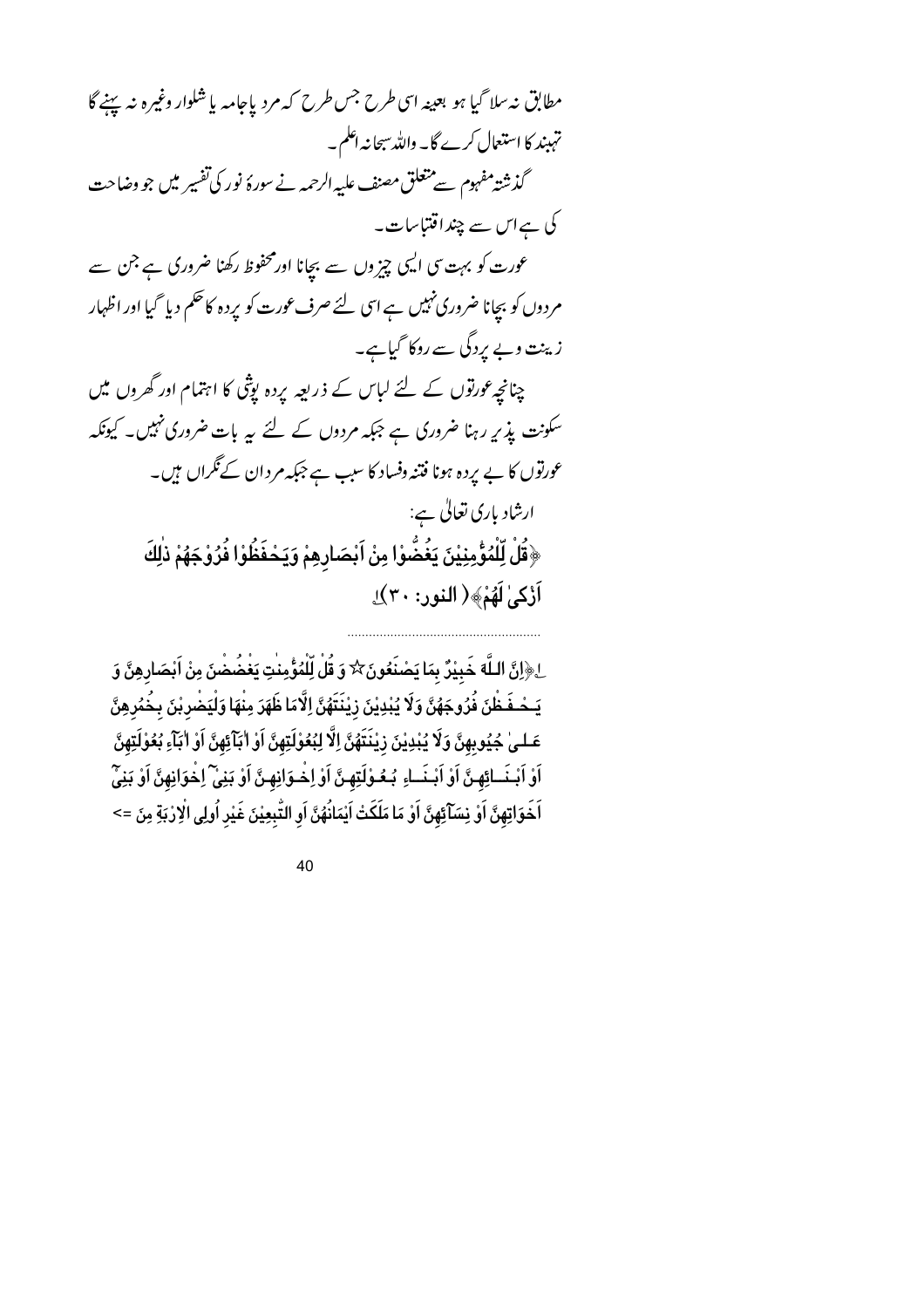یعنی آپ مومن مردوں سے کہیں کہ اپنی نظروں کو نیچی رکھیں اور اپنی شرمگاہوں کی حفاظت کریں بیران کیلئے زیادہ پا کیزہ طریقہ ہے۔

اس آیتِ مبارکہ میں اللہ تبارک وتعالیٰ نے مرد وعورت دونوں کواپنی نظریں نیچی رکھنے، شرمگاہ کی حفاظت کرنے اور تو بہ کرنے کا حکم دیا ہے۔ اور خاص کرعورتوں کو بیہ حکم بھی دیا ہے کہ وہ یردہ یوثی کاخاص اہتمام کریں، شوہروں اور جن جن رشتہ داروں کو اس آیت میں مشتنیٰ قرار دیا گیا ہے ان کے علاوہ کسی کے سامنے اپنی زیب وزينت كا اظہار نہ كريں البتہ زيب وآرائش كا جو حصہ خود بخو د ظاہر ہو جيسے اوپر والا

=>الرّجَال أو الطِّفْل الَّذِيْنَ لَمْ يَظْهَرُوا عَلىٰ عَوْرِٰتِ النِّسَآءِ وَلَا يَضْرِبْنَ بِأَرْجُلِهِنَّ لِيُعْلَمَ مَا يُخْفِيْنَ مِنْ زِيْنَتِهِنَّ ۚ وَتُوبُوآ اِلَى اللَّهِ جَمِيْعاً اَيُّهَ الْمُؤْمِنُونَ لَعَلَّكُمْ تَفْلِحُونَ﴾(النور: ٣١،٣٠) "جو <u>پچھ وہ کرتے ہیں اللہ بتارک</u> وتعالیٰ اس سے پاخبر ہے اور مومن عورتوں سے بھی کہیں کہ وہ ا بنی نظر بن نیچی رحیس اور ابنی شرمگاہوں کی حفاظت کر س اور اپنا بناؤ سنگھار نہ دکھلا ئیں بجز اس کے جوخود ظاہر ہو جائے اور اپنے سینوں پر اوڑھنیوں کے آنچل ڈالے رہیں۔ وہ اپنا بناؤ سنگھار نہ ظاہر کریں گر ان لوگوں کے سامنے : اپنے شوہر ، باپ،شوہروں کے باپ، اپنے بیٹے،شوہروں کے بیٹے، بھائی، بھائیوں کے بیٹے، بہنوں کے بیٹے، ابنی عورتوں، ، اپنے مملوک، وہ زیرِ دست مرد جوسی قسم کی غرض نہ رکھتے ہوں۔اور وہ بیچے جوعورتوں کی پوشیدہ باتوں سے ابھی واقف نہیں

ہیں۔ اور وہ اپنے پاؤں زمین پر مارتی ہوئی نہ چلا کریں کہ اپنی جو آ رائش انہوں نے چھپا رکھی ہواس کا لوگوں کوعلم ہو جائے۔ اور اے مومنوں! تم سب کے سب اللہ سے تو بہ کرو تا کہ فلاح ياؤ-"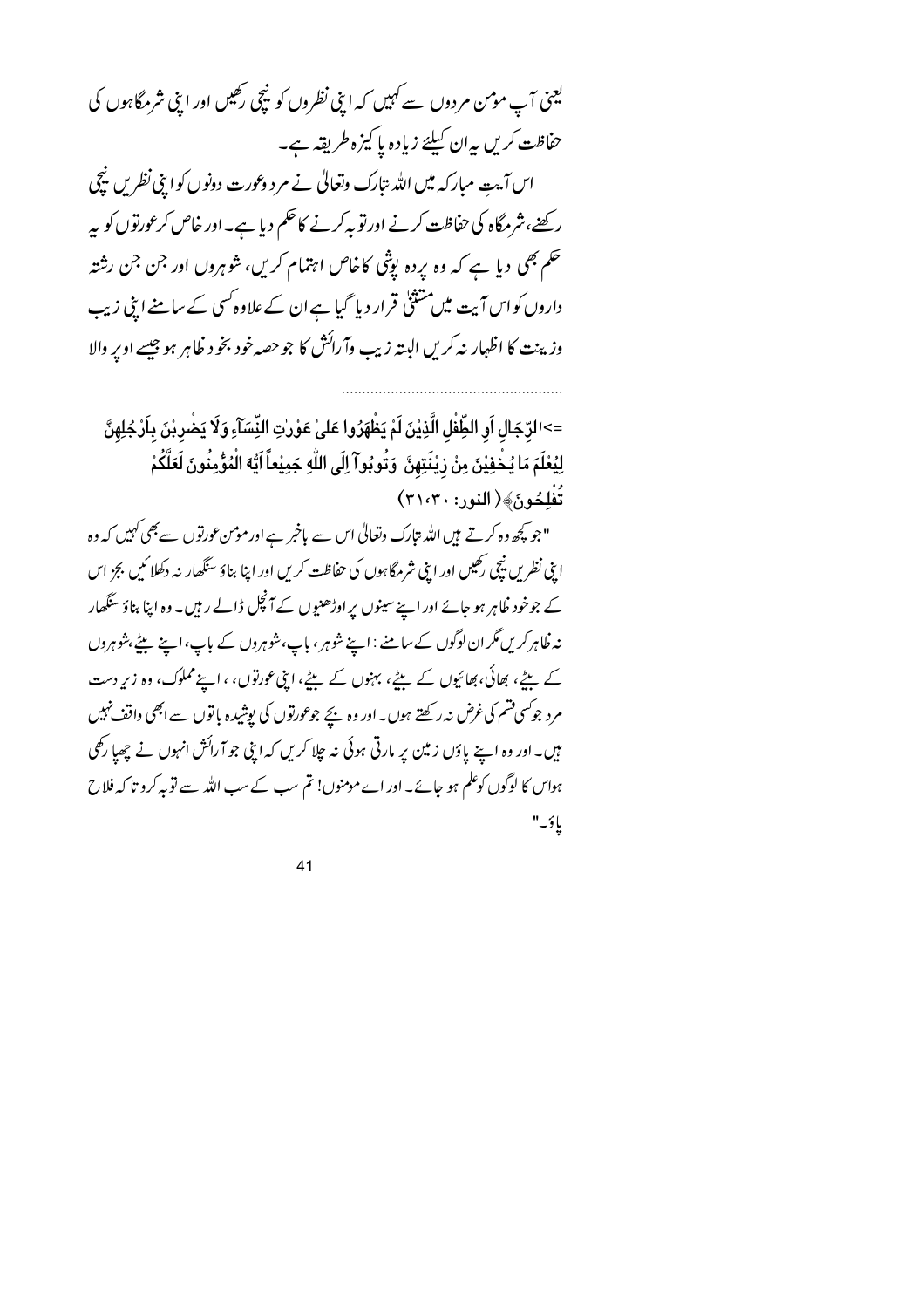لیاس وغیرہ تو کوئی حرج نہیں۔ بشرطیکہ اس میں کوئی اورخرانی نہ ہو۔ کیونکہ اس کے اظہار سے جارۂ کارنہیں ۔حضرت عبداللہ بن مسعود رضی اللہ عنہ کا یہی قول ہے اور امام احمد بن حنبل رحمہ اللہ کامشہور مذہب بھی یہی ہے۔

حضرت عبداللہ بن عباس رضی اللہ عنہما کا مسلک ہے کہ چہرہ اور دونوں ہاتھ خاہری زینت میں شار ہیں ۔ امام احمد رحمہ اللہ سے بھی ایک روایت یہی ہے۔ اور علماء کی ایک جماعت جیسے امام شافعی رحمہ اللہ وغیرہ کا بھی یہی مذہب ہے ۔ نیز اللہ ىتارك وتعالىٰ كاحكم ہے كہ عورتيں" حلياب" لڑكا پاكر <sup>س ليع</sup>نى گھوتكٹ نكالا كر <sup>س</sup> تا كہ وہ پہچانی نہ جائیں اور انہیں تنگ نہ کیا جائے ۔ یہ ارشاد ربانی پہلے مسلک کی دلیل ہے چنانچہ حضرت عبیدہ السلمانی وغیرہ کہتے ہیں کہ مسلمان عورتیں اپنی جادریں سر کے اوپر سے اس طرح ایکا لیتی تھیں کہ راستہ دیکھنے کے لئے صرف ان کی آنکھیں ۔<br>تھلی رہتی تھیں۔

اور صحیح بخاری کی روایت میں حالت احرام میں عورت کو نقاب اور دستانہ پہننے سے روکا گیا ہے۔ یہ اس بات کی دلیل ہے کہ نقاب اور دستانہ حالت ِاحرام کے علاوہ عورتوں میں مشہور ومعروف تھا جس کا لازمی نتیجہ ہے کہ عورتوں کے چہرے اور ہاتھ <u>جھ</u>یے رہتے تھے۔

اور اللہ تارک وتعالٰی نے ہر ایسی حرکت ڈنمل سے عورتوں کومنع فرمایا جس سے سن کر پاکسی اورطرح ان کی یوشیدہ آ رائش معلوم کی جا سکے۔اللہ تعالٰی کا فرمان ہے: ﴿وَلَا يَضْرِبْنَ بِاَرْجُلِهِنَّ لِيُعْلَمَ مَا يُخْفِيْنَ مِنْ زِيْنَتِهِنِّ ﴾ (الزر:٣١)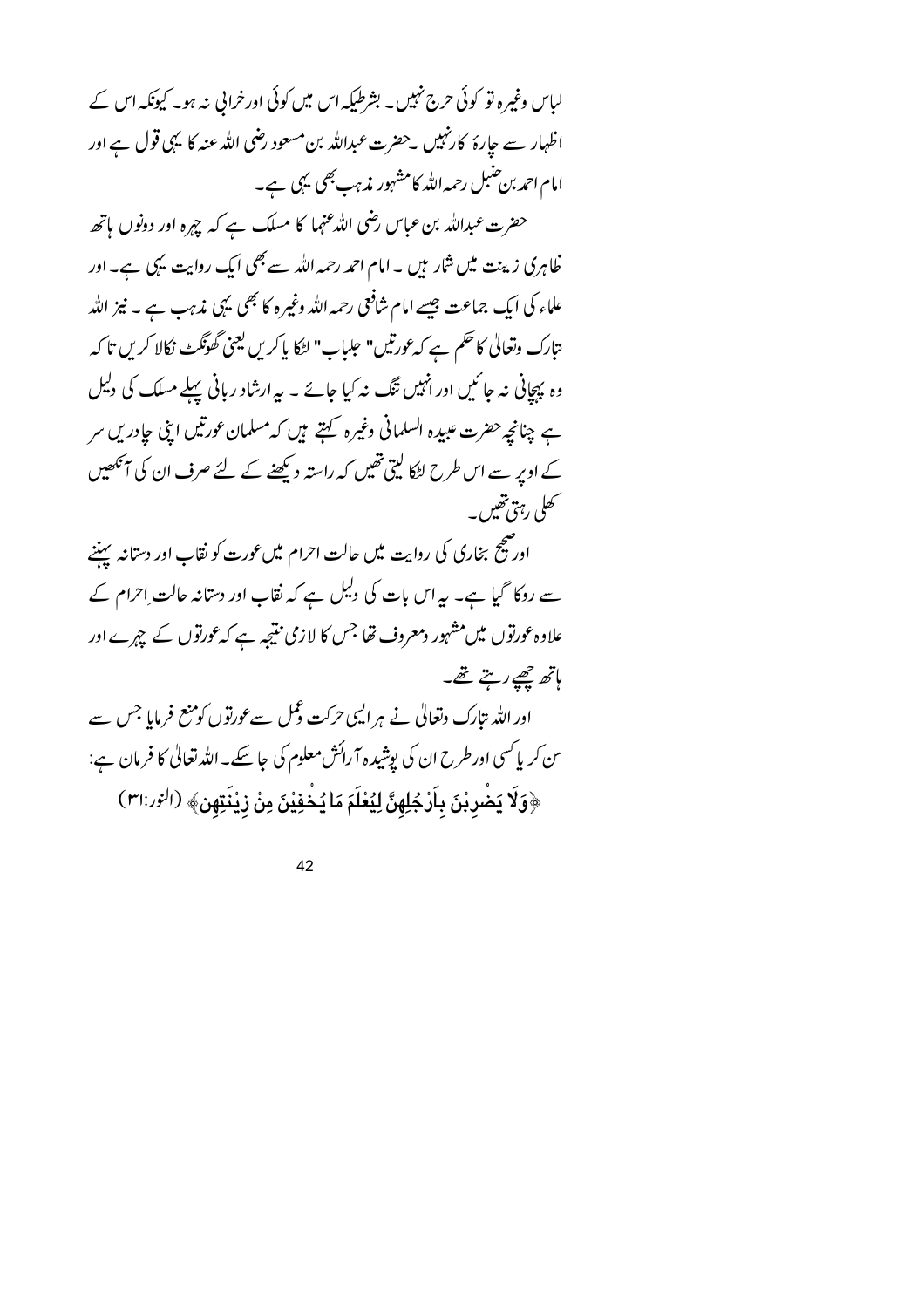یاؤں زمین پر مارتی ہوئی نہ چلیں کہ اپنی جوآ رائش انہوں نے چھپا رکھی ہے اس کالوگوں کوعلم ہوجائے۔اور فرمایا: ﴿وَلْيَضْرِبْنَ بِخُمُرِهِنَّ عَلَىٰ جُيُوبِهِن ﴾ اوراپنے سینے پرا بنی اوڑھنیوں کے آنچل ڈال لیں ۔ جب بہ آیت نازل ہوئی تو مسلمان عورتوں نے اپنی حادروں کو پھاڑ کر اپنی گردنوں پرانکالیا۔ " جَيب" قميص كى لمبائى ميں شگاف كا نام ہے ( جسے ہم گريبان كہتے ہيں ) جب عورت اپنی حادر کوگریبان پر ڈالے گی تو اس کی گردن بھی حج پ جائے گی۔ بعد ازاں اسے بےبھی حکم دیا گیا کہ وہ گھر سے باہر جانے کی صورت میں اپنی جادرکو اویر سے اٹکا کر گھونگٹ نکال لے۔ ہاں اگر وہ گھر ہی میں رہتی ہے تو گھونگٹ کا حکم صحیح بخاری اورضحے مسلم میں ہے کہ جب آپﷺ نے حضرت صفیہ رضی اللہ عنہا کے ساتھ دخول فرمایا تو صحابہ کرام نے کہا کہ اگر آپ ایک نے انہیں پردہ کروایا تو ان کا شار امہات المونین میں ہوگا۔ اور اگر یردہ نہ کرایا تو لونڈی ہیں ۔ چنانچہ ہر ۔ سالاتھ نے انہیں یردہ کروایا۔ اورعورتوں پر پردہ تو اس لئے فرض کیا گیا ہے کہ ان کے چہرے اور ہاتھ نہ د کیھے جاسکیں۔ نیز پردہ آ زادعورتوں پرفرض ہےلونڈیوں پرنہیں۔ چنانچہ عہد نبوی اور

43

عہد خلفائے راشدین میں یہی معمول تھا کہ آزاد عورتیں یردہ کیا کرتی تھیں اور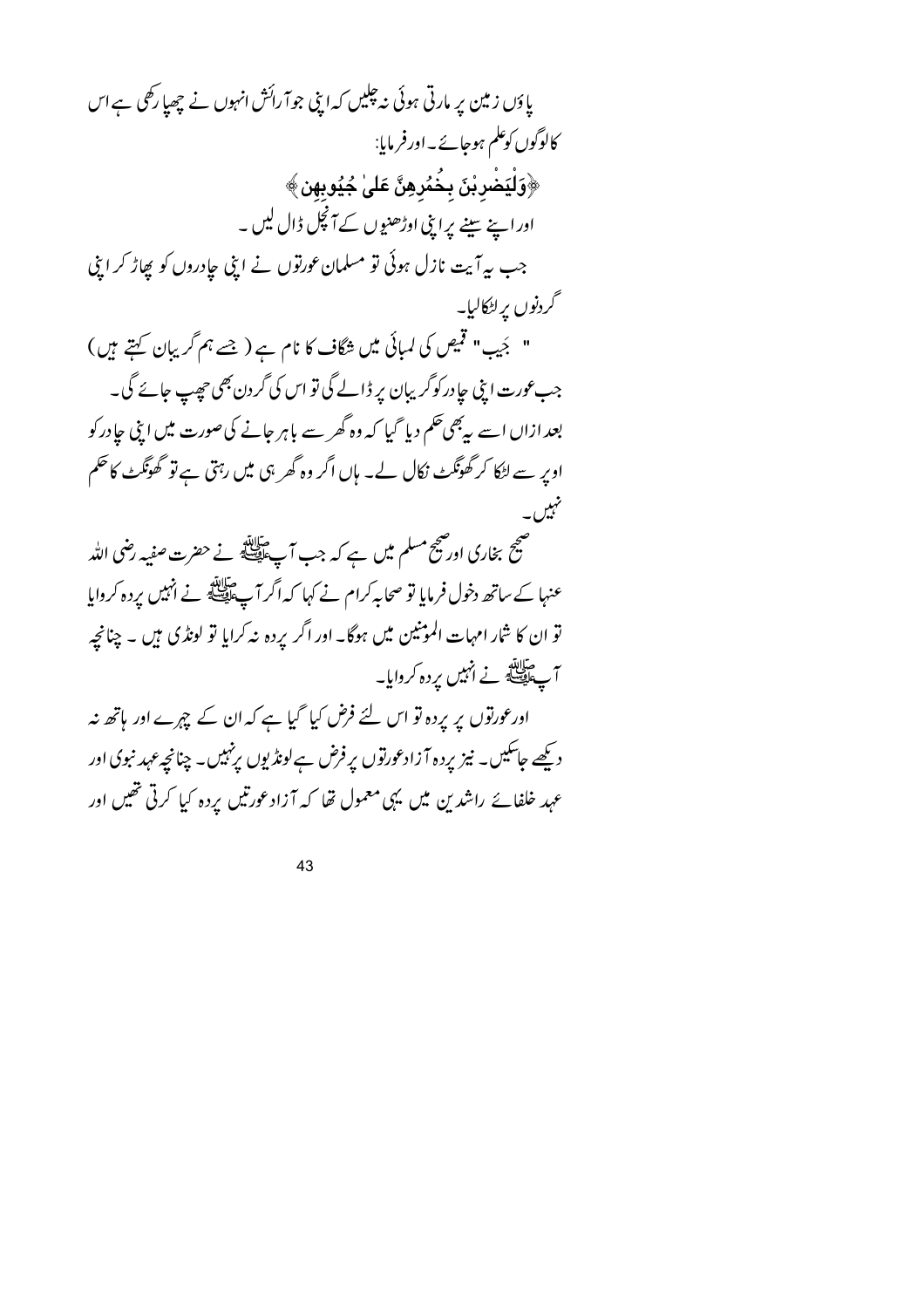لونڈ بوں کے چہرے کھلے رہا کرتے تھے۔حضرت عمر رضی اللہ عنہ جب کسی لونڈ کی کو چرہ ڈھانیے ہوئے دیکھتے تو اسے مارتے اور فرماتے اری بپوتوف تو آزادعورتوں سے مشابہت کرتی ہے ۔معلوم ہوا کہ لونڈ یوں کا سر، چہرہ اور دونوں ہاتھ کھلے رہ سکتے بیں۔ اسی طرح اللہ نتارک وتعالٰی کا ارشاد ہے کہ: ﴿وَالْقَوَاعِدُ مِنَ النِّسَآءِ الَّتِىٰ لَايَرْجُونَ نِكَاحاً فَلَيْسَ عَلَيْهِنَّ جُنَاحٌ اَنْ يَضَعْنَ ثِيَابَهُنَّ غَيْرَ مُتَبَرِّجْتٍ بِزِيْنَةٍ وَاَنْ يَّسْتَعْفِفْنَ خَيْرٌ لَّهُنَّ» (النور:٢٠) "اور وہ عورتیں جو جوانی سے گذر پیٹھی ہوں اور نکاح کی امید وار نہ ہوں وہ اگر ابنی جادر ا تارکر رکھ دیں تو ان برِ کوئی گناہ نہیں۔ بشرطیکہ زینت کی نمائش کرنے والی نہ ہوں۔ تا ہم وہ بھی حیاداری ہی برتیں تو ان کے حق میں اچھا ہے۔" پس آیت میں ان پوڑھی عورتوں کو جو شادی کی خواہش *نہیں رکھتیں* رخصت دی گئی ہے کہ وہ حجاب والے کپڑے اتار سکتی ہیں۔ یعنی اس کے لئے جائز ہے کہ جادر نہ اوڑھے اور پردہ نہ کرے( بشرطیکہ اپنی زینت وآ رائش کی نمائش نہ مقصود ہو ) تو ان بوڑھی عورتوں کو عام آ زادعورتوں سے اس لئےمشنٹی کیا گیا کہ جو وجہ فساد عام جوان عورتوں میں ہوا کرتی ہے اب وہ ان بوڑھی عورتوں میں باقی نہیں رہی جس طرح مردوں میں ہے﴿التَّبِعِيْنَ غَيْرِ أُوْلِي الْإِرْبَةِ ۚ مِنَ الرِّجَالِ﴾ وہ( زیر کفالت مرد جوعورتوں کی خواہش نہ رکھتے ہوں) کو اظہار زینت کے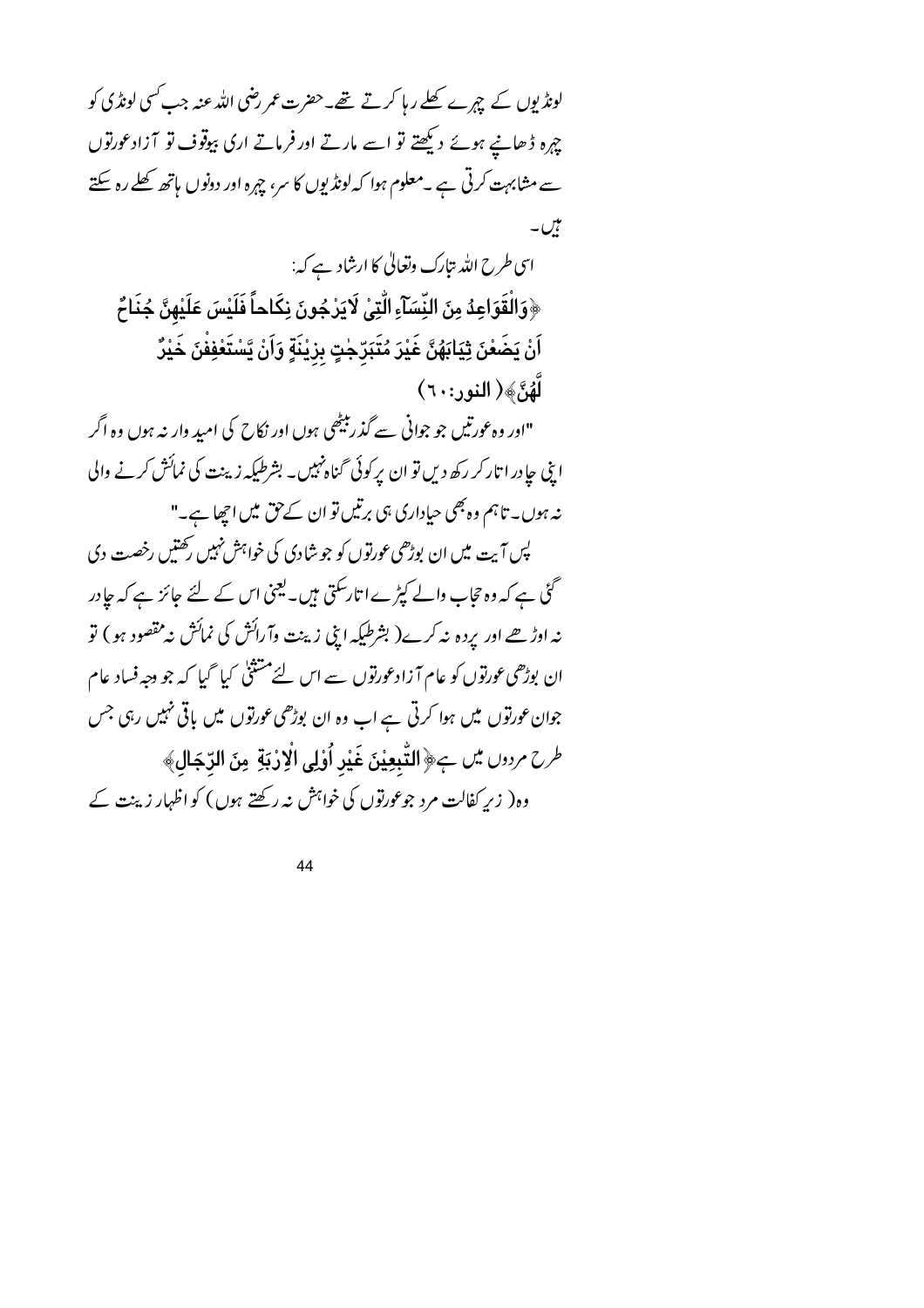مسئلے میں مشتنیٰ کر دیا گیا ہے کیونکہ ان کے اندر و ہشہوت نہیں ہوتی جس سے فتنہ وخرانی پیدا ہو۔

بعینہ اسی طرح لونڈ کی سے فتنے کا خوف ہوتو اس پر واجب ہے کہ وہ بھی گھونگٹ نکالے اور پردہ کرے اور لوگوں پر بھی واجب ہے کہ اس سے نظر یں نیچی رکھیں اور پھیر لیں کیوں کہ قرآن دسنت میں کہیں بھی نہیں ہے کہ عام لونڈ یوں کی طرف دیکھنا جائز ہے یا انہیں پردہ یوِتْنی کی ممانعت ہے اور انہیں اپنی زیبائش کی نمائش کی تھلی اجازت ہےگیکن ام واقعہ یہ ہے کہ قرآن کریم نے جن پاتوں کا حکم آ زادعورتوں کو دیا ہےلونڈ پوں کونہیں دیا اور سنت نبوی نےعملاً دونوں میں فرق کیا ہے جبکہ کسی عام لفظ سے دونوں کا حکم الگ الگ نہیں بیان کیا بلکہ مسلمانوں کا عام معمول یہی تھا کہ صرف آ زادعورتیں ہی بردہ کیا کرتی تھیں لونڈیاں نہیں۔ اور قرآن مجید نے اسی حکم عام سے صرف بوڑھی عورتوں کومشتنی کیا ہے کہ ان پر بردہ واجب نہیں کھہرایا جیسا کہ بعض مردوں کو یعنی غیر اولی الإ ربۃ کو مشثلیٰ کیا کہ عورتیں ان کے سامنے آ رائش اور پوشیده زینت کو ظاہر کرسکتی ہیں کیونکہ نیاتو ان بوڑھی عورتوں میں شہوت یاقی رہی ہے اور نہ ہی ایسے مردوں سے کوئی خطرہ ہے لہٰذا اس قاعدۂ تحفظ کے پیشِ نظر بعض لونڈ یوں کو عام تھم سے مشتنیٰ کرنا بدرجہ اولیٰ مناسب ہے یعنی وہ لونڈ پاں جن کے بردہ نہ کرنے اور زینت خفیہ کی نمائش سے فتنے کا خطرہ ہوسکتا ہے۔اسی طرح بعض محرم رشتہ داروں کے سامنے بھی بوشیدہ زینت کا اظہار جائز نہ ہوگا۔ جیسا کہ شوہر کے ایسے جوان بیٹے جن کے اندرشہوت اورعورتوں کے معاملات سے دلچیں ہو۔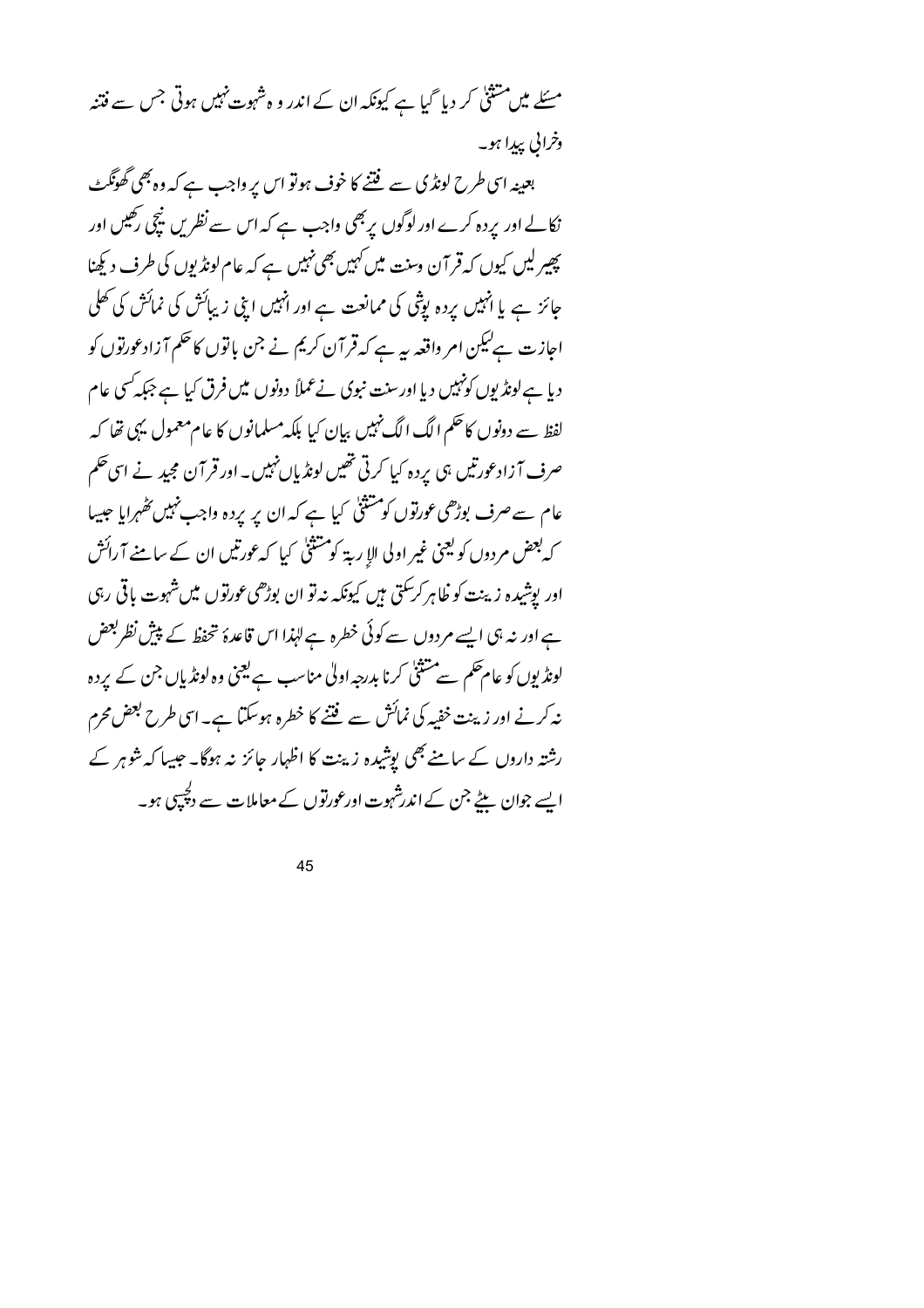خلاصہ ہے کہ قرآن پاک کا حکم عام حالات وعادات کے پیشِ نظر ہے کیکن اگر کوئی معاملہ عام عادات سے مختلف ہو تو حکم بھی عام حالات سے مختلف ہو گا یعنی جب باندیوں کے بے بردہ پاہر نکلنے اور ان کی طرف د <del>کھن</del>ے سے فتنے کا خطرہ ہو تو اس سے روکنا واجب ہوگا اور یہی حکم دوسری صورتوں میں بھی لاگو ہو گا۔ چنانچہ اگر باندیاں اور نابالغ بجے ایسے خوبصورت ہوں کہ ان کی طرف دیکھنے سے فتنہ کا خوف ہوتو علماء کی رائے میں ان کا بھی یہی حکم ہوگا۔ امام احمد م وزی رحمہ اللہ اپیان فرماتے ہیں کہ میں نے ابوعبداللہ یعنی امام احمد بن حنبل رحمہ اللہ سے پوچھا کہ اپنے غلام کی طرف دیکھنے کا کیا حکم ہے؟ آپ نے فرمایا اگر فتنے کا ڈر ہوتو نہ دیکھے۔ ۔<br>سمتنی ہی نظریں ایسی ہیں جو دیکھنے والے کے دل میں مصیب<sub>ت</sub> ڈال دیتی ہیں۔ لے حضرت احمد بن محمد بن حجاج المروز کی رحمہ اللہ امام اہل السنة احمد بن حنبل کے خاص شاگردوں میں ہیں امام احمد کوان سے خاص انسیت تھی اور ان کی وفات کے بعد آ<sup>می</sup>ھیں بند کرنے اورغسل دینے کا شرف انہیں کو حاصل ہوا۔ مروزی رحمہ اللہ نے ان سے نہ صرف فقہ وحدیث کاعلم بلکہ فقہ وحدیث اور زیدِ وورع کاعلم ء<br>ممل دونوں حاصل <sub>کئے</sub>حتیٰ کہ امام احم*د رحم*ہ اللہ فرماتے تھے کہ جو کچھ تم بیان کرو وہ میری زبان ہےخواہ وہ بات میں نے کہی ہو پانہیں۔ جمادی الاولٰی ۴۷ھ کو بغداد میں وفات پائی اور اپنے استاذ کے پیر کے پاس فِن ہونا نصیب ہوا۔طبقات الحنابلہ1/ ۵۶، الاعلام ا/ ۳۵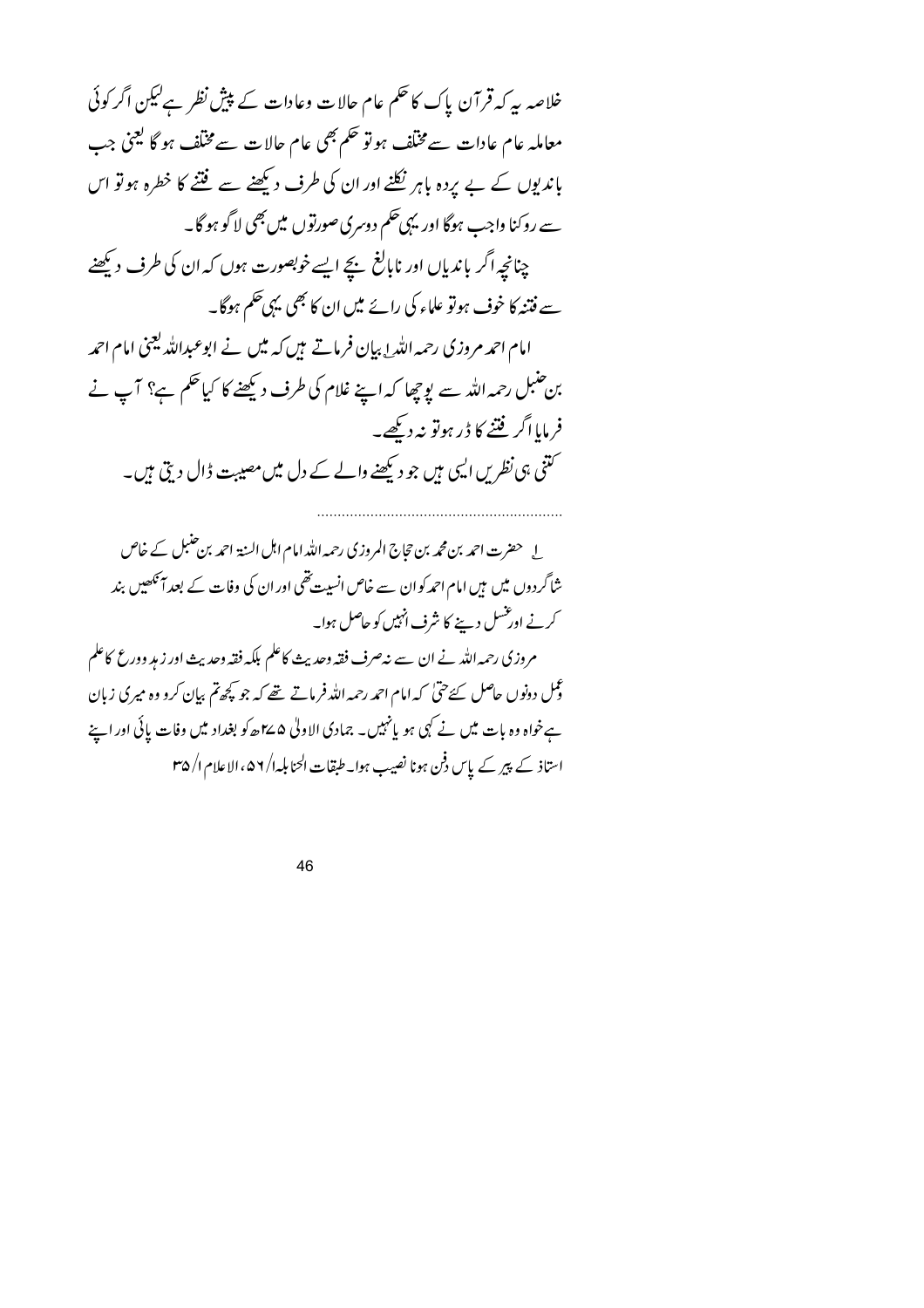یہی امام احمد مروزی رحمہ اللہ بیان کرتے ہیں کہ میں نے ابوعبداللہ سے سوال کیا کہ ایک شخص توبہ کرتا ہے اور کہتا ہے کہ اگر میری پیٹھ پر کوڑے بھی برسائے جائیں تب بھی میں گناہ کے قریب نہ جاؤں گا البتہ وہ نظر بازی سے بازنہیں آ تا۔ اس شخص کے بارے میں آپ کا کیا فرمان ہے؟ آپ نے فرمایا کہ پہکیسی تو ہہ ہے؟ حضرت جربر رضی اللہ عنہ بیان کرتے ہیں کہ میں نے رسول اللہﷺ سے اجا تک پڑ جانے والی نظر کے بارے میں یوچھا تو آپ ﷺ نے فرمایا کہ " اصرِ ف بَصَرَ کَ" اینی نظر پھیرلو۔ا

امام ابن انی الدنیا فرماتے ہیں کہ مجھے میرے والد اور سوید نے بتایا، انہیں ابراتیم بن ہراسہ نے، وہ عثان بن صالح سے اور وہ حسن سے اور وہ ذکوان سےنقل کرتے ہیں کہ انہوں نے کہا مالداروں کے بچوں کے پاس نہ بیٹھو کیونکہ ان کی صورتیںعورتوں جیسی ہوتی ہیں اور وہ کنواری لڑ کیوں سے بھی بڑا فتنہ ہیں بے مندرجہ بالا استدلال وقیاس چھوٹی برائی سے بڑی پر فتنہ کرنے کے باب سے ہے۔آگے فرماتے ہیں کہ : یہی حکم ایک عورت کا دوسری عورت کے ساتھ ہے( کیجنی اگرکوئی عورت عورتوں کے لئے فتنہ ہوتو اس سے بھی پردہ کیا جائے گا) اسی طرح

\_ اضج مسلم: ٢١۵٩ كتاب الأ دب باب نظر الفحأ ة -سنن ابوداؤد: ٢١٢٩ كمّاب النكاح باب ما يؤمر به<sup>م</sup>ن غض البصر به مع علامہ البانی رحمہ اللہ فرماتے ہیں: کہ منقطع ہونے کے باوجود پہ اثر سخت ضعیف ہے کیونکہ اس سند میں واقع راوی ابراہیم بن ہراسۃ متروک ہے اورخودحسن ذکوان بھی ضعیف ہے۔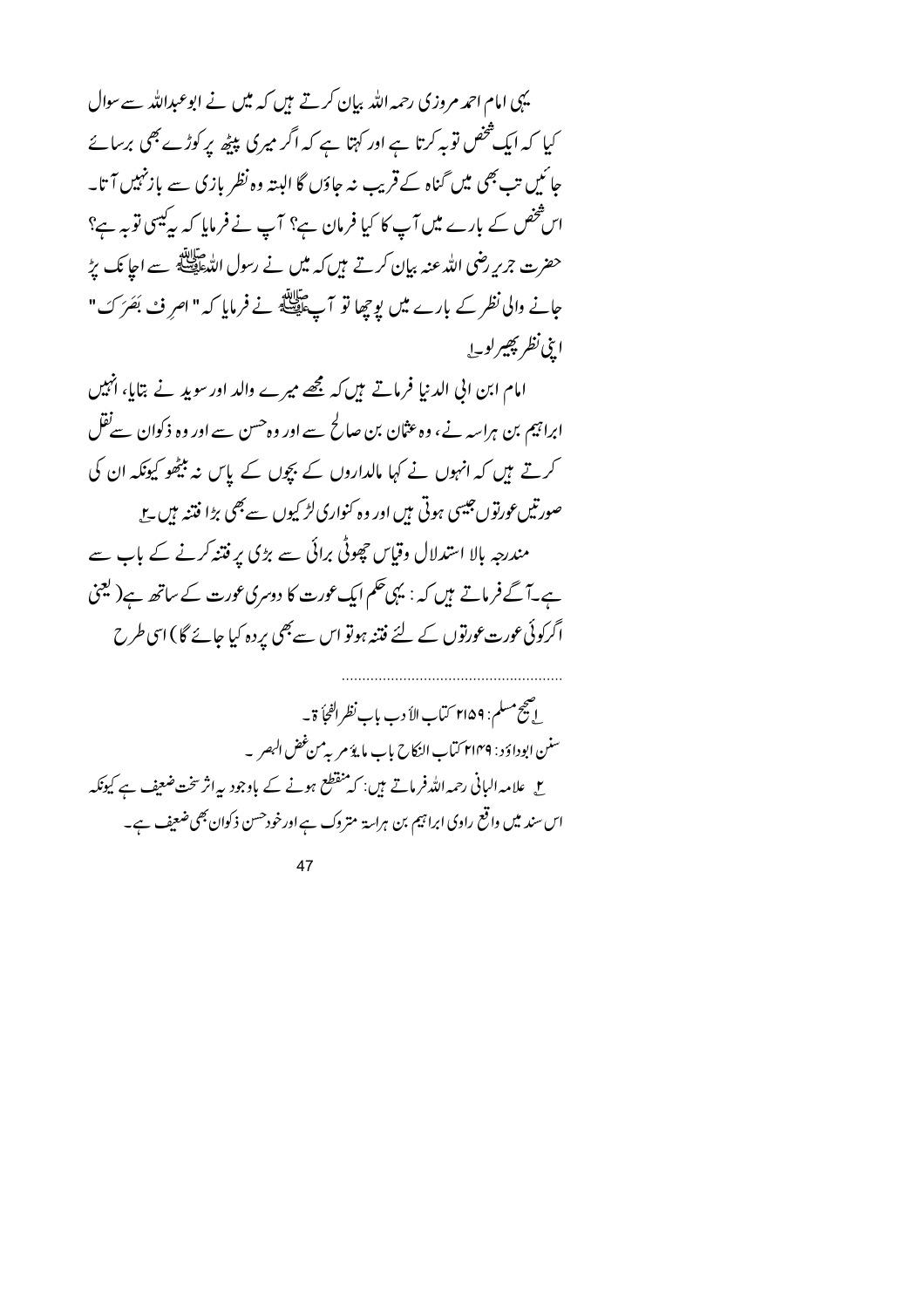عورت کے بعض محرم رشتہ دار جیسے شوہر کا بیٹا، شوہر کا پوتا،عورت کا بھتیجا، بھانجا اورعورت کا زرخر پد غلام ان لوگوں کے نز دیک جو اسے محرم شمجھتے ہیں ۔ جب ان سے مرد یاعورت کے لئے فتنے کا خوف ہوتو اسے پردے کاحکم کیا جائے گا بلکہ یردہ واجب ہوگا۔ جن صورتوں میں اللہ تبارک وتعالٰی نے فرمایا ہے کہ ﴿ دٰلِٰكَ أَذْ يَكِي لَّٰهُمْ ﴾ لَيْمَىٰ بِهِ يرده زياده يا كيزه طريقه ہے لييمْ يا كبازى اور طہارت اور طريقوں سے بھی ہوسکتی ہےکیکن سےطریقہ زیادہ پاکیزہ ہے۔ چونکہ نظر بازی اور بے پردگی سے شہوت قلبی اور لذت نظر کا حصول ہوتا ہے جس سے تز کی<sub>ئی</sub>نفس اور طہارت ِ روح <sup>خ</sup>تم ہو جاتی ہے لہٰذا ضروری ہے کہ نظر بازی سے بدرجہُ اولیٰ روکا جائے اور یردہ کو واجب قرار دیا جائے۔ امام مسلم رحمہ اللہ کے علاوہ باقی اصحاب ستہ نے روایت کی ہے کہ رسول اللہ ۔<br>علیمنے نے ہجڑوں اورمردوں کی صورت اختیار کرنے والی عورتوں کولعنت کی ہے اور آپ نے فرمایا کہ ہجڑوں کو اپنے گھروں سے نکال دو، فلاں فلاں ہجڑے کو نکال پاہر کرو۔ا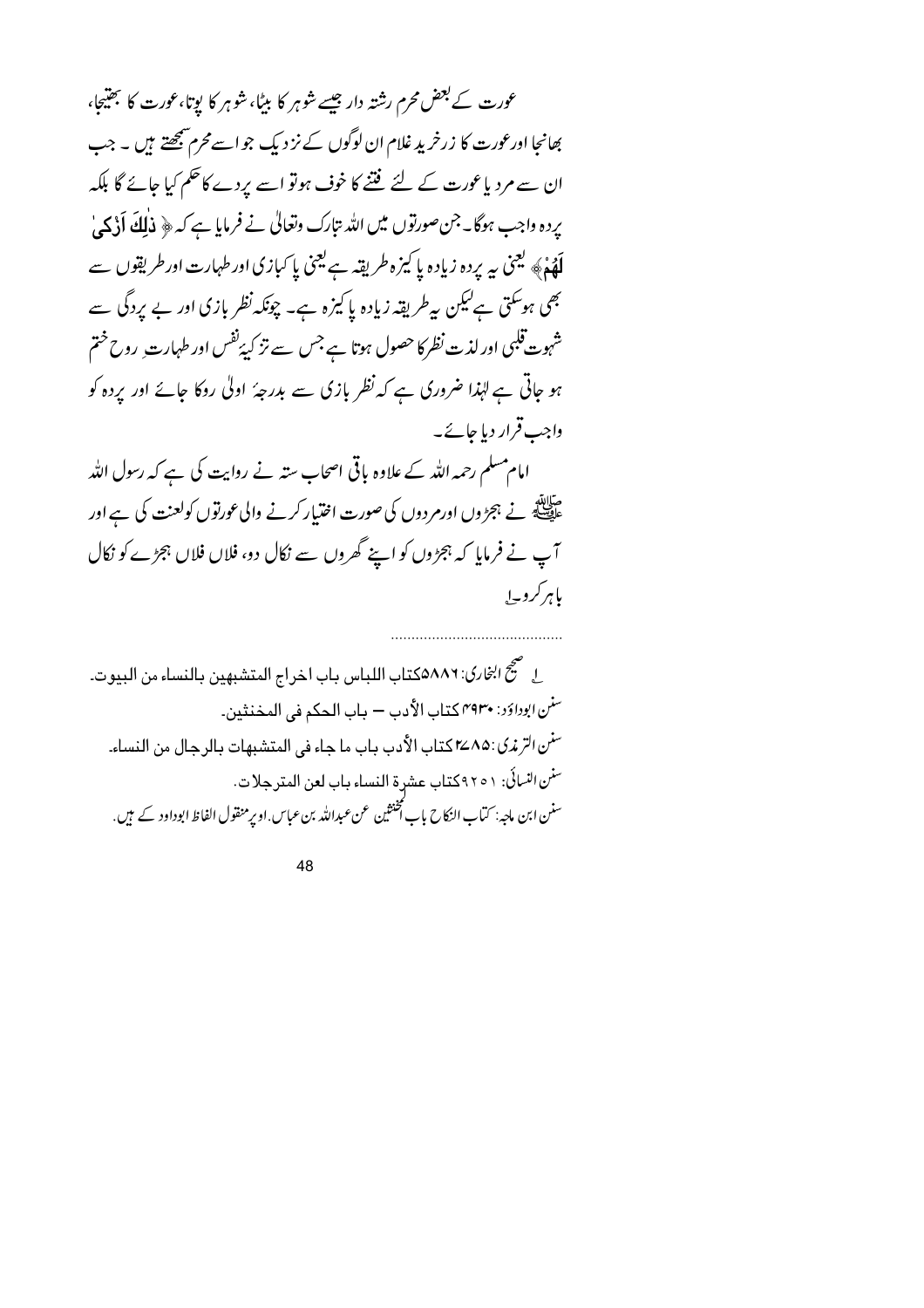بعض علماء نے ذکر کیا ہے کہ رسول اللہﷺ کے زمانے میں تین ہجڑے تھے، بیم، ماتع اور ہیت <sup>لی</sup> کین ان میں بڑی برائی ن*تھی بس* ان کی نرم اور میٹھی باتوں میں، عورتوں کی طرح اپنے ہاتھ پیر رنگنے میں اورعورتوں جیسے کھیل کود ہی میں ان کا سارا ہجڑا پن تھا۔

سنن ابوداؤود میں ابو پیار القرشی عن انی ماشم عن انی ہری<sub>د</sub>ۃ مروی ہے کہ رسول الدُّ عَلَيْلَةِ كَى خدمت ميں ايك ہجڑا لايا گيا جس نے اپنے ہاتھوں اور پیروں میں مہندی لگا رکھی تھی۔ آ ﷺ نے یوچھا: اسے کیا ہوا ہے؟ بتایا گیا کہ یہ عورتوں کی مشابہت کرتا ہے آپ نے اسے شہر بد رکردینے کا حکم دیا اور اسے مقام تقیع اِ کی طرف نکال دیا گیا، آپﷺ سے دریافت کیا گیا کہ اسے قُتل کردیں- آپﷺ نے فرمایا کہ ""اِنِّسِی نُھیْٹَ عَنْ قَتْلِ الْمُصَلِّیْنَ " مُجھےنمازیوں کے تَلْ سے روکا گیا ہے۔"۲

جب آپ ﷺ نے اس قسم کے ہجڑوں کوآباد یوں سے نکال دینے کاحکم دیا ہے تو ظاہر ہے کہ ہجڑاجو اپنے آپ کو بلا روک ٹوک لوگوں کے حوالے کردے کہ لوگ اس سے لذت اندوز ہوں اس کے جسم کی خوب صورتی دیکھیں اور اسکے ساتھ بدفعلی

لے "نقیعی"منطقۂ حجاز کی بڑی بڑی وادیوں میں سے ایک ہے جو مدینہ منورہ کے جنوب میں واقع ہے،اس کاسب سے قریبی حصہ مدینہ منورہ سے جالیس کیلومیٹر اور سب سے بعید حصہ ۱۲۰ كيلوميثركي دوري يرب ( معجم المعالم الجغرافيه في السيرة ص :٣٢٠) ع سنن ابوراوَر: ٣٩٢٨ كتاب الأدب باب حكم المخنثين.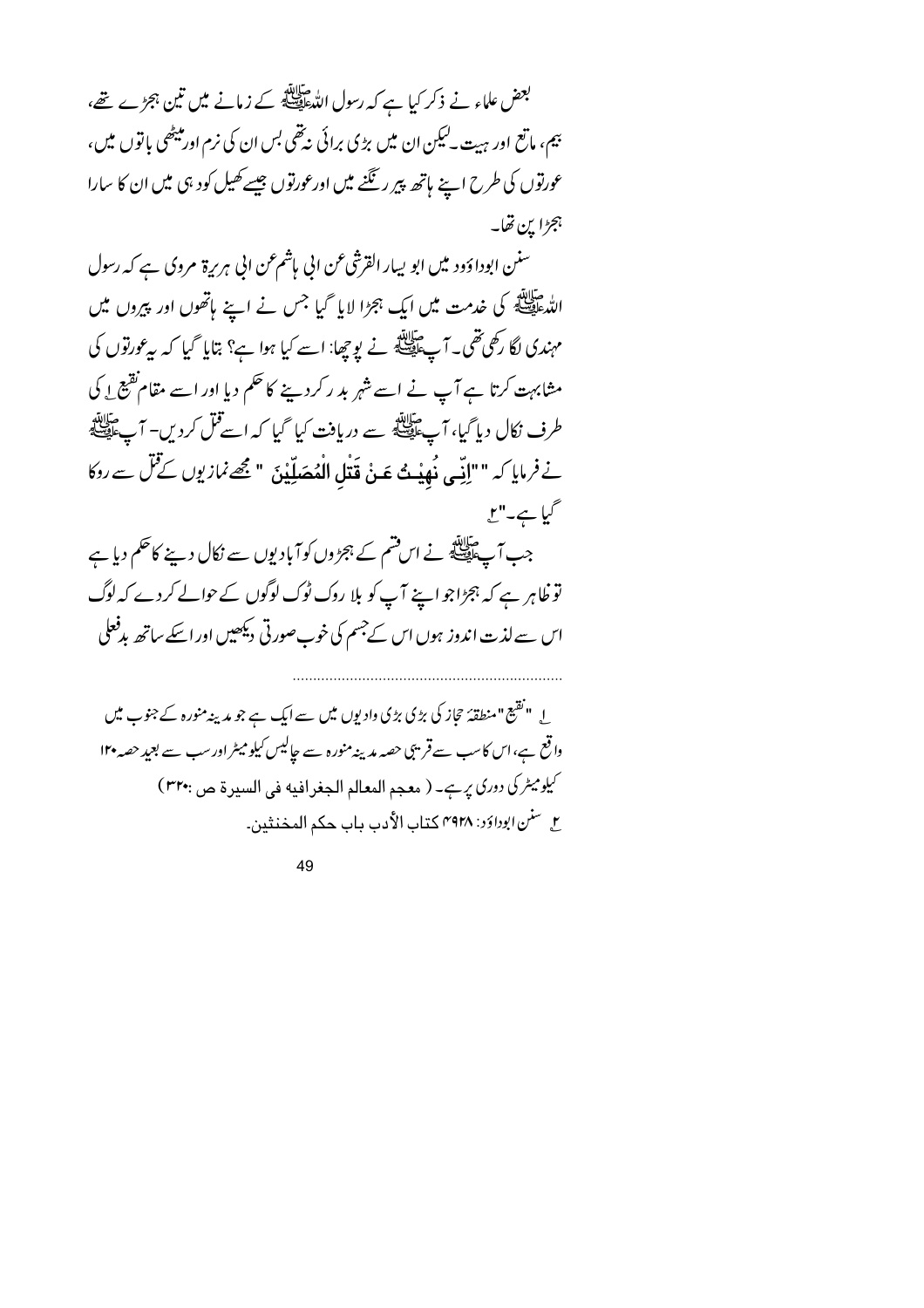بھی کریں تو ایسے ہجڑے کومسلمان آبادی سے نکالنا اورشہر بدرکرنا اور زیادہ ضروری ہے ۔ ہجڑوں کے ذریعہ مردوں اورعورتوں دونوں میں لگاڑ پیدا ہوگا۔ کیونکہ وہ عورتوں کی مشابہت اختیار کرتا ہے اس لئے عورتیں اس کے ساتھ میل جول رکھ کتی ہیں اور اس سے بری عادتیں بھی سکھ سکتی ہیں اور چونکہ وہ مرد ہے اس لئے وہ عورتوں کو خراب بھی کردے گا۔ نیز جب مرد اس کی طرف رغبت کریں گے تو عورتوں سے اعراض کریں گے۔ علاوہ ازیں جب عورت دیکھے گی کہ فلان مردہجڑوں کی مشابہت اختیار کرتا ہے تو وہ خود مردوں کی مثابہت اختیارکرے گی اور انہیں کے رنگ ڈھنگ اپنائے گی، پھراسے دونوں جنسوں کے ساتھ اٹھنے بیٹھنے کا موقع ملے گا پھر یہ عورتوں کی مجامعت اختیار کرے گی جیسے کہ وہ ہجڑا مردوں کی مجامعت اختیار کرتا ہے۔ اللہ سجانہ وتعالیٰ نے کتاب عزیز میں نظریں بچانے کاحکم دیا ہے جس کی دوقتمیں ہیں۔ یہا قسم کی مثال ہے کہ ایک مرد دوسرے مرد کی شرمگاہ سے اپنی نظر ب<u>ج</u>ائے حبیبا کہ آنخضرتﷺ نے ارشادفر مایا کہ: "لَا يَنْظُرِ الرَّجُلُ اِلٰى عَوْرَةِ الرَّجُلِ وَلَا تَنْظُرِ الْمَرْأَةُ اِلٰى **عَوْرَةِالْمَرْأَةِ**" ِ ۔<br>یعنی نہ تو مردسی دوسرے مرد کی شرمگاہ کو دیکھے اور نہ عورت *کس*ی دوسری عورت

ل پہ حدیث اس سے پہلے گذر چکی ہے۔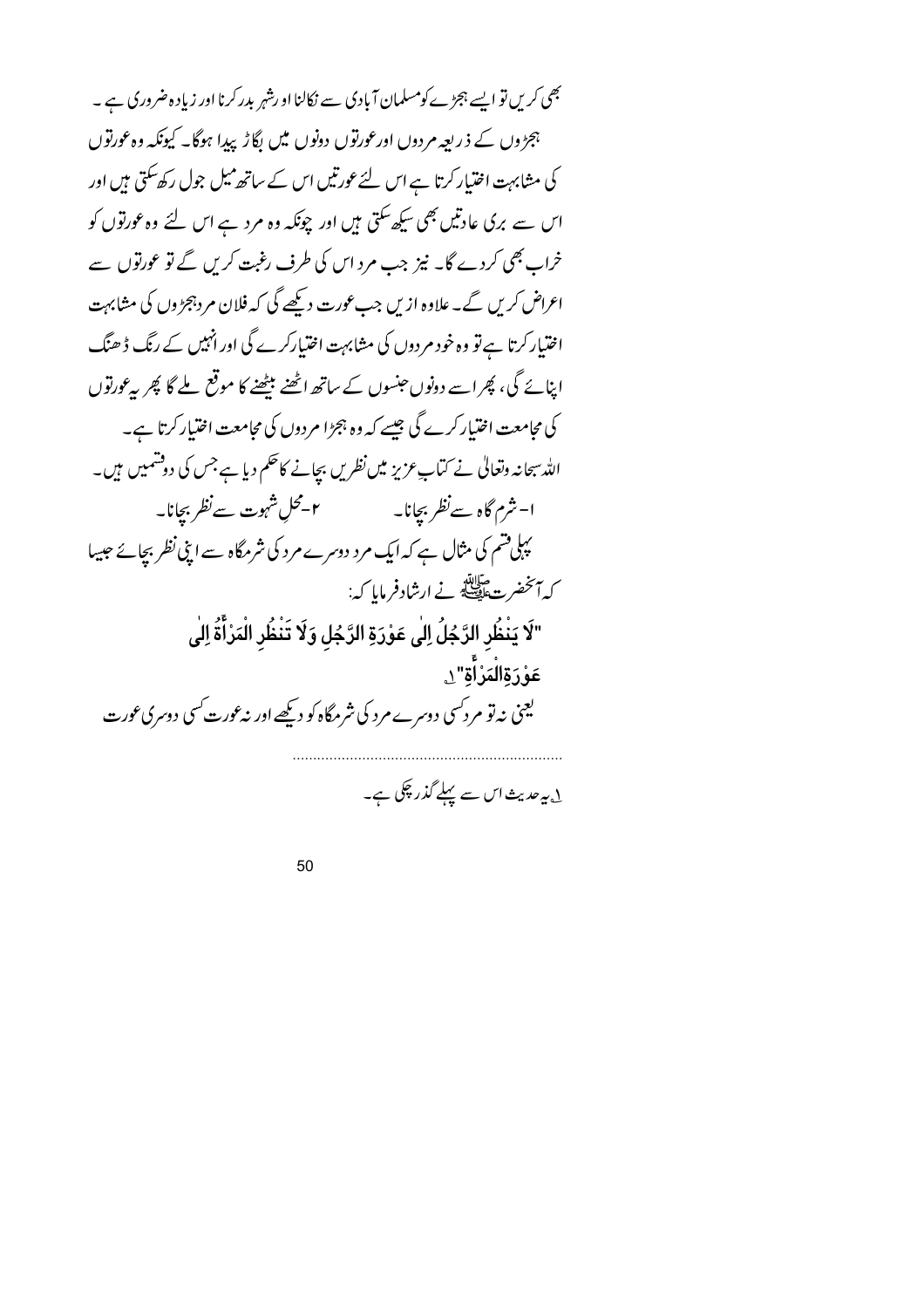کی شرمگاہ کو دیکھیے۔ چنانچه ہ<sup>ر شخ</sup>ص پر واجب ہے کہ اپنی ستر یو<u>شی</u> کا پورا پورا اہتمام کرے۔آپ ایک ایک بلائی نے حضرت معاویہ بن حبیرہ رضی اللہ عنہ سے فرمایا کہ : "اِحْفَظْ عَوْرَتَكَ إِلَّا عَنْ زَوْجَتِكَ أَوْ مَا مَلَكَتْ يَمِيْنُكَ" " کیجنی اپنی بیوی اورلونڈی کےسوا ہر ایک سے اپنی شرمگاہ کی حفاظت کرو۔" وہ بیان فرماتے ہیں کہ میں نے عرض کیا: اے رسول اللہ علاقاتِه اگر ہم اپنے ساتھیوں کے ساتھ ہوں تب بھی؟ آ پے ایقی نے ارشاد فرمایا: "اِن اسْتَطَعْتَ اَنْ لَّا يَرَيَنَّهَا اَحَدٌ فَلَا يَرَيَنَّهَا" " اگر تیرے بس میں ہو کہ کوئی تیرکی شرمگاہ نہ دیکھ پائے تو کسی کو دیکھنے کا موقع نہ دے۔پھر میں نے عرض کیا اگر کوئی اکیلا ہی ہو تو کیا حکم ہے؟ آپ ﷺ نے فرمايا: " فَا للَّهُ آَحَقُ أَنْ يُسْتَحْيَ مِنْهُ" ۖ لیحنی عام لوگوں کے مقابلے میں اللہ تعالٰی سے شرم کرنا زیادہ ضروری ہے۔ اور بقدر ضرورت شرمگاہ کا ننگا کرنا جائز ہے جیپا کہ قضائے جاجت کے وقت – اسی طرح اگر مرد اکیلاننسل کرر ہا ہواور وہاں آڑیا پردہ ہوتو ننگے تنسل کرنا جائز ہے جیسا

<sup>ل</sup>ے بیرعدیث اس سے پہلے گذر چکی ہے۔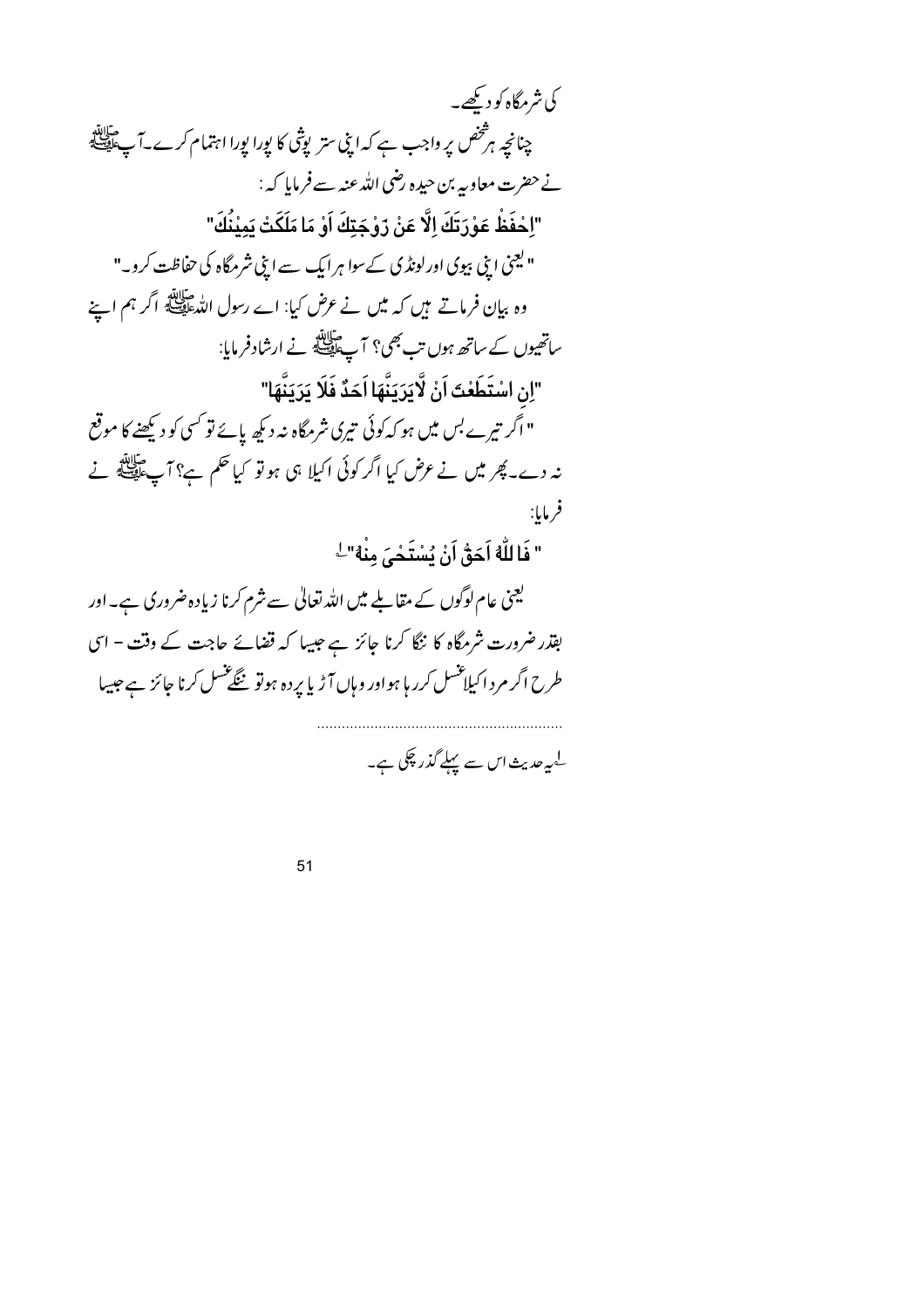#### کہ حضرت موّیٰ اور ایوب علیہاالسلام نے کیا تھا۔ ۱

۱. صحیح بخاری میں حضرت ابو ہریرہ رضی اللہ عنہ سے مروی ہے کہ اللہ کے رسول ﷺ نے ارشاد فرمایا که بنواسرائیل ایک ہی ساتھ ننگے نہایا کرتے تھے۔حضرت موّیٰ علیہ السلام چونکہ بہت شرملے اور بردہ ہوِتْں تھے اس لئے وہ اسلیےعنسل فرمایا کرتے تھے۔ ہنو اسرائیل نے آپس میں کہا کہ موّیٰ ا کیلے اس لئے نہاتے ہیں کہ یا تو انہیں برص کی بیار ی ہے یا ان کا خصیہ بڑا ہے اور یا تو انہیں کوئی اور بیاری ہے( اللہ تبارک وتعالیٰ کو حضرت موّیٰ علیہ السلام کی براء ت مقصود ہوئی) چنانچہ ایک بار حضرت موّیٰ علیہ السلام عسل کے لئے تشریف لے گئے اور اپنا کپڑا ایک پقر پر رکھ دیا آپ جب عسل سے فارغ ہوئے اور کپڑا لینے کے لئے آگے بڑھے تو پقر کپڑا لے کر بھاگا۔آپ پتھر کے پیچھے تیز کی سے بھاگے اور ایکار تے رہے اوپتھر! میرا کپڑ ااو پتھر! میرا کیڑا۔ یہاں تک کہ بنواسرائیل کی ایک جماعت پر آپ کا گذر ہوا اور بنواسرائیل نے دیکھا کہ آپ میں کوئی عیب نہیں ہے۔ مویٰ علیہ السلام نے اپنا کپڑا لیا اور غصے سے پتھر پر اپنی لاٹھی مارنے گے۔ یہاں تک کہ پتم پر چھ یا سات ضربیں لگا ئیں جن کا نشان پتم پر پڑ گیا۔ اس واقعے کی طرف اشارہ کرتے ہوئے اللہ تعالٰی نے فرمایا: ﴿ يَأْيُهَا الَّذِيْنَ اٰمَنُوْا لَا تَكُونُوْا كَالَّذِيْنَ اٰذَوْا مُوْسٰى فَبَرَّاهُ اللَّهُ مِمَّا قَالُوْا وَ كَانَ عِنْدَ اللَّهِ وَجِيْهاً﴾( الاحزاب:٦٩) "اے ایمان والو! ان لوگوں جیسے نہ بنوجنہوں نے موّیٰ علیہ السلام کوتکلیفیں د س لیکن اللّٰہ تعالیٰ نے انہیں بےعیب دکھلایا اور وہ اللہ کے نز دیک بڑےمعزز تھے" صحيح البخاري: ٢۷٨ كتاب الغسل ،٣٢/٢ كتاب احاديث الانبياء \_ صحیح مسلم: ۳۳۱ کمّاب الحیض ، ۲۳۷۱ کمّاب الفصائل صحیح بخاری شریف میں حضرت =>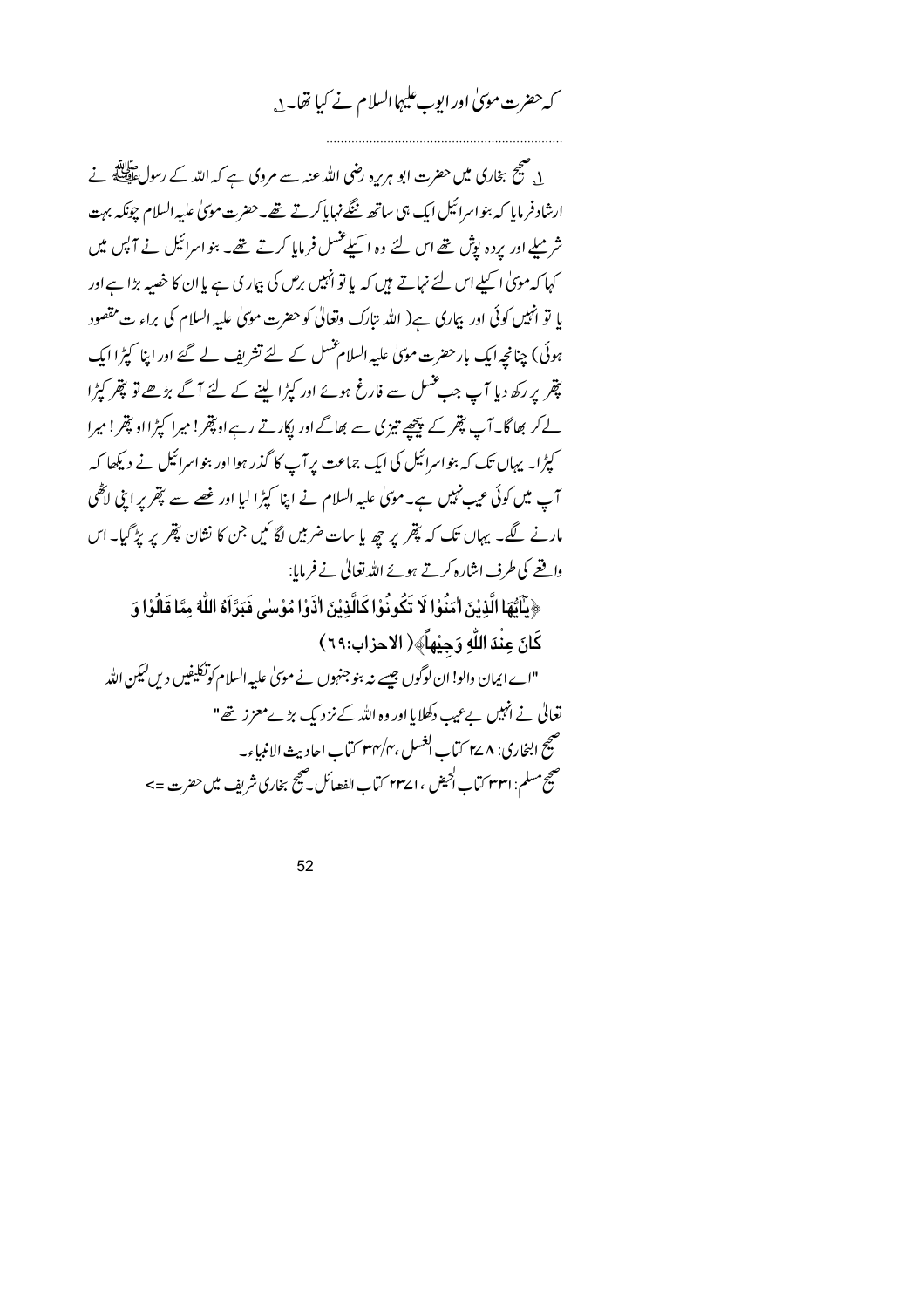# اورجیپا کہ فتح یکہ کے دن آپ ﷺ نے عسل فرمایا تھا یہ

=> ابو ہربرہ رضی اللہ عنہ سے مروی ہے کہ اللہ کے رسولﷺ نے فرمایا: ( شفا باب ہونے کے بعد ) حضرت ایوب علیہ السلام ایک مرتبہ ننگے تنسل فرما رہے تھے کہ اللہ تعالٰی کی طرف سے سونے کی ٹڈیاں حجٹر نے لگیں آپ علیہ الصلا ۃ والسلام انہیں جلدی جلدی اپنے کپڑے میں سمیٹنے گیے۔ اللہ تعالیٰ نے ایکار کر کہا: اے ایوب جو کچھ سمیٹ رہے ہو کیا ہم نے تمہیں اس سے بے نیاز نہیں کیا؟ آپ علیہ الصلا ۃ والسلام نے عرض کیا تیری عزت وجلال کی قسم ( تو نے مجھے ان سے بے نیاز کردیا ہے ) لیکن تیری برکات سے میں بھی بھی بے نیازنہیں ہوسکتا۔صحیح ابخاری: 4 سے کتاب افغسل ۳۳۹۱ احادیث الانبياءيه

۱ شیخ الاسلام رحمہ اللہ کا اشارہ حضرت ام ہانی رضی اللہ عنہا سے مروی درج ذیل روایت کی طرف ہے کہ فتح مکہ کے دن آپﷺ کے پاس میں گئی دیکھا کہ آپ عسل فرما رہے ہیں اور حضرت فاطمہ رضی اللہ عنہا ایک کپڑے سے آپ علی ایک میں دو گئے ہوئے ہیں ۔ میں نے سلام کیا تو آپ نے یوچھا کون ہو؟ میں نے عرض کیا، ام ہانی ہوں۔آپ نے فرمایا: خوش آمدید اے ام ہانی ،جب آپ عسل سے فارغ ہوئے تو ایک ہی کپڑے میں لیٹ کر جاشت کی آٹھ ر<sub>ك</sub>عت نماز ب<sup>رھ</sup>ی۔الحدیث۔ صحيح ابنجاري: ٣۵۷ كتاب الصلا ة باب۴،صحيح مسلم كتساب البحييض بساب تبستير المُغتَسِيل بِثَوبِ وَنَحْوِمِ ٣٣٦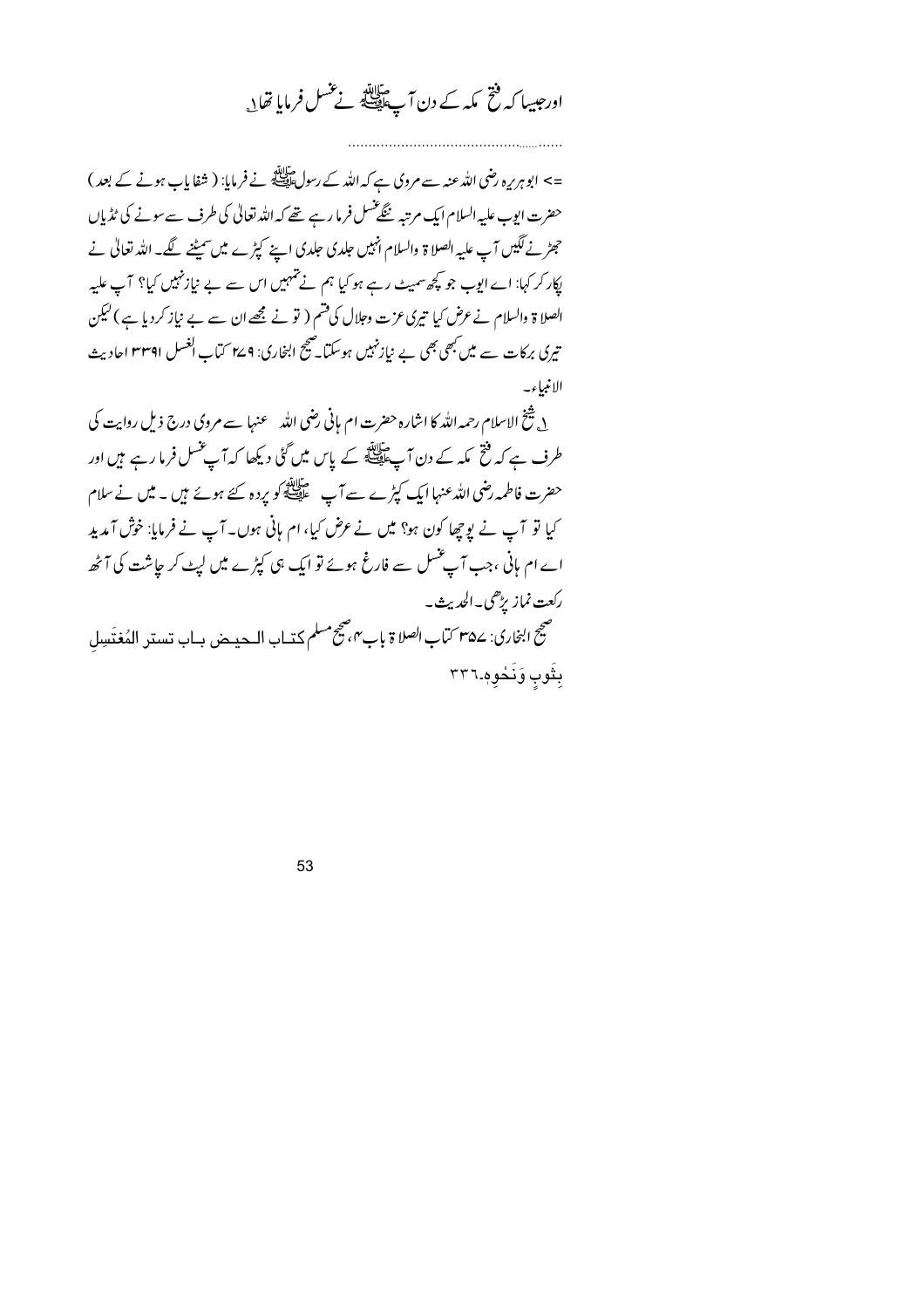اور جبیہا کہ حضرت میمونہ رضی اللہ عنہا کی روایت میں آپ ﷺ کاغنسل فرمانا مذکور

ے۔ب البته نظر کی دوسری فتم یعنی سی اجنبی عورت کی پوشیده زینت کی طرف دیچینا تو په یہا قسم سے بھی زیادہ سخت ہے۔ جیسے کہ شراب پینا ، مردار ، خون اور سور کی گوشت کھانے سے زیادہ برا ہے۔اس لئے کہ شراب بینے پر حدمقرر ہےلیکن اگر کوئی بغیر عذر کے ان محرمات کو کھا تا پتتا ہے تو اس پر تعزیر ہے کیونکہ جس طرح شراب کی طرف طبیعت کا میلان ہوتا ہے ان محرمات کی طرف نہیں ہوتا۔ یہی معاملہ مردوں کی شرمگاہ کی طرف دیکھنے کا ہے کہ جس طرح عورت یا اس کے ہم مثل کی طرف دیکھنے کی خواہش ہوتی ہے مرد کی شرمگاہ دیکھنے کی اس طرح خواہش نہیں ہوتی ۔ نابالغ بجے کی طرف شہوت سے دیکھنا بھی اسی حکم میں داخل ہے اور علماء کا اس کی حرمت پراتفاق ہے جس طرح کہ اجنبی عورت اور بنظرشہوت محارم کی طرف دیکھنے کی حرمت

۔<br><sup>لے حض</sup>رت میمونہ رضی اللہ عنہا فرماتی ہیں کہ ہم نے اللہ کے رسولﷺ کے لئے عنسل کا پانی رکھا ، جب آپ عسل فرمانے گے تو ایک کپڑے سے ہم نے آپ کو پردہ کر دیا آپ نے اپنے ہاتھوں پر پانی ڈالا اور انہیں دھویا پھر دائیں ہاتھ سے اپنے ہائیں ہاتھ میں پانی لے کرا پی شرمگاہ کو دھویا پھراپنے دونوں ماتھوں کو دھویا، پھراپنے سریریانی ڈالا او رپورےجسم پر بہایا اور اس جگہ سے ہٹ کر اپنے پیروں کو دھویا ، پھر پانی پونچھنے کے لئے ہم نے آپ کوایک کپڑا دیا۔ کیکن آپ نے واپس کر دیا۔ صحيح ابخاري: ٢ ٢ كتاب الغسل باب١٨ يصحيح مسلم :٢٤ كتاب **السعيض بياب التستيد بيثو**ب.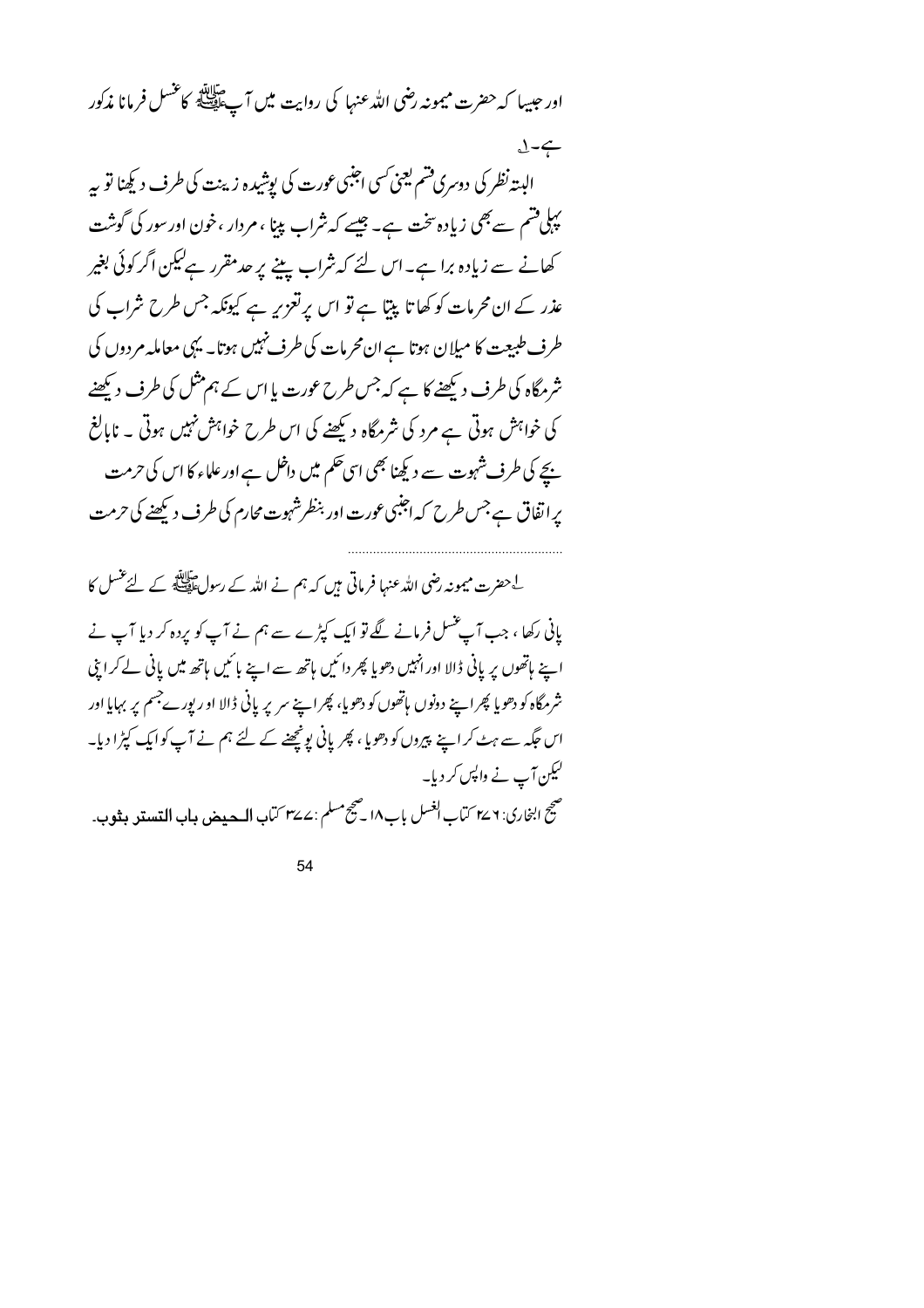یرانفاق ہےآگےفرماتے ہیں: اسي طرح امر د( کیجني ناپالغ بچه اوروه جوان جس کوابھي داڑھي مونچھ نہ آئي ہو ) کی طرف دیکھنا تین فتیم کا ہے۔ پہلی صورت- امرد کی طرف بنظرشہوت دیکھنا، بہر بالاتفاق حرام ہے- دوسری صورت - یقین کے ساتھ کہا جاسکے کہ اس دیکھنے میں شہوت قطعاً نہیں ہے- جیپا کہ کسی نیک ویرہیز گارآ دی کا اپنے خوبصورت بیٹے اور بٹی اور ابنی خوبصورت ماں کی طرف دیکھنا۔ کیونکہ اس صورت میں شہوت کا سوال ہی یدانہیں ہوتا– الا یہ کہ وہ انتہائی بدکردار *شخص ہو*– خلاصہ یہ ہے کہ جہاں کہیں بھی د کیھنے کے ساتھ شہوت کا وجود ہو وہ دیکھنا حرام ہو جائے گا۔ یہی حکم اس شخص کے دیکھنے کا بھی ہے کہ جس کا دل امرد کی طرف مائل ہی نہ ہوتا ہو جیسے کہ صحابہ کرام رضوان اللہ علیہم اجمعین حجے یا وہ قومیں جو اس برائی کو جانتی ہی نہیں بلکہ ان کے نزد یک اپنے لڑکے کی طرف دیکھنے ، اور اپنے پڑوی کے بچے پا کسی اجنبی بجے کی طرف دیکھنے میں کوئی فرق نہیں۔ اس سے ان کے دل میں کسی فتم کی شہوت پیدائنہیں ہوتی کیونکہ وہ اسکے عادی نہیں ہیں اس لئے کہ ان کا دل صاف ہے۔ چنانچہ عہد صحابہ میں لونڈیاں کھلے سر راستوں سے گذرتی تھیں اور مردوں کی خدمت بھی کیا کرتی تھیں اس کے باوجود ان کے دل صاف تھے۔ لےکپکن آج کے

<sub>.</sub> اعلامہ الیانی رحمہ اللہ فرماتے ہیں کہ شاید مصنف کا اشارہ سنن کبری البیہقی کی درج ذیل=>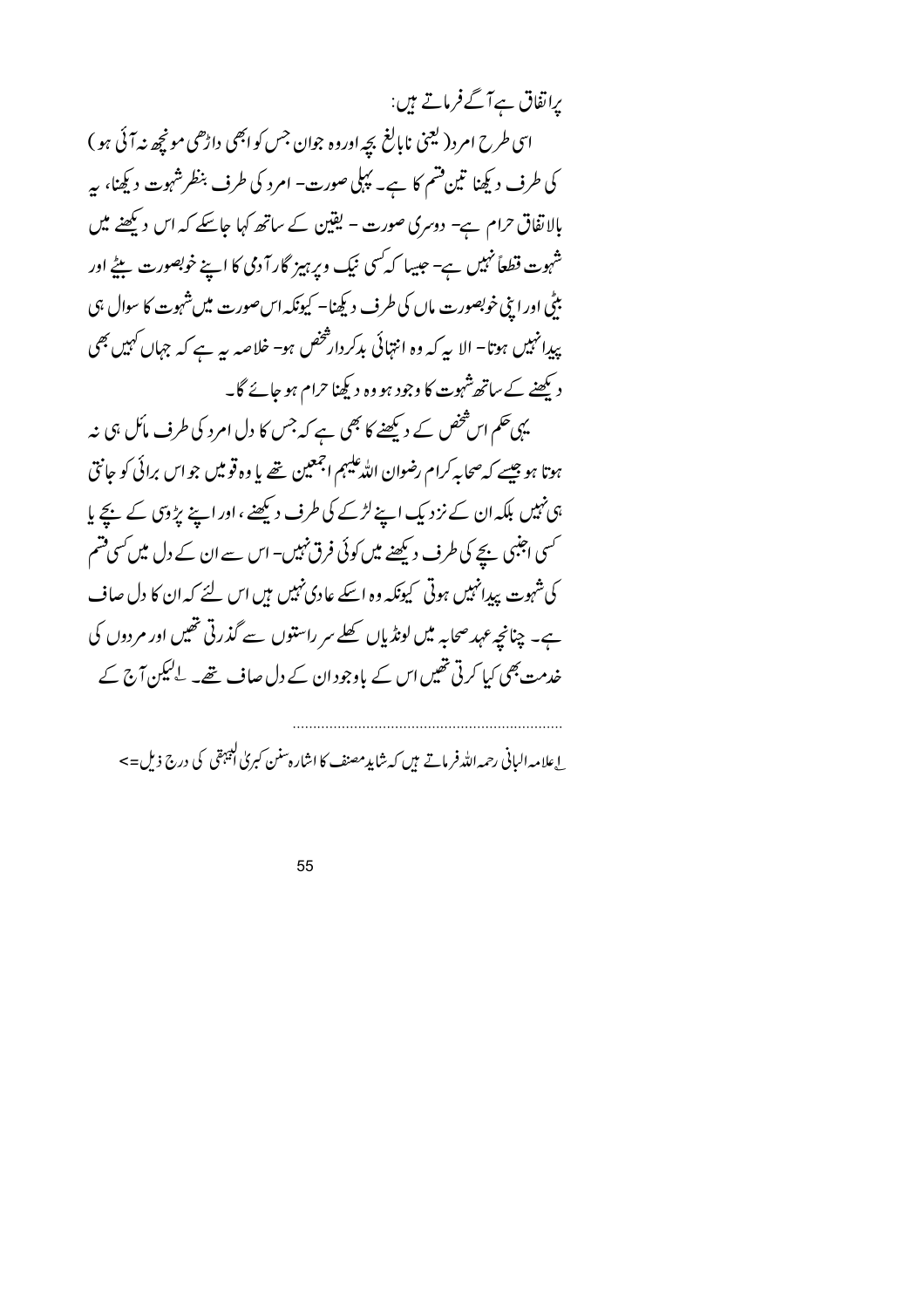دور میں اگر کوئی څخص خوبصورت تر کی لونڈیوں کو ان ہی کی طرح شہر میں آ زاد حچھوڑ دے کہ لوگوں کے درمیان گھومیں پھریں تو اس سے فساد کا درواز ہ کھل جائے گا۔ اسی طرح خوبصورت ناپالغ بچوں کے لئے بھی مناسب نہیں کہ بلا ضرورت وہ ایسے گلی کو چوں میں پھرتے رہن جہاں فتنے کا ڈر ہو۔لہٰذا خوبصورت نابالغ بچوں کو نہ کپڑے اتارنے دیا جائے اور نہ اجنبی لوگوں کے ساتھ حمام میں بلٹھنے دیا جائے۔ اور نہ اجنبی لوگوں کے بیچ انہیں ناچنے کی اجازت دی جائے۔ بلکہ اسی طرح ہر اس کام سے روکا جائے جس میں لوگوں کے لئے فتنے کا خطرہ ہو۔ اورنظر کا مسکہ اسی اصول کے مطابق ہو گا۔

مذکورہ بالا دونوں قسموں کا حکم علماء کے نزد یک متفق علیہ ہے کیکن نظر کی تیسر ک قسم کے متعلق اختلاف ہے یعنی امرد( نابالغ لڑکے ) کی طرف بغیرشہوت کے دیکھنا جبکہشہوت کے ابھرنے کا خطرہ ہو۔اس بارے میں امام احمد بن حنبل رحمہ اللہ کے دو قول ہیں۔ زیادہ صحیح پہ ہے کہ ایپی نظر جائز نہیں ہے اور یہی حکم امام شافعی رحمہ اللہ اور دوسرے لوگوں سے بھی منقول ہے۔ دوسرا قول ہے ہے کہ ایپی نظر جائز ہے کیونکہ اصل شہوت کا نہ اکبرنا ہے اور کوئی چیز محض شک کی بنیاد پرحرام نہیں کی جاسکتی بلکہ ایپی نظر مکروہ ہوسکتی ہے ۔لیکن پہلا

=>روايت كي طرف ہے۔حضرت انس بن مالك رحمہ الله فرماتے ہیں كہ حضرت عمر رضي الله عنهر کی لونڈیاں ہماری خدمت کیا کرتی تھیں۔ درانجالیکہ ان کے پال ننگے ہوتے او ران کی حھاتیاں حرکت کرتیں۔اس اثر کی سندحسن ہے۔الیبہقی ۲/ ۲۲۷\_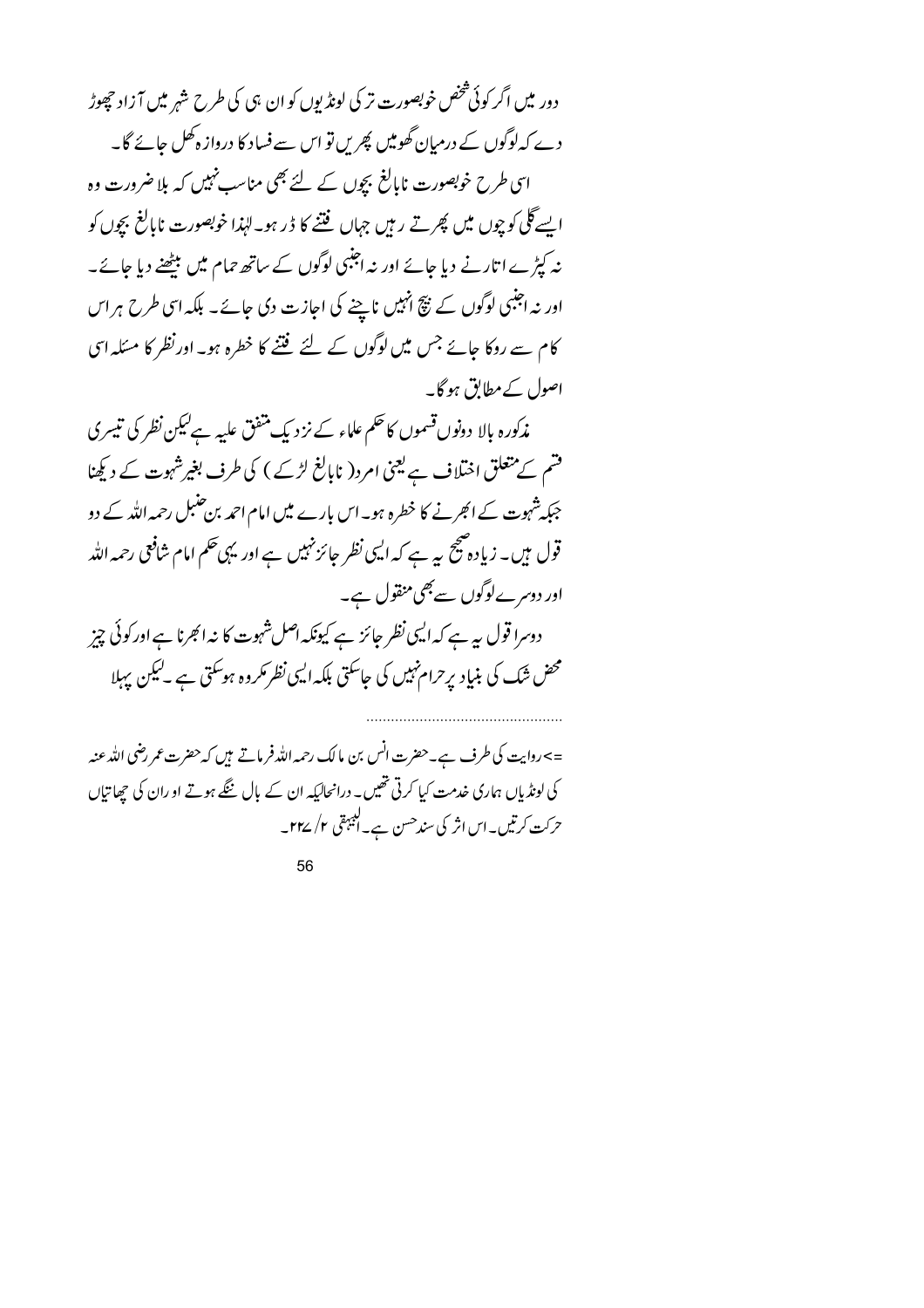مذہب ہی راجح اور قوی ہے جس طرح کہ مذہب امام شافعی اور امام احمد رحمہما اللہ میں راجح قول یہی ہے کہ اجنبی عورت کی طرف بغیر ضرورت کے دیکھنا جائز نہیں اگر چہ شہوت بالکل معدوم ہو۔ کیونکہ شہوت کے انجرنے کا خوف تو بہر حال موجود ہے۔اسی دجہ سے اجنبی عورت سے تنہائی میں ملاقات کرنا بھی حرام ہے۔ کیونکہ سے فتنے کا سب بن سکتی ہے اور قاعدۂ مسلمہ ہے کہ جوعمل فتنہ کا ذریعہ بن سکتا ہو وہ حرام ہے اس لئے اگر کوئی واقعی ضرورت نہ ہوتو ہر اس راستے کو بند کرنا ضروری ہے جوکسی وجہ سے فتنے کاسب بن سکتا ہے۔

بنابریں ہر وہ نظر جو فتنہ کا ذریعہ بن سکتی ہو اور کوئی خاص ضرورت بھی نہ ہو، وہ حرام ہے۔ ہاں اگر کوئی راجح ضرورت ہوتو جائز ہے۔مثلاً پیغام نکاح دینے والے کا ا بنی ہونے والی بیوی کو دیکھنا، یا ڈاکٹر کا مریض خاتون کو دیکھنا وغیرہ۔ ایسی صورت میں دیکھنا جائز ہے۔ بشرطیکہ بغیرشہوت کے ہواور اگرضرورت وجاجت در پیش نہ ہو تومحل فتنهكو ديكهنا جائزينه بهوگا۔

جہاں تک آنکھوں کا تعلق ہے انہیں کھلی رکھنا اور ان سے دیکھنا ایک ضرورت ہے اور جب آئکھیں کھلی ہوں گی تو بسا اوقات اجا تک بلا ارادہ نظر پڑ جائے گی ۔ لہٰذا اسے مطلقاً بیچی رکھناممکن نہیں۔ اسی لئے اللہ متارک وتعالٰی نے اپنے بندوں کو نظروں کے کچھ نیچی رکھنے کا حکم دیا ہے جیسا کہ حضرت لقمان نے اپنے بیٹے کو آواز کچھ پست رکھنے کی وصیت کی تھی۔

اور جہاں تک اللہ تبارک وتعالٰی کےفرمان:﴿إِنَّ الْـَـٰذِيٰنَ يَـغُـضُّـوِينَ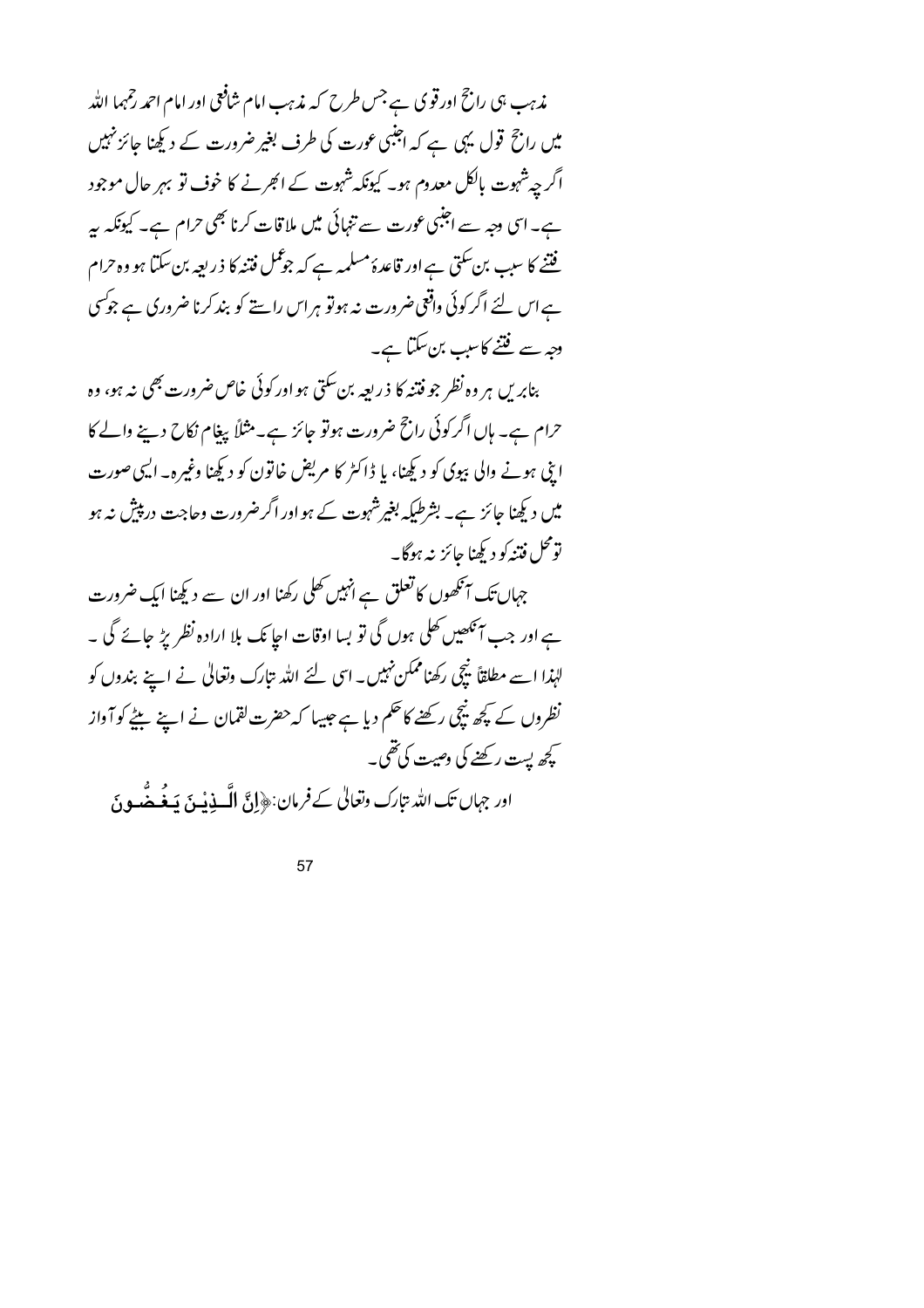اَحْسوَاتَهُمْ عِنْدَ دَسُوْلِ اللَّهِ ﴾ لمس سمح العلق ہے تو اس میں ان لوگوں کی تعریف کی گئی ہے جو اللہ کے رسولﷺ کےحضور ابنی آواز مطلقاً پست رکھتے ہیں۔ کیونکہ انہیں یہی حکم ہے۔اور خدمت رسول ایک میں حاضری کے وقت آواز بں بلند کرنے سے منع کیا گیا ہے تو رسول اللہ صلی اللہ علیہ وسلم کے پاس مطلقاً آواز پست کرنا ایک خاص حکم ہے جو پسندیدہ ہے اور بندہ ہر وقت اور ہر حالت میں آ واز پست رکھ سکتا ہےلیکن اسے اس کا حکم نہیں دیا گیا ہے بلکہ بعض موقعوں پراسے بلند کر نیکاحکم دیا گیا ہے۔ یہ الگ بات ہے کہ کہیں پیٹھم وجوب کا درجہ رکھتا ہے۔ اورکہیں استخباب کا ۔ اسی لئے اللہ تعالیٰ نے ارشادفرمایا:﴿وَاغْضُضْ مِنْ صَوْتِكَ﴾(سورہ لقمان:١٩) اور ابنی آواز کچھ پست رکھو– آواز اور نظر کا پست رکھنا دل میں داخل ہونے اوراس سے نکلنے والی چیز کی جامع ہے۔ کیونکہ ساعت کے راستے کوئی بات دل میں داخل ہوتی ہے اور آواز کے ذریعے باہر آتی ہے جیپا کہ ایک دوسرے مقام پر اللہ تعالى نے ان دونوں اعضاء كا اكٹھا ذكر كيا ہے۔فرمايا: ﴿اَلَمْ نَجْعَل لَّه عَيْنَيْنِ xوَلِسَاناً وَّشَفَتَيْنِ﴾ ( سِرة البلد: ٨-٩)

لِ يِرِي آيت ا $\sim$ طرح بِ ﴿إِنَّ الَّذِينَ يَغُضُّونَ اَصْوَاتَهُمْ عِنْدَ رَسُوْلِ اللَّهِ اُوْلَٰٓئِكَ الَّذِينَ امْتَحَنَ اللَّهُ قُلُوْبَهُمْ لِلتَّقَوٰى لَهُمْ مَّغْفِرَةٌ وَّ اَجْرٌ عَظِيْمٌ﴾ (الحجرات:٣) ﴾ جولوگ رسول اللہﷺ کے پاس دنی آواز سے بولتے ہیں وہی ہیں جن کے دلوں کو اللہ تعالٰی نے ادب کیلئے جانچ لیا ہے۔ان کے لئے معافی اور بڑا ثواب ہے۔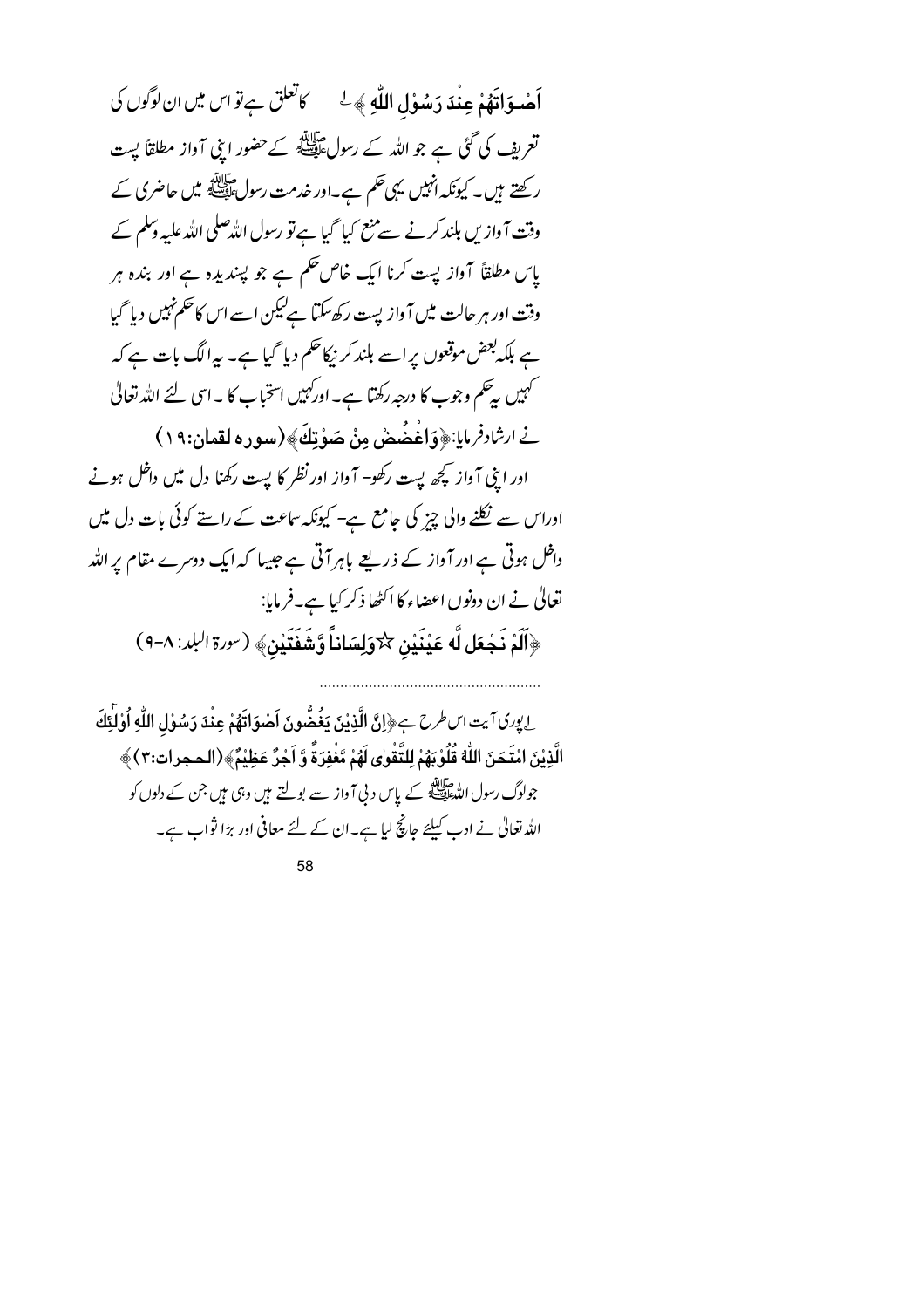کیا ہم نے اسے دوآ نکھیں اور ایک زبان اور دو ہونٹ نہیں دیئے۔ لیجنی آئکھ اورنظر کے ذریعے دل معاملات کی خبر پاتاہے اور زبان اور آواز معاملات کو دل سے باہر لاتے ہیں- تو معلوم ہوا کہ آنکھیں دل کی راہبر خبر پہو نیچانے والی اورٹوہ لگانے والی ہوتی ہیں اور یہ بان دل کی تر جمانی کرتی ہے۔ پھرآ گے <sub>اللّٰہ</sub> تعالٰی ارشادفر ماتا ہے کہ: ﴿ذٰلِكَ اَزْكَىٰ لَهُمْ﴾ (النور: ٣٠) بیران کے لئے زیادہ ستھرااور پاکیزہ طریقہ ہے۔ اس کا پہ بھی ارشاد ہے: ﴿ خَذْ مِنْ اَمْوَالِهِمْ صَدَقَةً تُطَهِّرُهُمْ وَتُرَكِّيْهِمْ بِهَا﴾( التوبة:١٠٣) آپ ان کے مالوں سے صدقہ کیکر انہیں پاک کریں اور انہیں بابرکت کریں۔ ایک اور جگہ ارشاد ہوتا ہے: ﴿اِنَّمَا يُرِيْدُ اللَّهُ لِيُذْهِبَ عَنْكُمُ الرِّجْسَ اَهْلَ الْبَيْتِ وَيُطَهِّرُكُمْ تَطْهِيْراً﴾ (احزاب:٣٣) اے اہل بیت اللہ تو یہی جاہتاہے کہ تم سے گندگی کو دور کرے اور تہہیں پوری طرح پاک کردے۔ آیت استی*ذ*ان میں ارشاد ہے کہ: ﴿وَاِنْ قِيْلَ لَكُمُ ارْجِعُوْا فَارْجِعُوْا هُوَ اَزْكَٰى لَكُمْ﴾(النور:٣٨) اور اگرتم سے کہا جائے کہ واپس چلے جاؤ تو واپس ہو جاؤ پی<sup>ت</sup>یہارے لئے زیادہ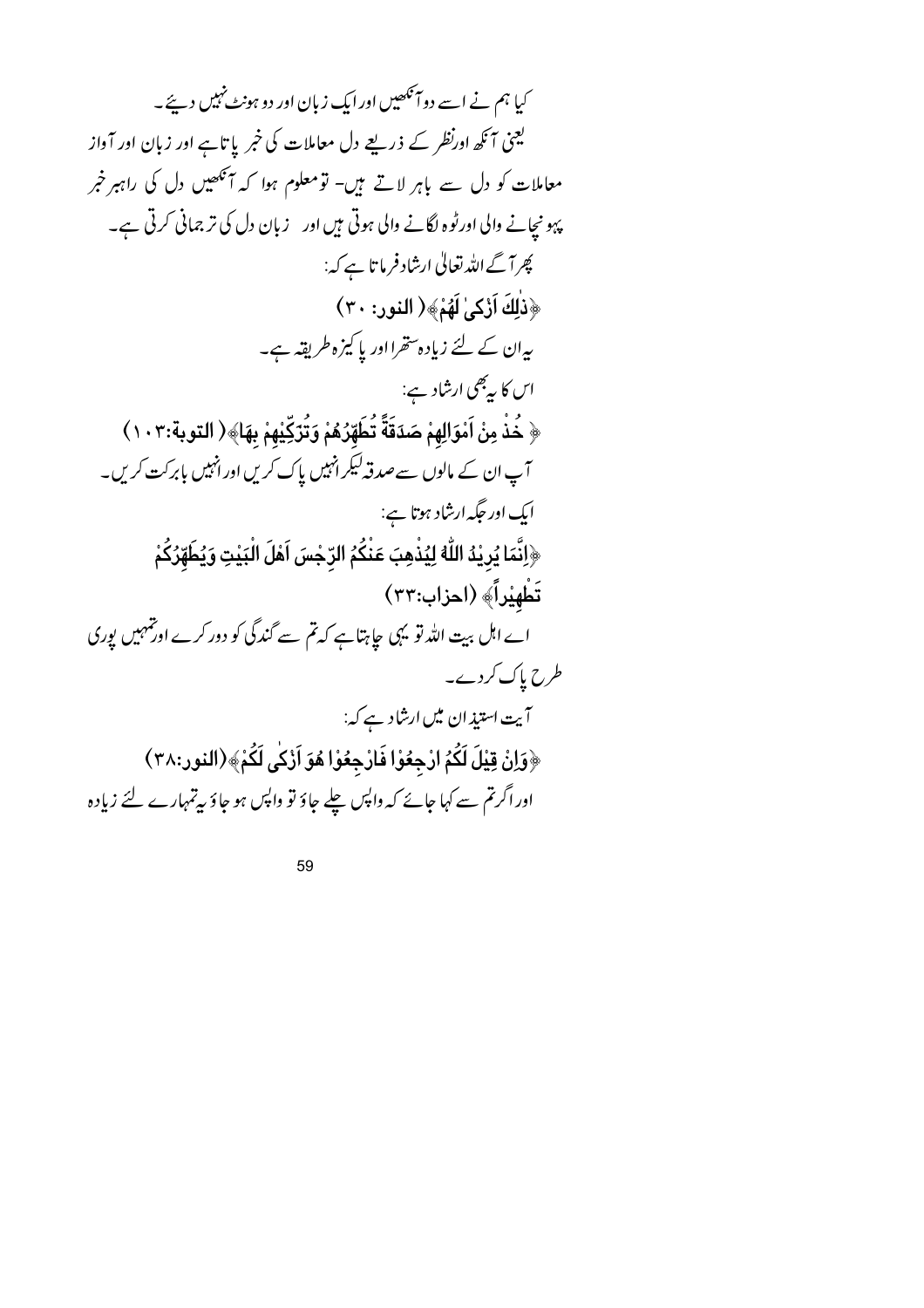اِ 
$$
يَّرَ،حُرِ يُّدَمِ جَ:
$$

\nآيِگرَهَرِ جَنَّارَ جَنَ اِنِحُدَهَ اَحَلَّهَرَ لَهَّلَوَهَ وَلَّلَوَهِدَمَهُ وَحُلَّلُو بِعَرِهَ وَنَلَّلُو بِعَرِهِنَ\n
$$
\frac{2}{3}
$$
هَنَنَلَّلُوَهُوَلَ مَنِلَ وَنَ وَنَ وَحِجَهِ یَدَلِهَ وَلَّهَ وَلَّهَ وَلَّهَ وَلَهَ وَلَهَ وَنَنَهَ وَنَنِهَ وَنَهِ یَدَ مَارت و، یا ررثاد  
\n
$$
\frac{2}{3}
$$
هَنِرَدَهَ وَنَهَ وَنَهَ وَنَهَ وَنَهَ وَنَهَ وَنَهَ وَنَهَ وَنَهَ وَنَهَ وَنَهَ وَنَهَ وَنَهَ وَنَهَ وَنَهَ وَنَهَ وَنَهَ وَنَهَ وَنَهَ وَنَهَ وَنَهَ وَنَهَ وَنَهَ وَنَهَ وَنَهَ وَنَهَ وَنَهَ وَنَهَ وَنَهَ وَنَهَ وَنَهَ وَنَهَ وَنَهَ وَنَهَ وَنَهَ وَنَهَ وَنَهَ وَنَهَ وَنَهَ وَنَهَ وَنَهَ وَنَهَ وَنَهَ وَنَهَ وَنَهَ وَنَهَ وَنَهَ وَنَهَ وَنَهَ وَنَهَ وَنَهَ وَنَهَ وَنَهَ وَنَهَ وَنَهَ وَنَهَ وَنَهَ وَنَهَ وَنَهَ وَنَهَ وَنَهَ وَنَهَ وَنَهَ وَنَهَ وَنَهَ وَنَهَ وَنَهَ وَنَهَ وَنَهَ وَنَهَ وَنَهَ وَنَهَ وَنَهَ وَنَهَ وَنَهَ وَنَهَ وَنَه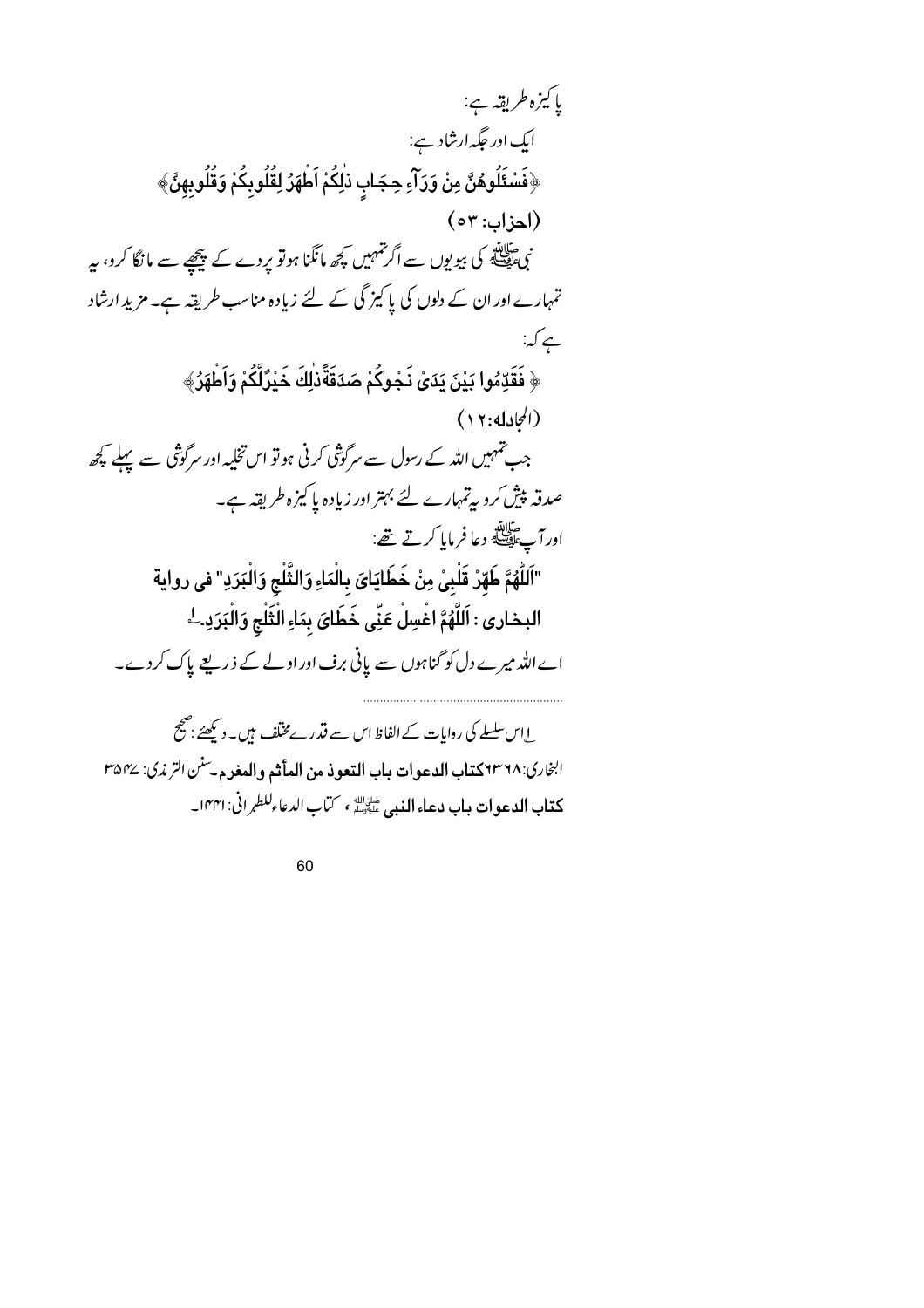اورنماز جنازہ پڑھاتے ہوئے آپ علاقہ نے بیردعا پڑھی: "وَاغْسِلْهُ بِمَاءٍ وَثَلْجٍ وَبَرَدٍ وَ نَقِّهِ مِنَ خَطَايَاهُ كَمَا يُنَقَّى الثَّوبُ الْآبْيَضُ مِنَ الدَّنَسِ" ِ اے اللہ اسے پانی، برف اور اولے کے ذریعہ پاک کردے اوراسے گناہوں سے اس طرح صاف کردے جس طرح سفید کپڑامیل کچیل سے پاک کیا جاتا ہے۔ مذکورہ بالا آیات واحادیث میں طہارت سے مراد گناہوں سے یا کی ہے کیونکہ گناہوں کو رجس یعنی ناپا کی سے تعبیر کیا گیا ہے- واللہ اعلم بالصواب-اور لفظ"ز کا ۃ" طہارت سے زیادہ وسیع مفہوم رکھتا ہے جو طہارت یعنی گناہوں سے پاکی کوبھی شامل ہے اور اعمال صالحہ کی زیادتی اور ترقی کوبھی شامل ہے۔ مغفرت ورحمت، عذاب سے چھٹکارا – نثواب کا حصول ، برائی سے دوری اور بھلائی کا حصول وغيره به سب معاني لفظ" زكاة" ميں شامل ہيں – رہا مسّله " نظر فجأ ة " لِعِمْي اجا نک پڑنے والی نظر کا تو وہ معاف ہے بشرطیکہ اپنی نظر کو پھیر لے جیپیا کہ حدیث کی متند کتابوں میں ہے: حضرت جربر رضی اللہ عنہ بیان کرتے ہیں کہ میں نے اللہ کے رسول ایک سے سے دریافت کیا کہ اجا نک پڑ جانے والی نظر کا کیا حکم ہے تو آپ ﷺ نے فرمایا: ِ الْمَجْمَّ مَسْمٍ: ٩٢٣ كتـاب الـجـنـائـز بـاب الـدعاء للميت في الصلاة عن عوف بن

61

مالك سِنن النسائي: ٣/٣ كتياب الجنائز باب الدعاء ِسنن ابن لهِ : ١٥ كتاب الجنائز

باب الدعاء للميت في الصلاة.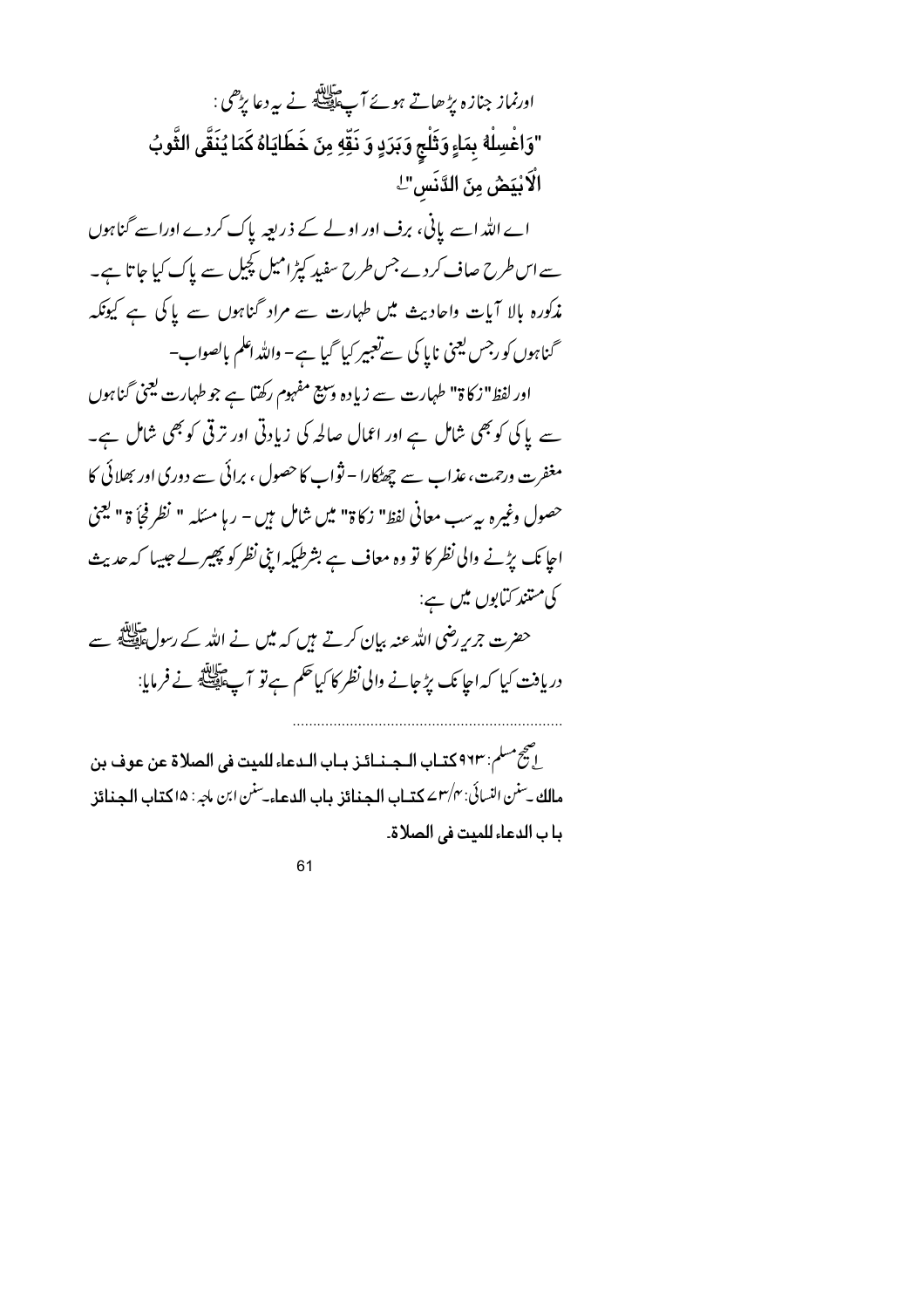"إِصْبِرَفْ بِمَصَدَلَهُ "إِبِيْ نَظَر پِھِيرِلُو- اس طرح كت "سنن" ميں حضرت على رضی اللہ عنہ سے مروی ہے کہ رسول اللہ علاقة ہے ۔<br>رضی اللہ عنہ سے مروی ہے کہ رسول اللہ علیہ ہے کے ان سے ارشاد فرمایا: "يَا عَلِيُ لَا تَتَّبِعِ النَّظْرَةَ النَّظْرَةَ فَإِنَّمَا لَكَ الْأَوْلِيٰ وَلَيْسَتْ لَكَ الثَّانتَةَ"<sup>7</sup> اےعلی ایک بارنظر پڑجانے کے بعد دوبارہ نظر کو اسکے پیچھے نہ لگاؤ کیونکہ پہلی

نظر تو تہہیں معاف تھی کیکن اب دوسری معاف نہیں۔ اورمند احمد وغیرہ کی روایت میں ہے کہ: "النَّظْرُ سَهْمٌ مَسْمُومٌ مِنْ سَهَام اِبْلِيْسَ "<sup>ت</sup>َ " نظر شیطان کے تیروں میں سے ایک زہر پلا تیر ہے" اورمند احمد کی ایک دوسری روایت میں ہے کہ:

لِصِحْمِ مسلم: ٢١٥١ كتاب الادب نظر الفجأة. سنن ابوداؤد: ٢١٢٨ كتاب النكاح باب ما يؤمر به من غض البصر. سنن الترمذي : ٢٧٧٦ كتاب الادب باب نظر الفجأة. لا تنن ابوداؤد: ٢١٢٩ كتباب المنكباح بياب مباييدة من به من غض البصر ب<sup>سنن</sup> الرِّنْدَى: ٢٤٤٤ كتاب الادب باب نظر الفجأة - منداحم: ٣٥٣/٥-س مند احمہ میں ہ<sub>ی</sub>روایت مجھے نہیں مل سکی اورنہ ہی اس حدیث پر کلام کرتے ہوئے علامہ البانی نے اس کی نسبت مسد احمہ کی طرف کی ہے۔ البتہ یہ حدیث متدرک الحاکم وغیرہ میں موجود ہے۔ متدرك الحاكم م/٢٣٣ ، مسند الشهاب :٢٩٢ - ١ /١٩٥ عن حذيفه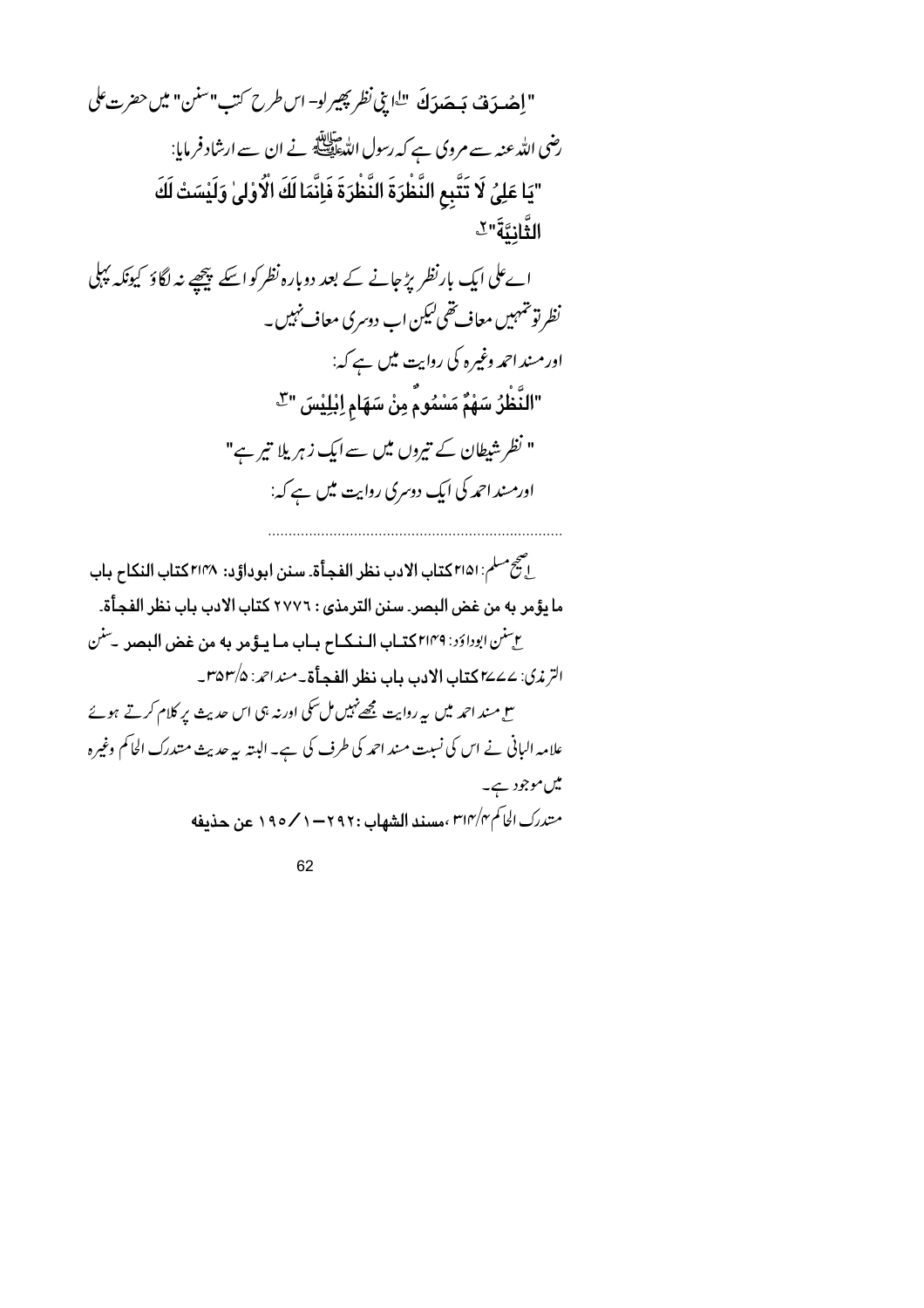"مَنْ نَظَرَ اِلِيٰ مَحَاسِنِ امْرَأَةٍ ثُمَّ غَضَّ بَصَرَهُ اَوْرَتَ اللَّهُ قَلْبَهُ حَلَاوَةَ عِبَادَةٍ يَجِدُهَا اِلىٰ يَوْمِ الْقِيَامَةِ" او كما قال جس شخص کی نظر کسی اجنبی عورت کےحسن وزینت پر پڑی اور پھر اس نے اپنی نظر پھیر کی تو اللہ تبارک وتعالیٰ اس کے دل میں الیی لذت عبادت پیدا کردے گا کہ اس کا اثر وہ قیامت تک محسوں کرتا رہے گا۔ اسی لئے کہا گیا ہے کہ جن صورتوں کا دیکھنا حرام ہے جیسے کہ عورت اور خوبصورت نابالغ لڑ کا وغیرہ ان سے نظر پھیر لینے سے تین بڑے اہم فائدے حاصل ہوتے ہیں۔ ا- ایمان کی جاشی اور لذت، جو الله واسطے جھوڑی ہوئی اس لذت سے بہت ہی شیریں اور بہتر ہے۔ چنانچہ اللہ کے رسول سابقہ<br>چنانچہ اللہ کے رسول ایک کا ارشاد ہے: "مَنْ تَرَكَ شَيْئاً لِلَّهِ عَوَّضَهُ اللَّهُ خَيْراً مِنْهُ" ِ

ا مسند احمد ۲۹۴/ ۲۹۴ ، الطبر انی کے کہ ۲۴ من انی امامة ۔ علامہ البانی رحمہ اللہ فرماتے ہیں کہ یہ دونوں حدیثیں سخت ضعیف ہیں ۔ دیکھئے سلسلہ الاحادیث الضعيفه رقم ١٠٦٣، ١٠٦٥\_ <u>۲</u> مسند احمہ ۲ س۲۳/۱ وغیرہ میں ایک صحافی سے مروی ہے کہ اللہ کے رسولﷺ نے ارشاد فرمایا: "اِنَّكَ لَنْ تَدَعَ شَيْئاً للَّهِ عَزَّوَجَلَّ إِلَّا اَبْدَلَكَ اللَّهُ بِهِ مَا هُوَ خَيْرٌ لَّكَ اگرتم کوئی چیز صرف اللہ رب العزت کے لئے حچھوڑ دو گے تو اللہ اس کے بدلے اس=>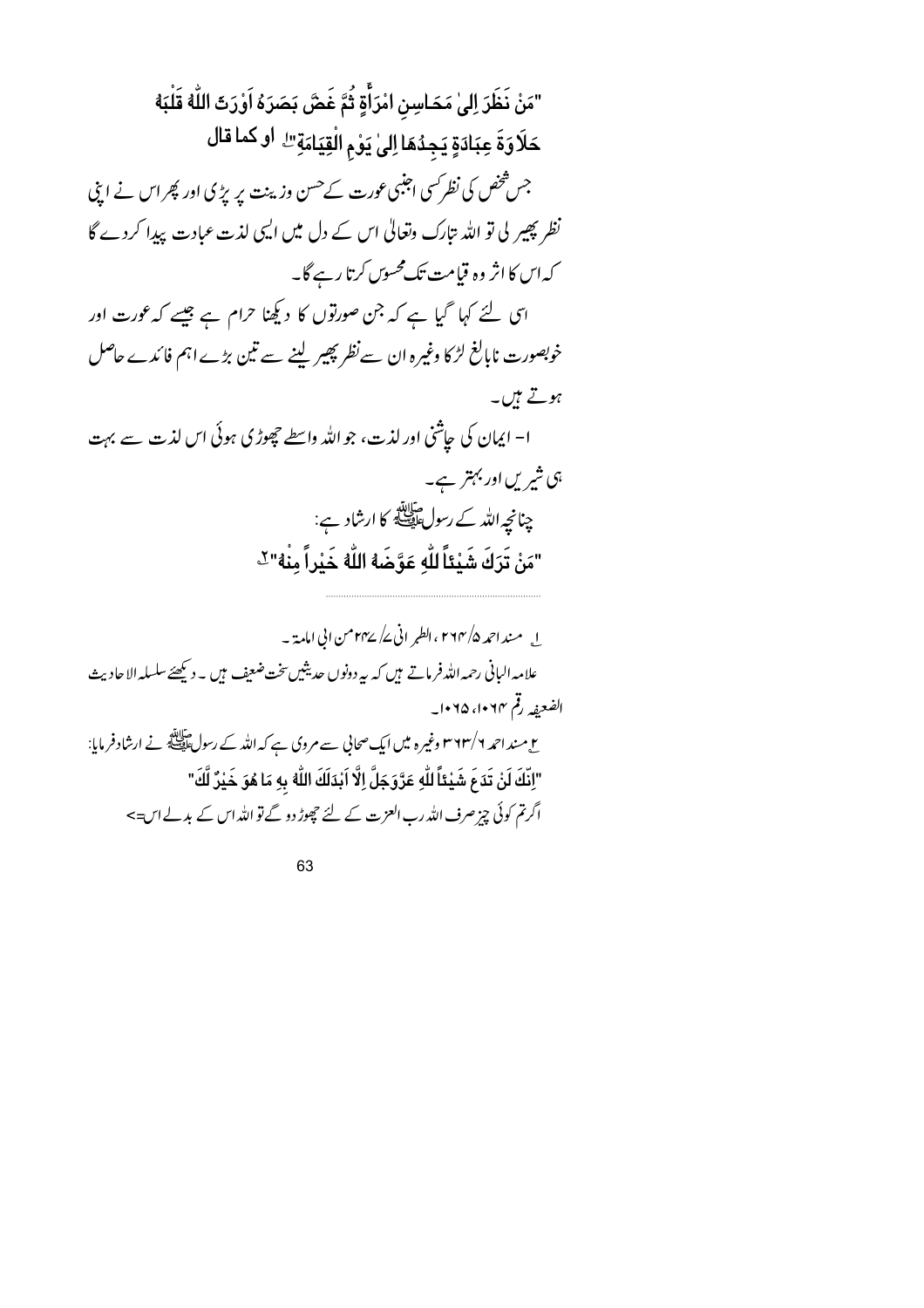" جو شخص کوئی چز صرف اللہ کے لئے حچھوڑ دیتا ہے تو اللہ تعالیٰ اس کے بدلے اس سے بہتر چیز عطا فرماتا ہے۔ ۲- دوسرا فائدہ ہیرہے کہ اس سے دل میں نور اور فراست پیدا ہوتی ہے۔قوم لوط سے متعلق ارشاد باری تعالیٰ ہے: ﴿ لَعَمْرُكَ إِنَّهُمْ لَفِي سَكْرَتِهِمْ يَعْمَهُونَ﴾ ( الحجر:٧٢ ) " تیری جان کی قسم بیہ لوگ اپنے نشے میں مدہوش ہیں۔" معلوم ہوا کہ صورتوں سے لگاؤ ہقل کے اندر فساد ،کوتاہ نظری اور دل کی مدہوثتی بلکہ جنون کا سبب بن جاتا ہے۔اس لئے اللہ تعالٰی نے آنکھوں کو بچا کر رکھنے والی آیت کے بعدآیت نور کا ذکرفرمایا ہے کہ: ﴿اَللَّهُ نُوْرُ السَّمٰوَاتِ وَالْآرْضِ﴾ اللہ تعالٰیٰ زمین وآسان کا نور ہے۔ شاه بن شجاع الکرمانی له کی فراست اور دور بنی نبھی غلطی نہیں کرتی تھی وہ فرماتے تھے:جس نے اپنے ظاہر کوسنت کی پیروی سے سجایا، اور باطن پر ہمیشہ پہرہ => سے بہتر چز تہہیں عطا کرے گا۔ لے آپ کی کنیت ابوالفوارس ہے شاہی خاندان سےتعلق رکھتے تھے۔لیکن تمام دنیاوی نعمت کو جپوڑ کرتن من سے تصوف کے راستے پر لگ گئے • <sup>4</sup>میر کے بعد آپ کی وفات ہوئی۔ حلبة الاولياء •ا/ ٢٣٨،صفوة الصفوة ٣/ ٢٧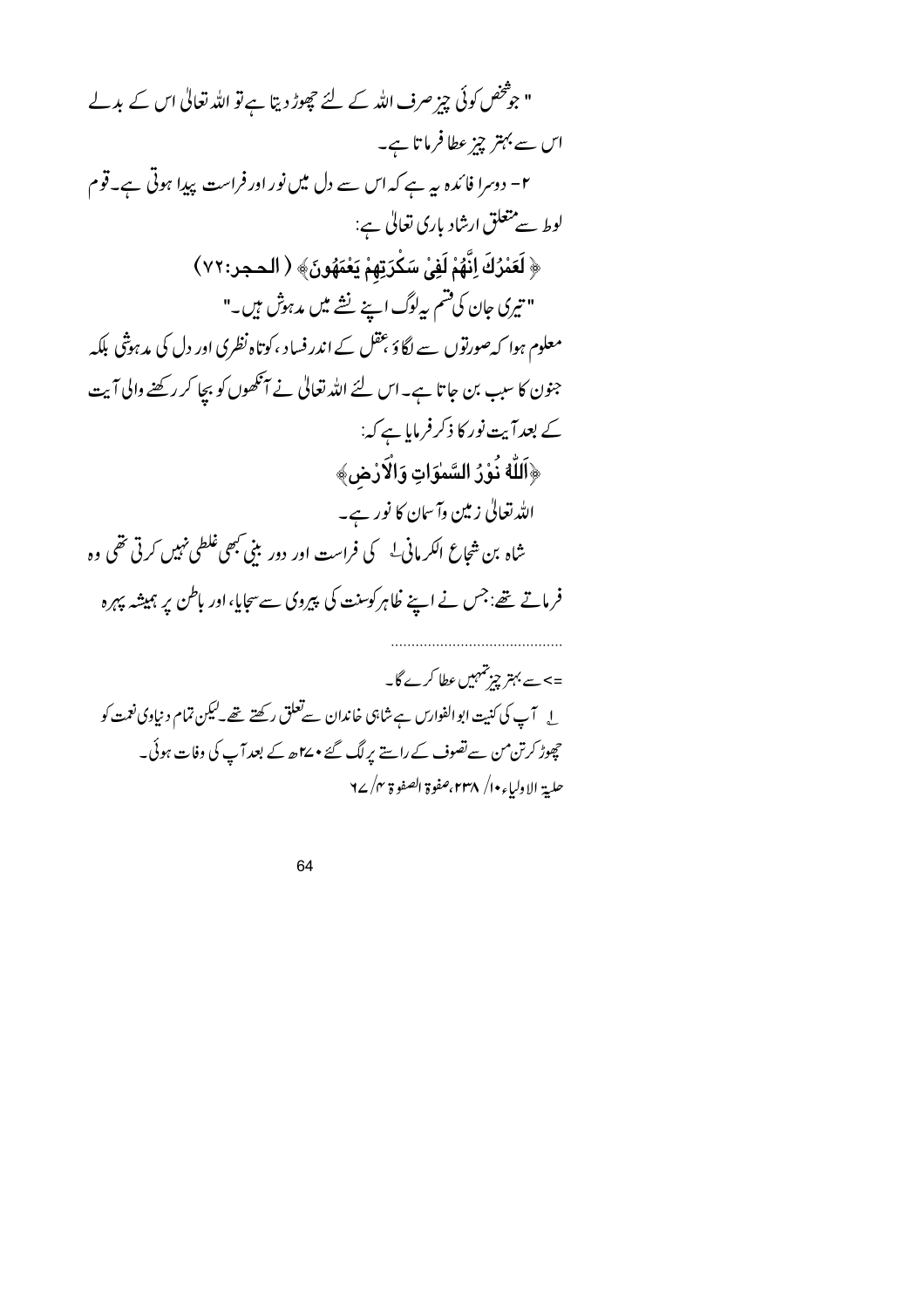| داری رکھی، اور اپنی نظر کو حرام سے محفوظ رکھا، اور نفس کوشہوات سے بچائے رکھا -                                                     |
|------------------------------------------------------------------------------------------------------------------------------------|
| اور اس کے بعد ایک <sup>لے</sup> پانچویں چیز کا ذکر فرمایا غالبًا اکل حلال ہے تو اس کی                                              |
| فراست نظر جمحی غلطی نہیں کر سکتی۔                                                                                                  |
| اور اللہ نتارک وتعالیٰ کا دستور ہے کہ وہ بندے کواس کے عمل کی قسم سے بدلہ دیتا                                                      |
| ہے اور اس لئے اللہ نتارک وتعالیٰ اس کی نورِ بصیرت کو اور حلا دیتا ہے،علم ومعرفت کا                                                 |
| دروازہ اس پر کھول دیتا ہے اور اس فشم کی اور بہت <sub>س</sub> ی چیزیں جن کاتعلق قلبی بصیرت                                          |
| سے ہوتا ہے بندے کو حاصل ہو جاتی ہیں۔                                                                                               |
| ۳-نظر کوفواحش سےمحفوظ رکھنے کا تیسرا فائدہ- دل کی قوت، ثابت قدمی، پختہ                                                             |
| عزمی اور دلیری کا حصول ہے، ایسے بندے کو اللہ تعالیٰ قوت دلیل کے ساتھ ساتھ                                                          |
| بصیرت بھی عطا فرماتا ہے چنانچہ خواہشاتِ تفس کو کچھاڑ دینے والے بندے کے                                                             |
| سائے سے شیطان بھی بھا گتا ہے۔ جبکہ وہ تتخص جو اسیر ہوں ہو اس کے اندر ذلت                                                           |
| <sup>تفس</sup> ، بزدلی اور <i>خس</i> ت و ا <sub>ن</sub> انت جیسی کمزوریاں پائی جاتی ہیں جنہیں اللہ تبارک وتعالیٰ                   |
| نے اپنے نافر مانوں کے لئے سزا بنا رکھا ہے۔                                                                                         |
| اللہ تعالٰی نے عزت اپنے اطاعت گذار بندوں کے لئے اور ذلت وخواری اپنے                                                                |
|                                                                                                                                    |
| لے علامہ البانی رحمہ اللہ فرماتے ہیں کہ بی <sup>ر</sup> صنف علیہ الرحمۃ کیطرف سے ہے کیونکہ غالبًا                                  |
| انھوں نے اپنی بادداشت سے <i>فقل کی</i> ا ہے۔حلیۃ الاولیاء کے الفاظ <i>ہ</i> ہ ہیں، و <sub>گ</sub> ود نفسہ اُکل اُح <sub>ل</sub> ال |

65

یعنی حلال کھانے کی اپنی عادت بنالی۔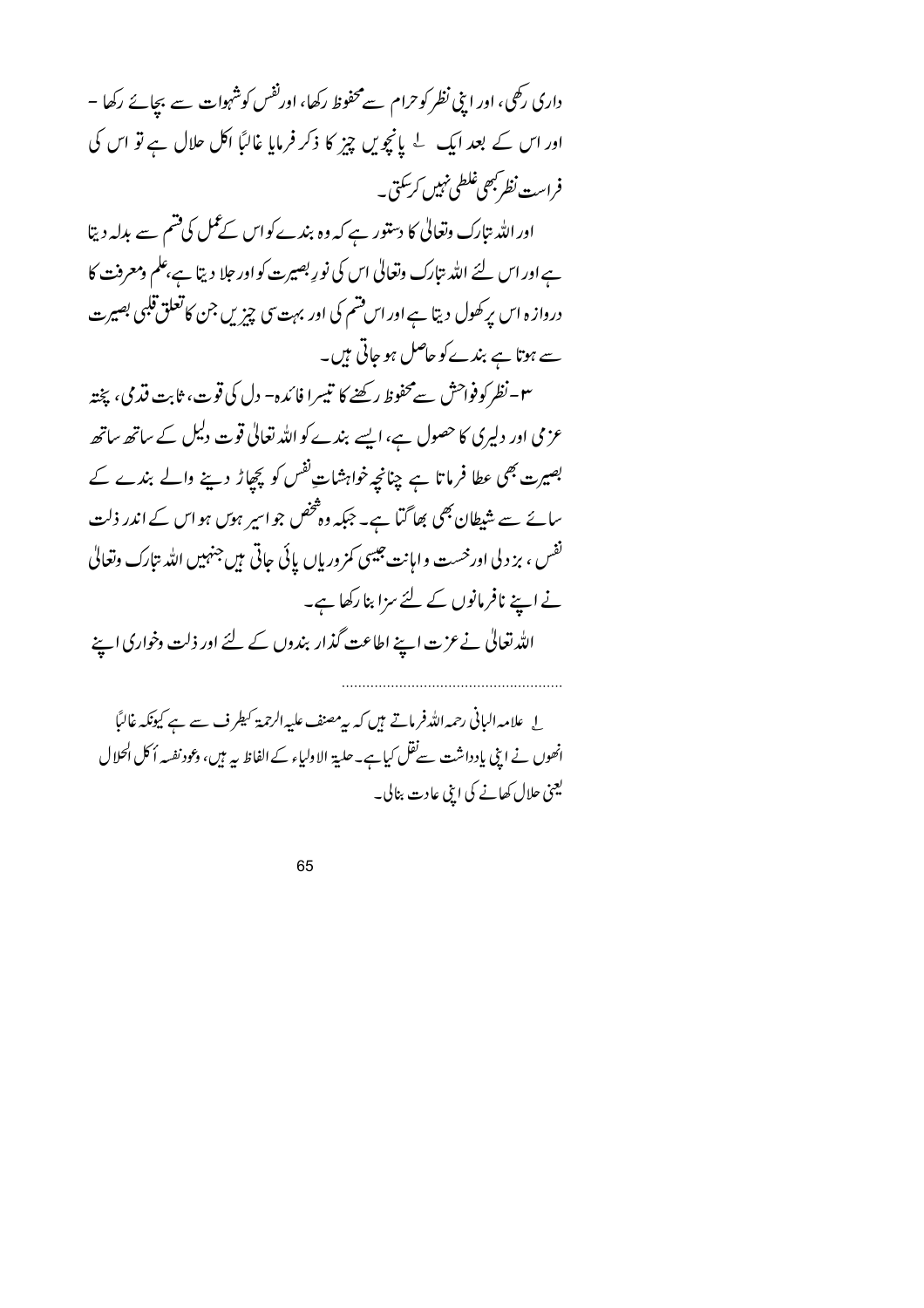66

الله عنه كے سانۂ عاطفت میں لیے بڑھے۔ •اا ھ میں بصرہ میں و فات پائی۔الاعلام ۲۲۶/۲ ـ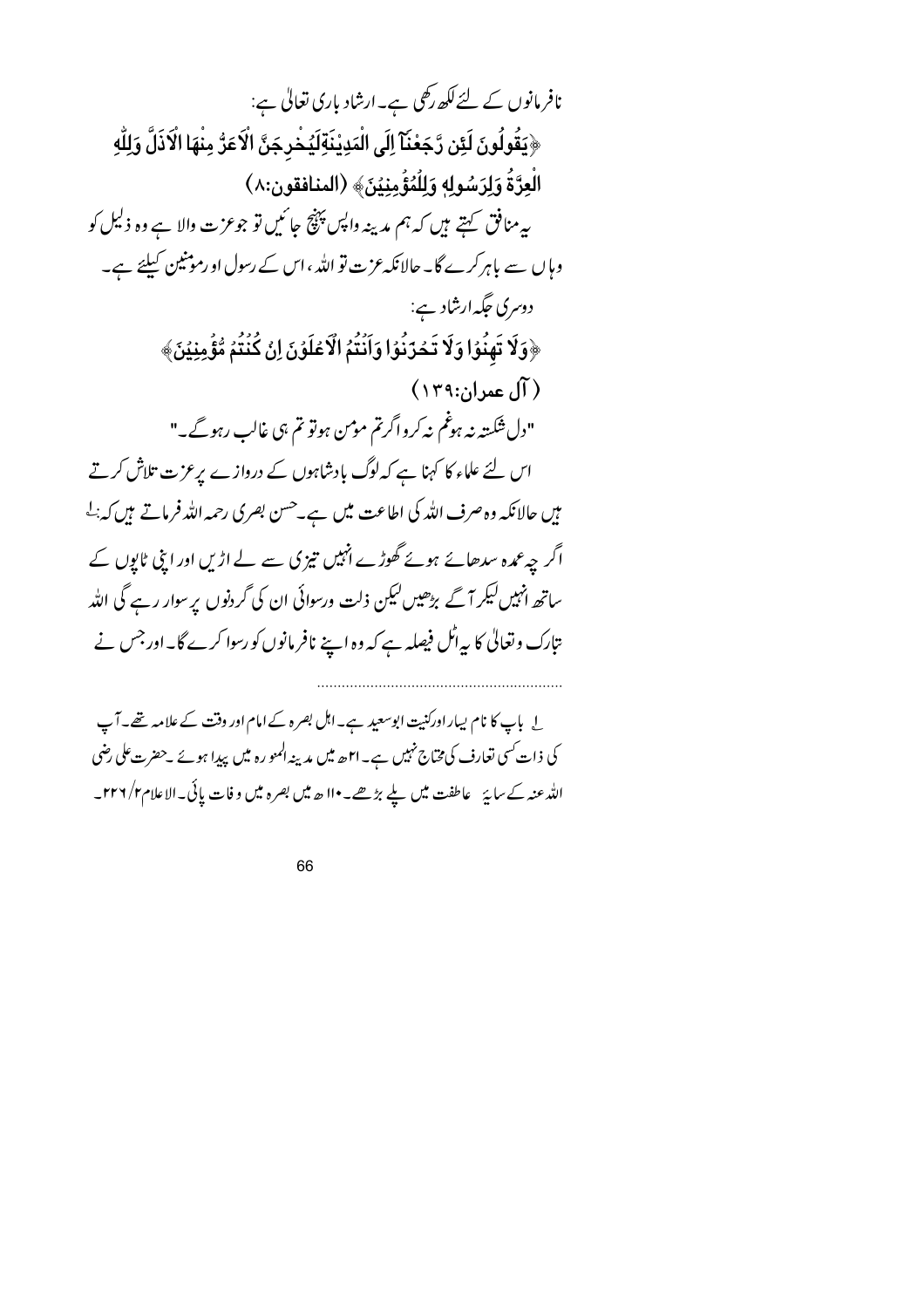اللہ تعالٰی کی اطاعت کی اللہ نتارک وتعالٰی نے اس اطاعت والے کام میں اس سے دوّتی کی اورجس نے اس کی نافرمانی کی تو اس سے بقذر معصیت دشمنی کی۔ اور دعائے قنوت میں دارد ہے: "إِنَّهُ لَايَذِلُّ مَن وَّالَيْتَ وَلَا يَعِزُّ مَنْ عَادَيْتَ" " کہ جس کی اے اللہ تو نے سر پرسی کی وہ رسوانہیں ہوسکتا ، اور جس سے تو نے دشمنی کی وہ عزت نہیں پاسکتا۔" اور برائی کے دلدادہ جو اپنی نظر بیچی نہیں رکھتے اور اپنی شرمگاہوں کی حفاظت نہیں کرتے ہیں اللہ تارک وتعالیٰ نے ان اوصاف حمیدہ کے برعکس بیار یوں سے موصوف کیا ہے یعنی مستی میں مبتلا اندھے ین کا شکار، جاہل بے عقل، گمراہ، بغض وحسد میں گھرے ہوئے اوربصیرت سے محروم، مزید برآں انہیں خیبیث، فاسق،حد سے تجاوز کرنے والا، اپنے اوپر زیادتی کرنے والا مفسد ومجرم، برائی کا شکار، اورفحاشی میں مبتلا وغیرہ قرار دیا ہے۔ چنانچےقوم لوط سے متعلق ارشاد ہے: ﴿بَلْ اَنْتُمْ قَوْمٌ تَجْهَلُونَ﴾( النمل:٥٥) "تم لوگ پر لے درجے کے جاہل ہو۔" اس آیت مبارکہ میں انہیں جاہل کہا گیا – انہیں سے متعلق ایک اور حکیہ ارشاد فرمایا: ﴿ لَعَمْرُكَ إِنَّهُمْ لَفِي سَكْرَتِهِمْ يَعْمَهُونَ﴾ ( الحجر:٧٢) " تیری عمر کی قسم وہ لوگ اپنے نشے میں مدہوش ہیں" ایک اور جگه ارشاد ہے: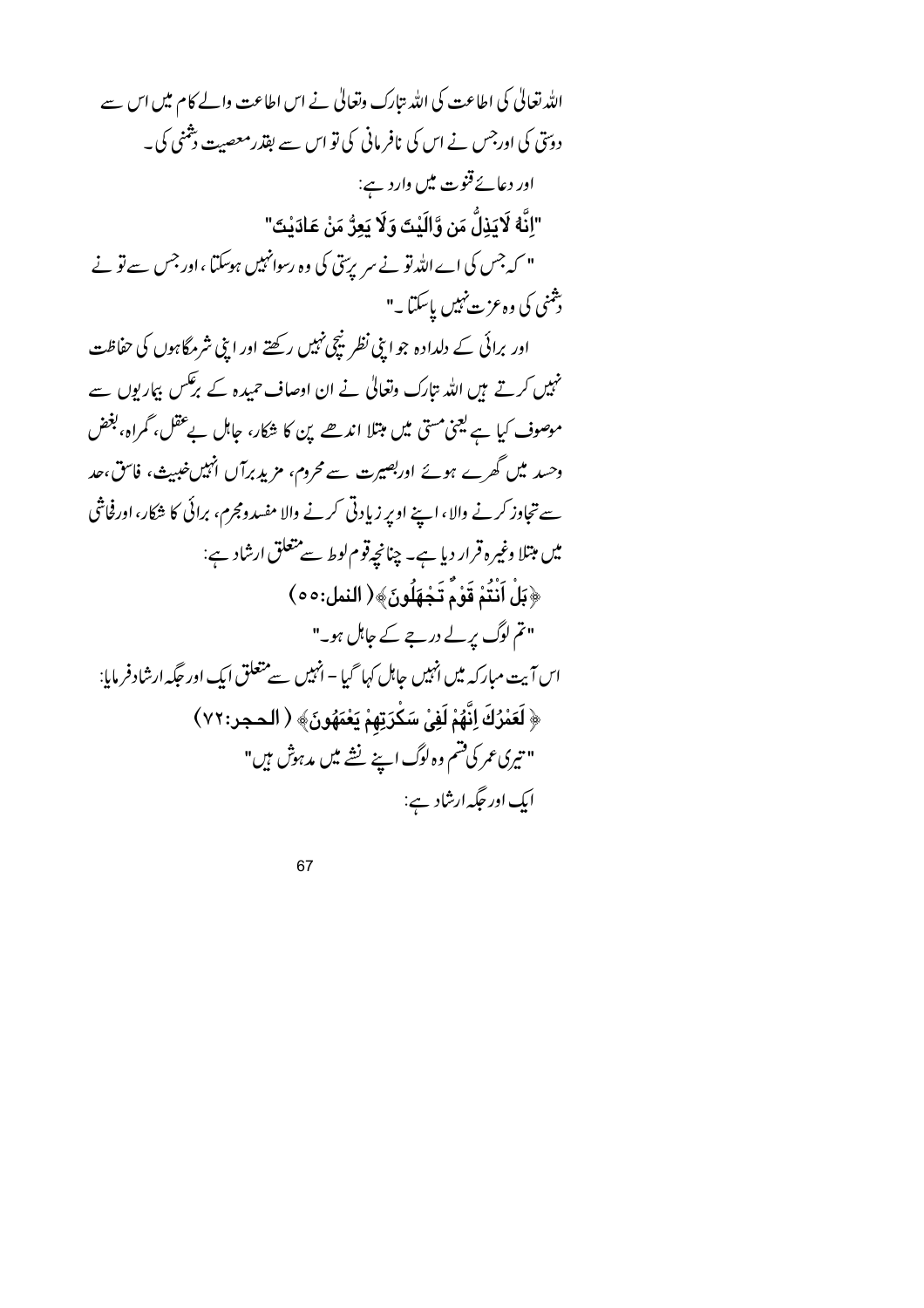$$
\begin{aligned}\n&= \sqrt{2} \left( \sqrt{2} + \frac{1}{2} \right) \left( \sqrt{2} + \frac{1}{2} \right) \left( \sqrt{2} + \frac{1}{2} \right) \left( \sqrt{2} + \frac{1}{2} \right) \left( \sqrt{2} + \frac{1}{2} \right) \left( \sqrt{2} + \frac{1}{2} \right) \left( \sqrt{2} + \frac{1}{2} \right) \left( \sqrt{2} + \frac{1}{2} \right) \left( \sqrt{2} + \frac{1}{2} \right) \left( \sqrt{2} + \frac{1}{2} \right) \left( \sqrt{2} + \frac{1}{2} \right) \left( \sqrt{2} + \frac{1}{2} \right) \left( \sqrt{2} + \frac{1}{2} \right) \left( \sqrt{2} + \frac{1}{2} \right) \left( \sqrt{2} + \frac{1}{2} \right) \left( \sqrt{2} + \frac{1}{2} \right) \left( \sqrt{2} + \frac{1}{2} \right) \left( \sqrt{2} + \frac{1}{2} \right) \left( \sqrt{2} + \frac{1}{2} \right) \left( \sqrt{2} + \frac{1}{2} \right) \left( \sqrt{2} + \frac{1}{2} \right) \left( \sqrt{2} + \frac{1}{2} \right) \left( \sqrt{2} + \frac{1}{2} \right) \left( \sqrt{2} + \frac{1}{2} \right) \left( \sqrt{2} + \frac{1}{2} \right) \left( \sqrt{2} + \frac{1}{2} \right) \left( \sqrt{2} + \frac{1}{2} \right) \left( \sqrt{2} + \frac{1}{2} \right) \left( \sqrt{2} + \frac{1}{2} \right) \left( \sqrt{2} + \frac{1}{2} \right) \left( \sqrt{2} + \frac{1}{2} \right) \left( \sqrt{2} + \frac{1}{2} \right) \left( \sqrt{2} + \frac{1}{2} \right) \left( \sqrt{2} + \frac{1}{2} \right) \left( \sqrt{2} + \frac{1}{2} \right) \left( \sqrt{2} + \frac{1}{2} \right) \left( \sqrt{2} + \frac{1}{2} \right) \left( \sqrt{2} + \frac{1}{2} \right) \left( \sqrt{2} + \frac{1}{2} \right) \left( \
$$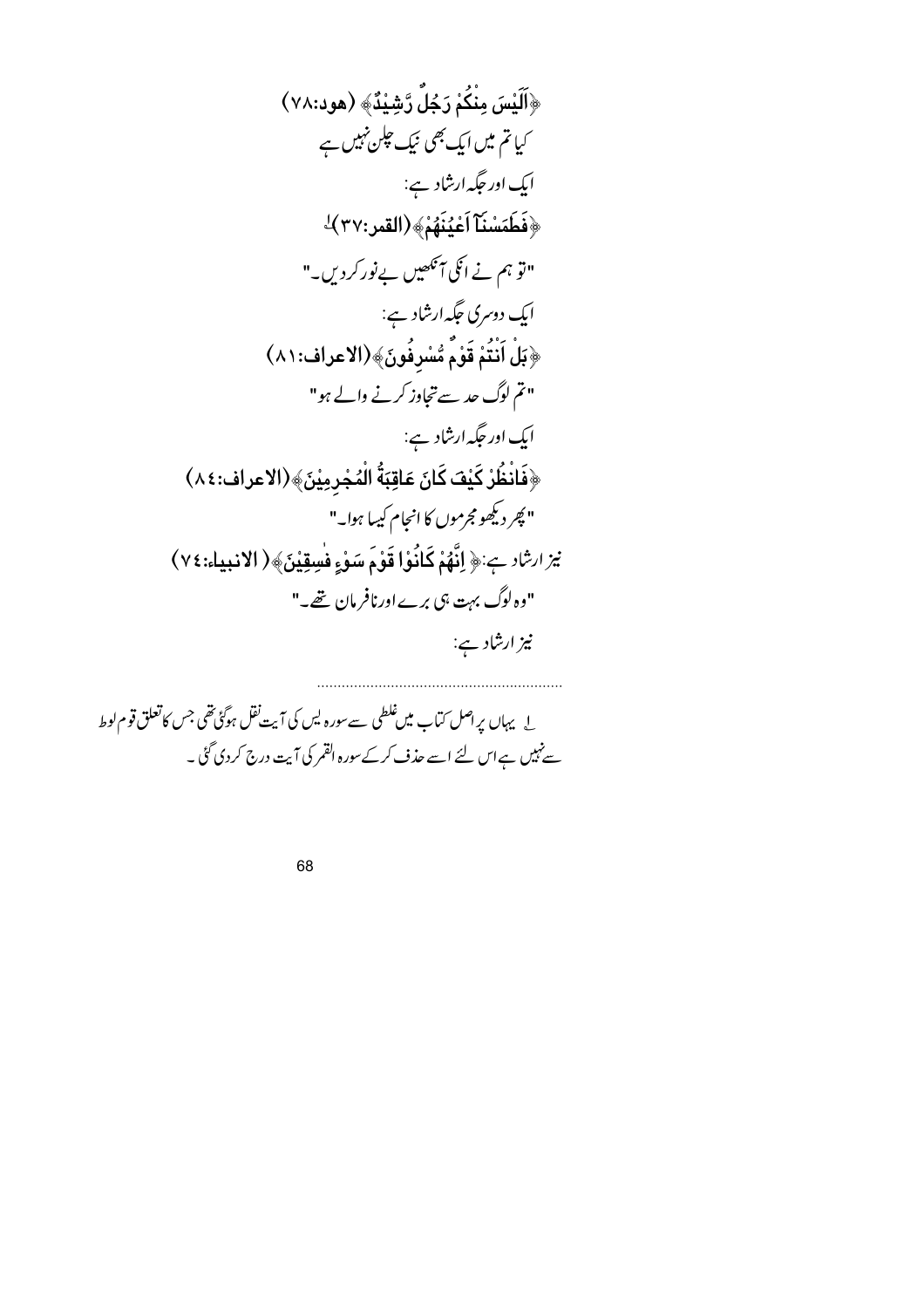$$
\frac{1}{2} \left( \frac{3}{2} \frac{1}{2} \frac{1}{2} \frac{1}{2} \frac{1}{2} \frac{1}{2} \frac{1}{2} \frac{1}{2} \frac{1}{2} \frac{1}{2} \frac{1}{2} \frac{1}{2} \frac{1}{2} \frac{1}{2} \frac{1}{2} \frac{1}{2} \frac{1}{2} \frac{1}{2} \frac{1}{2} \frac{1}{2} \frac{1}{2} \frac{1}{2} \frac{1}{2} \frac{1}{2} \frac{1}{2} \frac{1}{2} \frac{1}{2} \frac{1}{2} \frac{1}{2} \frac{1}{2} \frac{1}{2} \frac{1}{2} \frac{1}{2} \frac{1}{2} \frac{1}{2} \frac{1}{2} \frac{1}{2} \frac{1}{2} \frac{1}{2} \frac{1}{2} \frac{1}{2} \frac{1}{2} \frac{1}{2} \frac{1}{2} \frac{1}{2} \frac{1}{2} \frac{1}{2} \frac{1}{2} \frac{1}{2} \frac{1}{2} \frac{1}{2} \frac{1}{2} \frac{1}{2} \frac{1}{2} \frac{1}{2} \frac{1}{2} \frac{1}{2} \frac{1}{2} \frac{1}{2} \frac{1}{2} \frac{1}{2} \frac{1}{2} \frac{1}{2} \frac{1}{2} \frac{1}{2} \frac{1}{2} \frac{1}{2} \frac{1}{2} \frac{1}{2} \frac{1}{2} \frac{1}{2} \frac{1}{2} \frac{1}{2} \frac{1}{2} \frac{1}{2} \frac{1}{2} \frac{1}{2} \frac{1}{2} \frac{1}{2} \frac{1}{2} \frac{1}{2} \frac{1}{2} \frac{1}{2} \frac{1}{2} \frac{1}{2} \frac{1}{2} \frac{1}{2} \frac{1}{2} \frac{1}{2} \frac{1}{2} \frac{1}{2} \frac{1}{2} \frac{1}{2} \frac{1}{2} \frac{1}{2} \frac{1}{2} \frac{1}{2} \frac{1}{2} \frac{1}{2} \frac{1}{2} \frac{1}{2} \frac{1}{2} \frac{1}{2} \frac{1}{2} \frac{1}{2} \frac{1}{2} \frac{1}{2
$$